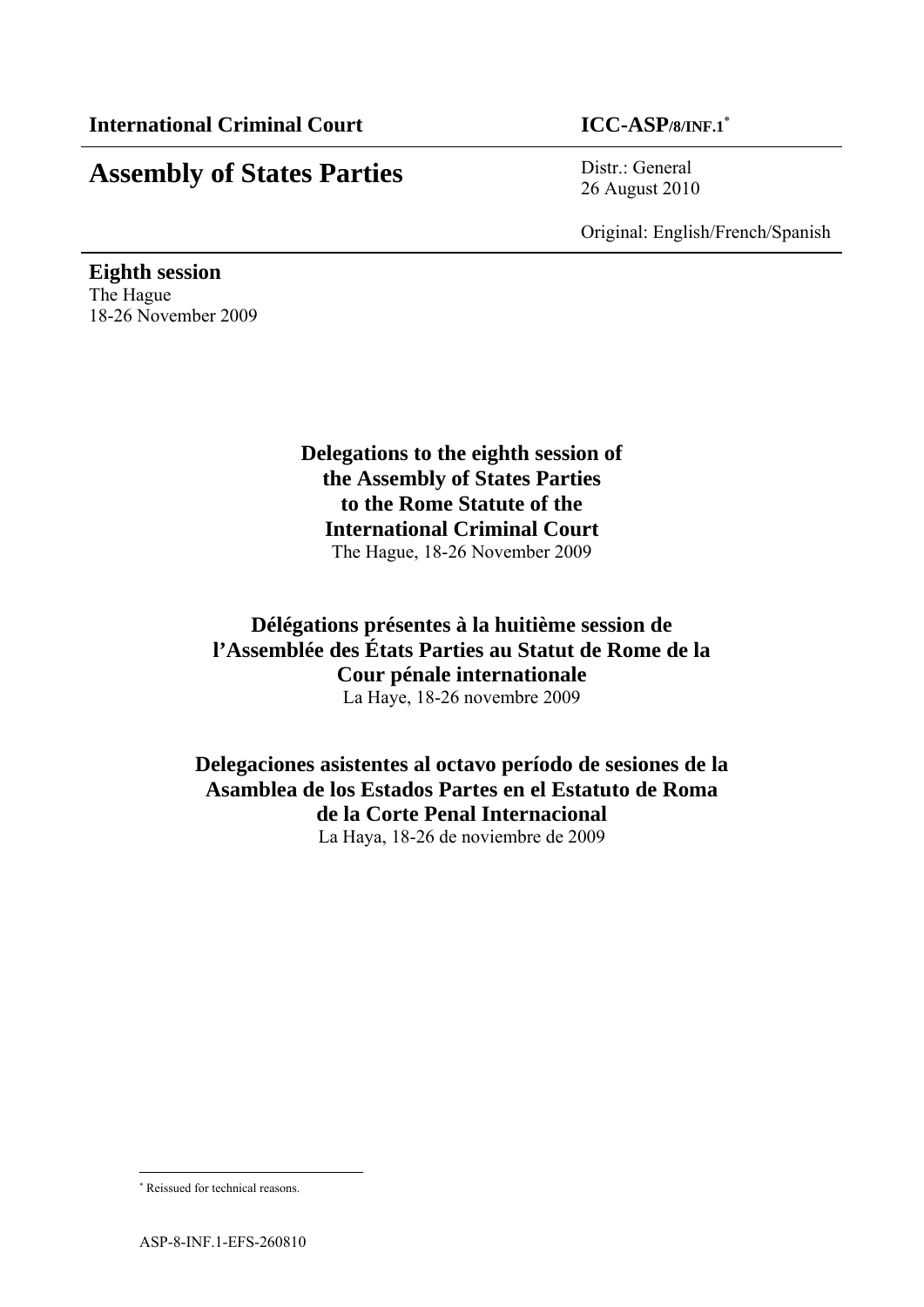## **Contents/ Table des matières/ Índice**

|                                                                         | Page |
|-------------------------------------------------------------------------|------|
| States Parties to the Rome Statute of the International Criminal Court/ | 3    |
| États Parties au Statut de Rome de la Cour pénale internationale/       |      |
| Estados Partes en el Estatuto de Roma de la Corte Penal Internacional   |      |
| Observer States/                                                        | 37   |
| États observateurs/                                                     |      |
| Estados observadores                                                    |      |
| States invited to be present during the work of the Assembly/           | 48   |
| Les États invités à se faire représenter aux travaux de l'Assemblée/    |      |
| Los Estados invitados a que asistieran a los trabajos de la Asamblea    |      |
| Entities, intergovernmental organizations and other entities/           | 50   |
| Entités, organisations intergouvernementales et autres entités/         |      |
| Entidades, organizaciones intergubernamentales y otras entidades        |      |
| Non-governmental organizations/                                         | 53   |
| Organisations non gouvernementales/                                     |      |
| Organizaciones no gubernamentales                                       |      |
|                                                                         |      |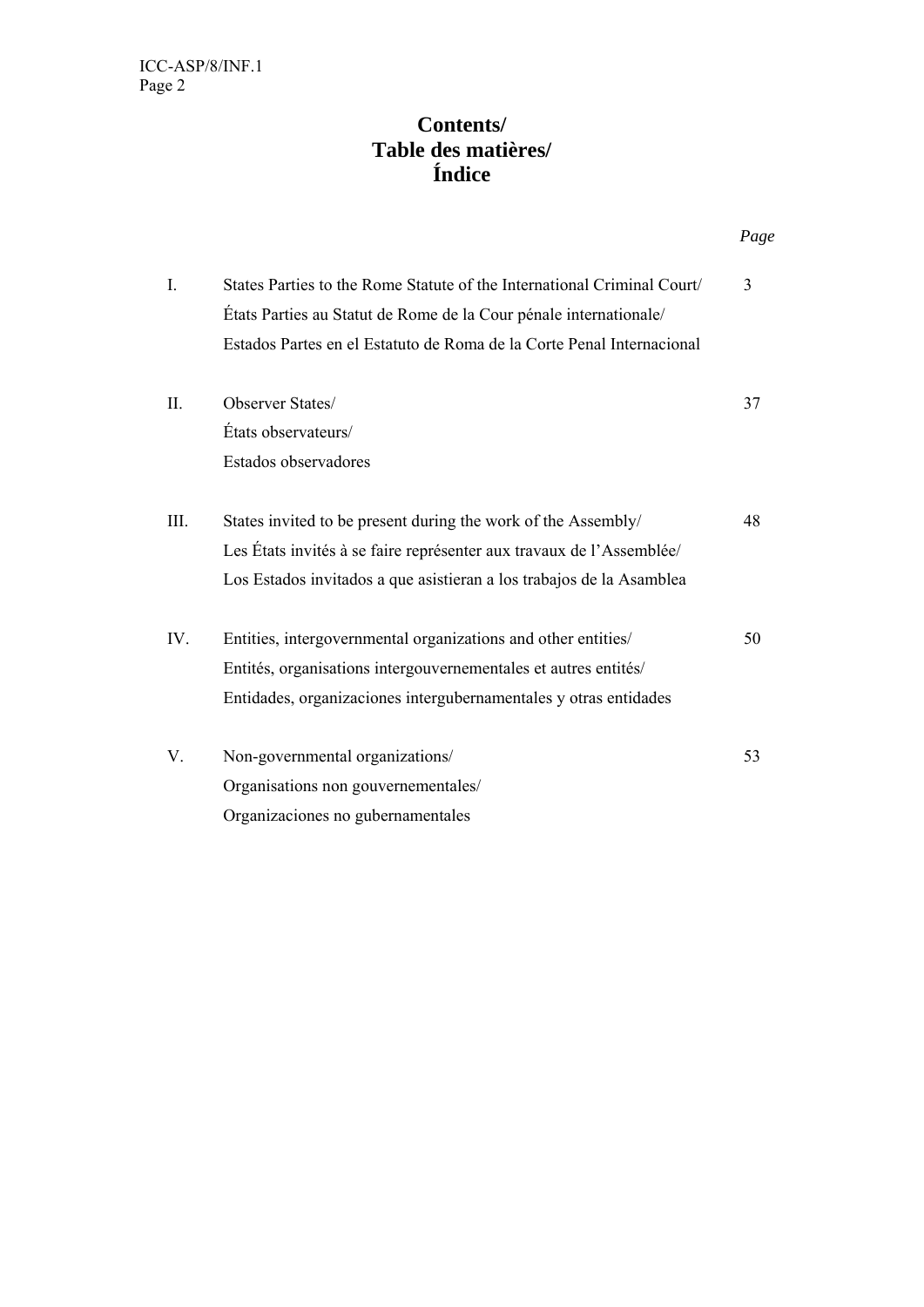## **I. States Parties to the Rome Statute of the International Criminal Court/ États Parties au Statut de Rome de la Cour pénale internationale/ Estados Partes en el Estatuto de Roma de la Corte Penal Internacional**

## **AFGHANISTAN**

Representative Mr. Jamrad Jamshed *Consul-General, Consulate-General, The Hague* 

Alternate Mr. Ghulam Rabani Nezrabi *Second Secretary, Consulate-General, The Hague* 

## **ALBANIA**

Representative H.E. Mr. Gazmend Barbullushi *Ambassador, Embassy, The Hague* 

Alternates Mr. Genc Pecani *Minister, Embassy, The Hague* 

Ms. Ina Harxhi *Legal Expert, General Directorate of Codification, Ministry of Justice* 

## **ANDORRA**

Représentante S.E. Mme Imma Tor Faus *Ambassadeur, Ambassade, Bruxelles* 

Suppléante Mme Gemma Cano Berne *Première secrétaire, Ambassade, Bruxelles* 

## **ANTIGUA AND BARBUDA**

## **ARGENTINA**

Representante S.E. Sr. Santos Goñi Marenco *Embajador, Embajada, La Haya* 

Suplente Sr. Carlos Ortíz *Ministro, Embajada, La Haya*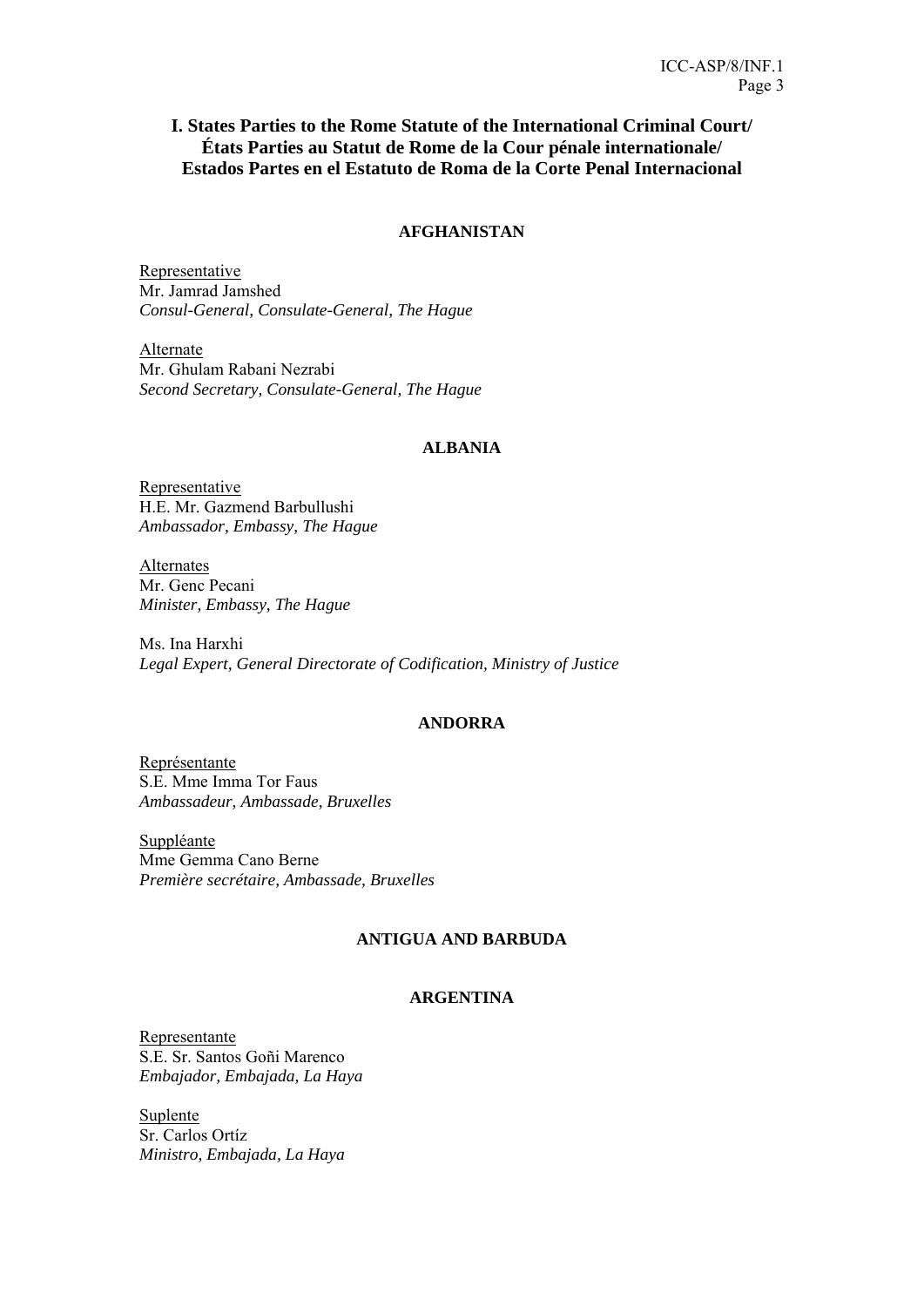**Consejeros** Sr. Raúl Comelli *Secretario, Embajada, La Haya* 

Sr. Martín Mainero *Secretario, Ministerio de Relaciones Exteriores* 

Sra. Silvia Alejandra Fernández de Gurmendi *Directora, Dirección General de Derechos Humanos, Ministerio de Relaciones Exteriores, Comercio Internacional y Culto* 

Sr. Fernando Marani *Secretario, Embajada, La Haya* 

Sra. Fernanda Millicay

## **AUSTRALIA**

Representative Mr. Gregory Alan French *Legal Adviser, Department of Foreign Affairs and Trade* 

Alternates Mr. Andrew John Rose *Counsellor, Permanent Mission to the United Nations* 

Ms. Marie-Charlotte McKenna *Second Secretary, Embassy, The Hague* 

Advisers H.E. Ms. Lydia Elisabeth Morton *Ambassador, Embassy, The Hague* 

Ms. Frances Elisabeth Anggadi *Senior Legal Officer, International Crime Cooperation Division, Attorney-General's Department* 

Ms. Georgia Lee Harley *Lawyer, Department of Foreign Affairs and Trade* 

Mr. Robert Matthews

Ms. Katrina Alison McColl

Mr. Timothy McCormack Mr. James Kieran Potter *Senior Legal Officer, Office of International Law, Attorney-General's Department* 

Ms. Patricia Margaret Schlüter

Rev. Michael Carter Tate *Professor, University of Tasmania*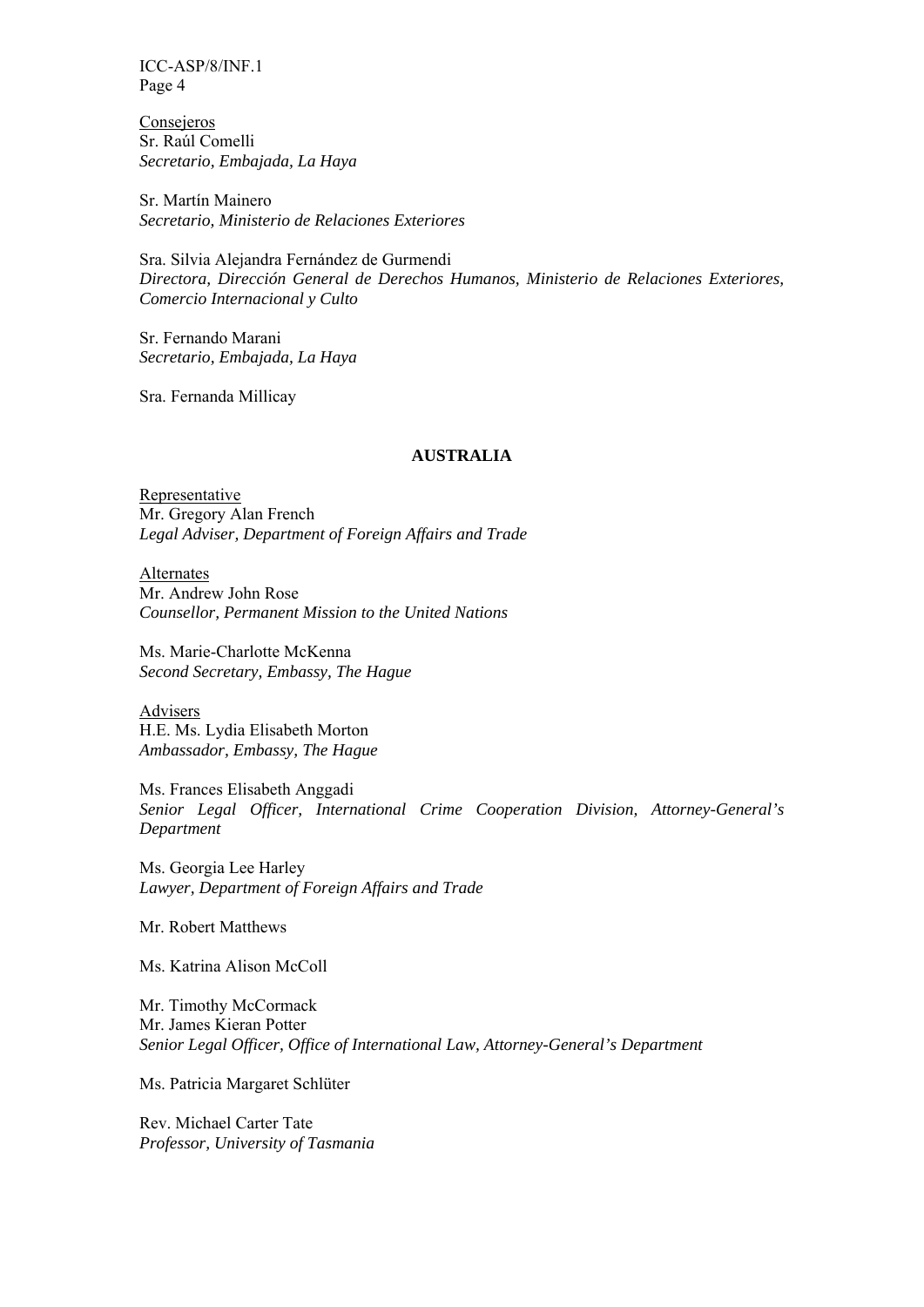#### **AUSTRIA**

Representative H.E. Mr. Wolfgang Paul *Ambassador, Embassy, The Hague* 

Alternate

Mr. Thomas-Michael Baier *Director, Multilateral International Law Issues, Federal Ministry for European and International Affairs* 

Advisers Mr. Werner Senfter *Minister, Embassy, The Hague* 

Ms. Kirsten Schmalenbach *Professor, University of Graz* 

#### **BARBADOS**

Representative Mr. Charles Clifton Leacock *Director, Department of Public Prosecutions, Office of the Attorney-General* 

#### **BELGIUM**

Représentant S.E. M. Yves Haesendonck *Ambassadeur, Représentant Permanent auprès des Organisations Internationales, La Haye* 

Suppléants M. Gérard Dive *Conseiller, Service public fédéral Justice, Coordinateur de la Belgian Task Force* 

Mme Valérie Delcroix *Attaché, Service public fédéral Affaires étrangères, Commerce extérieur et Coopération au Développement* 

M. Benoît Romijn *Attaché, Service public fédéral Affaires étrangères, Commerce extérieur et Coopération au Développement* 

Mme Julie De Hults *Attaché, Service public fédéral Justice* 

M. Jonas Perilleux *Attaché, Service public fédéral Justice* 

M. Geoffrey Eekhout *Attaché, Représentation permanente auprès des Organisations Internationales, La Haye*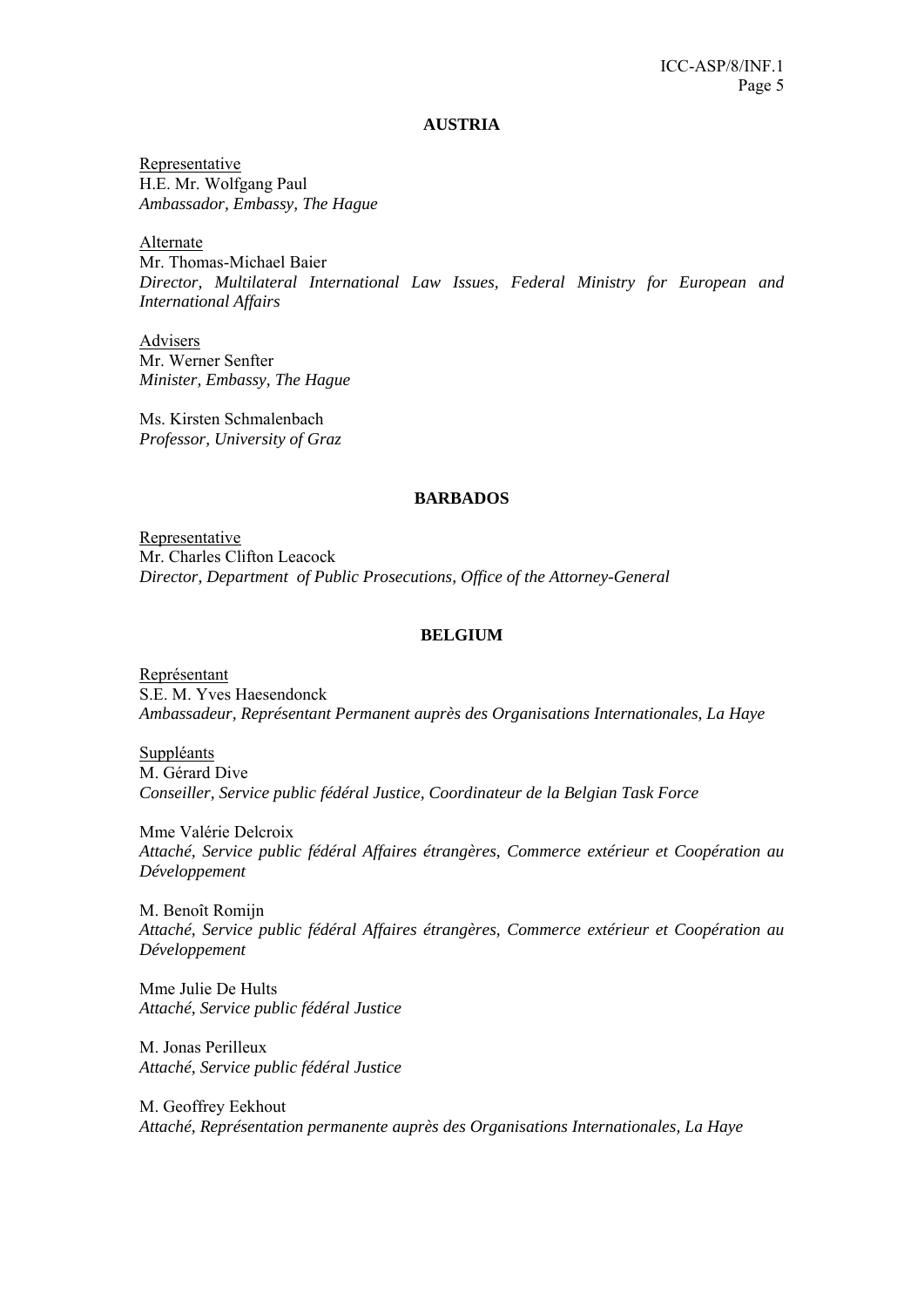**Conseillers** Mme Anne-Marie Baldovin *Stagiaire, Représentation permanente auprès des Organisations Internationales, La Haye* 

M. Loïc Delvosal *Stagiaire, Représentation permanente auprès des Organisations Internationales, La Haye* 

### **BELIZE**

Representative Mr. Bruce Lai *Chargé d'Affaires a.i., Embassy of Trinidad and Tobago, Brussels* 

#### **BENIN**

Représentant S.E. M. Francis Lokossa *Ambassadeur, Directeur des Affaires Juridiques, Ministère des Affaires Etrangères* 

## **BOLIVIA (PLURINATIONAL STATE OF)**

Representante Sr. Nelson Marcelo Cox Mayorga *Viceministro de Justicia y Derechos Fundamentales, Ministerio de Justicia* 

Suplentes S.E. Sr. Roberto Calzadilla Sarmiento *Embajador, Embajada, La Haya* 

Sra. Rimac Zubieta *Primera Secretaria, Embajada, La Haya*  Sr. D. Erick Andrés García *Primer Secretario, Embajada, La Haya* 

### **BOSNIA AND HERZEGOVINA**

Representative H.E. Ms. Miranda Sidran-Kamišalić *Ambassador, Embassy, The Hague* 

Alternate Mr. Dragan Pjević *Minister, Embassy, The Hague* 

## **BOTSWANA**

Representative Ms. Athaliah L. Molokomme *Attorney-General, Attorney-General's Chambers*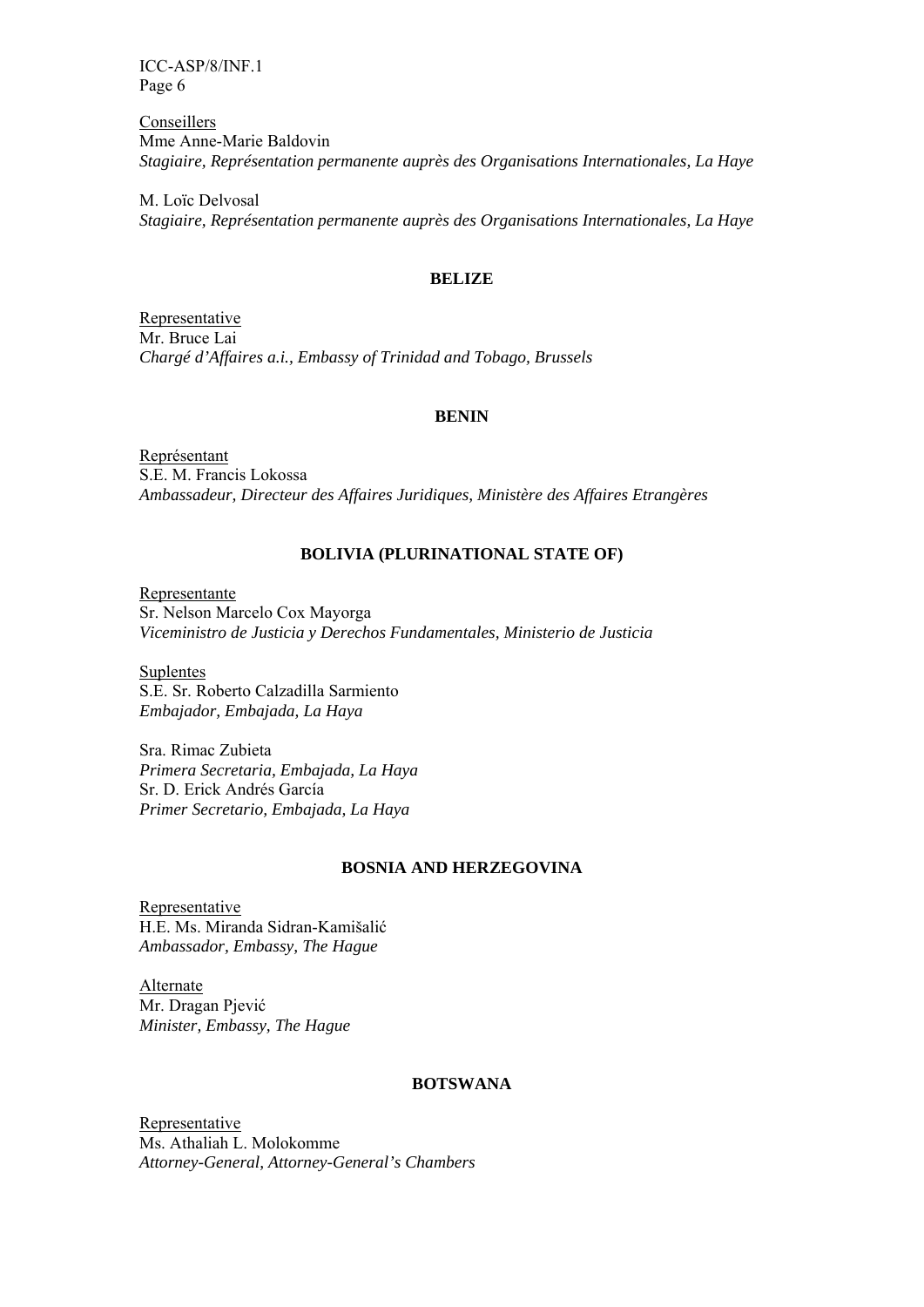Alternate H.E. Mrs. Claurinah Tshenolo Modise *Ambassador, Embassy, Brussels* 

Advisers Ms. Mmako M.C. Abram *Principal State Counsellor, Attorney-General's Chambers* 

Mr. Phologo J. Gaumakwe *Counsellor, Permanent Mission to the United Nations*

Mr. Osenotse A. Seeketso *Counsellor*, *Embassy, Brussels*

### **BRAZIL**

Representative H.E. Mr. José Artur Denot Medeiros *Ambassador, Embassy, The Hague* 

Alternate Mr. Breno Hermann *First Secretary,United Nations Division, Ministry of External Relations* 

Advisers Mr. José Akcell Zavala *First Secretary, Embassy, The Hague* 

Mr. Marcelo de Oliveira Ramalho *First Secretary, Embassy, The Hague* 

Mr. Aniel Eler Dutra Junior *First Secretary, Embassy, The Hague* 

Mr. Marcelo Böhlke *First Secretary,Permanent Mission to the Uniteed Nations* 

Mr. Wagner Antunes *Third Secretary, Office of the Legal Adviser, Ministry of External Relations* 

## **BULGARIA**

Representative

Ms. Guenka Slavova Beleva *Minister, Head of Department, International Law Directorate, Ministry of Foreign Affairs, Sofia* 

Alternate Ms. Ekaterina Nikolaeva Georgieva *Second Secretary, Ministry of Foreign Affairs* 

Adviser *Ms. Tsvetana Kamenova*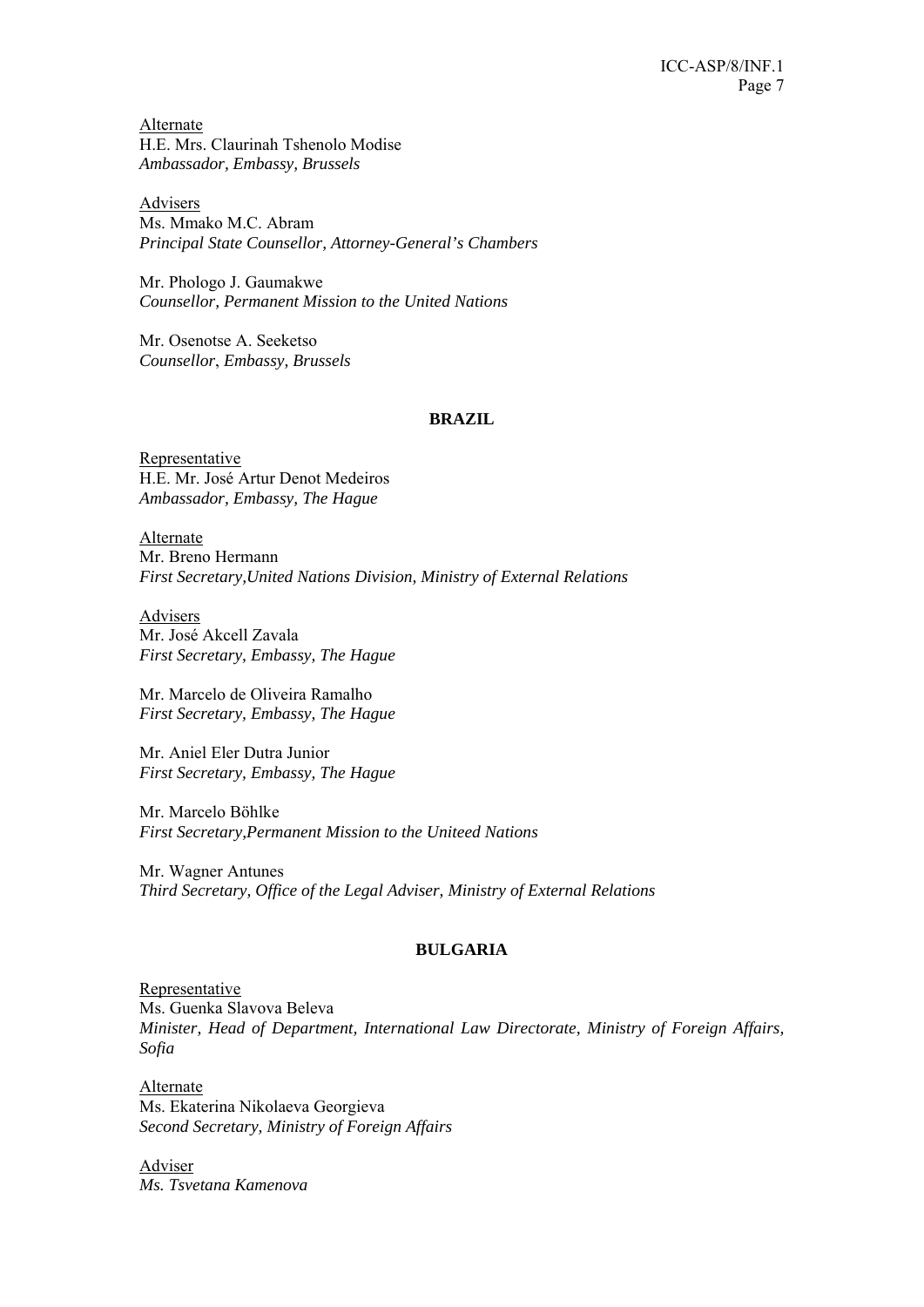#### **BURKINA FASO**

Représentant S.E. M. Zakalia Kote *Ministre de la Justice, Garde des Sceaux* 

Conseillers M. Eric Y. Tiare *Directeur général des affaires juridiques, Ministère des Affaires Etrangères et de la Coopération Régionale* 

Mme Wendyam Zare Kabore *Directrice générale des affaires juridiques, Ministère de la Justice* 

M. Pascal Gouba *Directeur de Suivi des Accords Internationaux, Ministère de la Promotion des Droits Humains* 

### **BURUNDI**

Représentant M. Apollinaire Nsabimana *Conseiller, Département des Affaires Juridiques, Ministère des Relations Extérieures* 

## **CAMBODIA**

Representative H.E. Mr. Hem Saem *Ambassador, Embassy, Brussels* 

Alternate Mr. Nong Sakal *Counsellor, Embassy, Brussels* 

## **CANADA**

Représentant M. David Sproule *Directeur général, Ministère des Affaires étrangères et du Commerce international* 

Suppléant S.E. M. Jim Wall *Ambassadeur, Ambassade, La Haye* 

Conseillers Mme Esther Van Nes *Agente juridique, Ministère des Affaires étrangères et du Commerce international* 

M. Andras Vamos-Goldman *Conseiller, Ministère des Affaires étrangères et du Commerce international*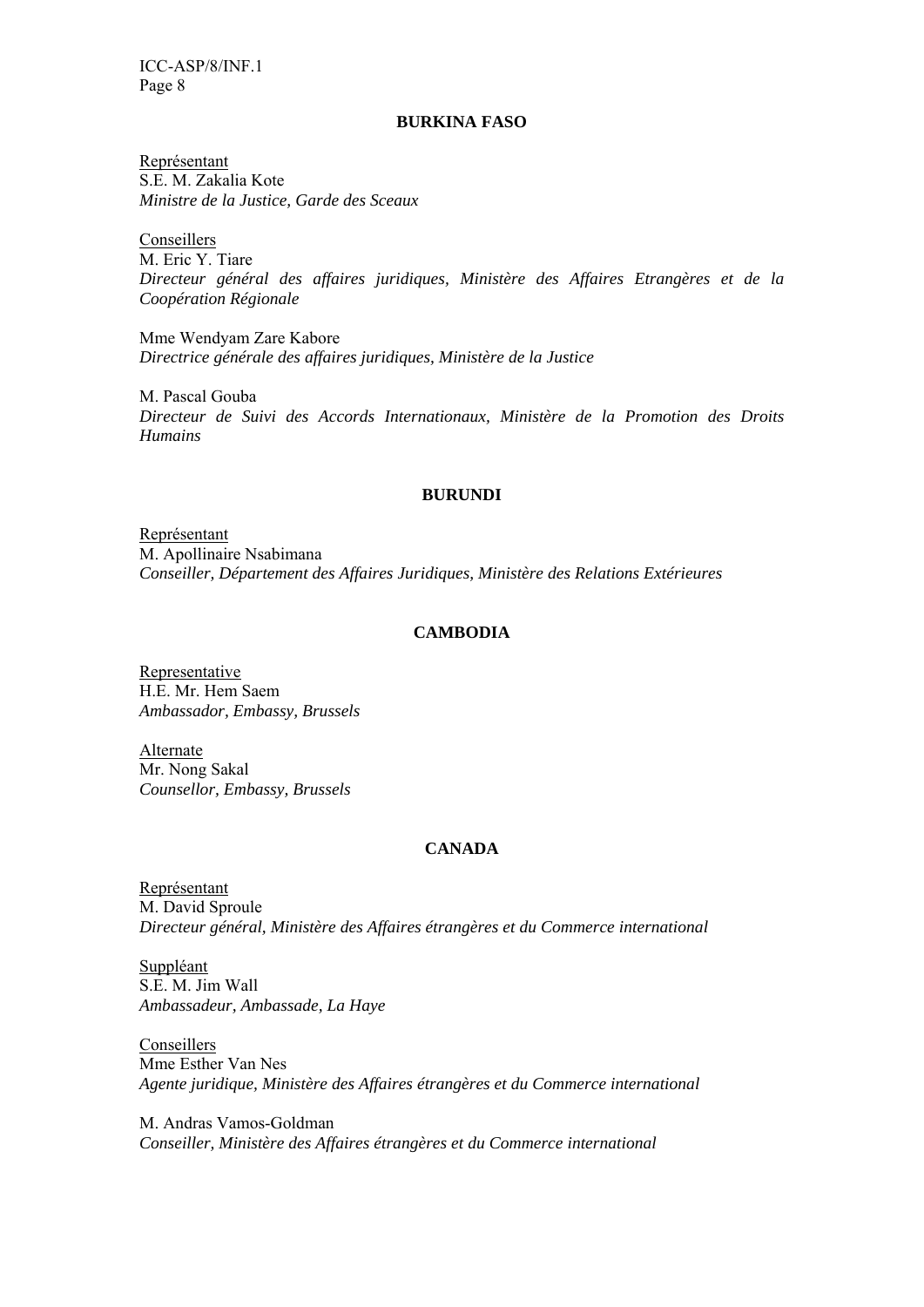M. Cyril Borlé *Deuxième secrétaire, Ambassade, La Haye* 

Mme Valérie Oosterveld *Assistant Professeur, Faculté de Droit, Université Western Ontario* 

## **CENTRAL AFRICAN REPUBLIC**

Représentant S.E. M. Laurent Ngon-Baba *Ministre de la Justice, Garde des Sceaux* 

### **CHAD**

Représentant M. Hamza Boukar Abdoul *Procureur de la République, Tribunal de Première Instance* 

### **CHILE**

Representante S.E. Sr. José Antonio Viera-Gallo *Ministro, Secretario General de la Presidencia* 

**Suplentes** S.E. Sr. Juan Martabit *Embajador, Embajada, La Haya* 

S.E. Sr. Claudio Troncoso *Embajador, Director de Asuntos Jurídicos, Ministerio de Relaciones Exteriores* 

Sra. Elena Bornand *Segunda Secretaria, Embajada, La Haya* 

Sr. Javier Gorostegui *Tercer Secretario, Embajada, La Haya*

## **COLOMBIA**

Representante S.E. Sr. Francisco José Lloreda Mera *Embajador, Embajada, La Haya* 

Suplentes Sr. Héctor Isidro Arenas Neira *Ministro, Embajada, Bruselas* 

Sr. Julián Guerrero Orozco *Consejero, Embajada, La Haya*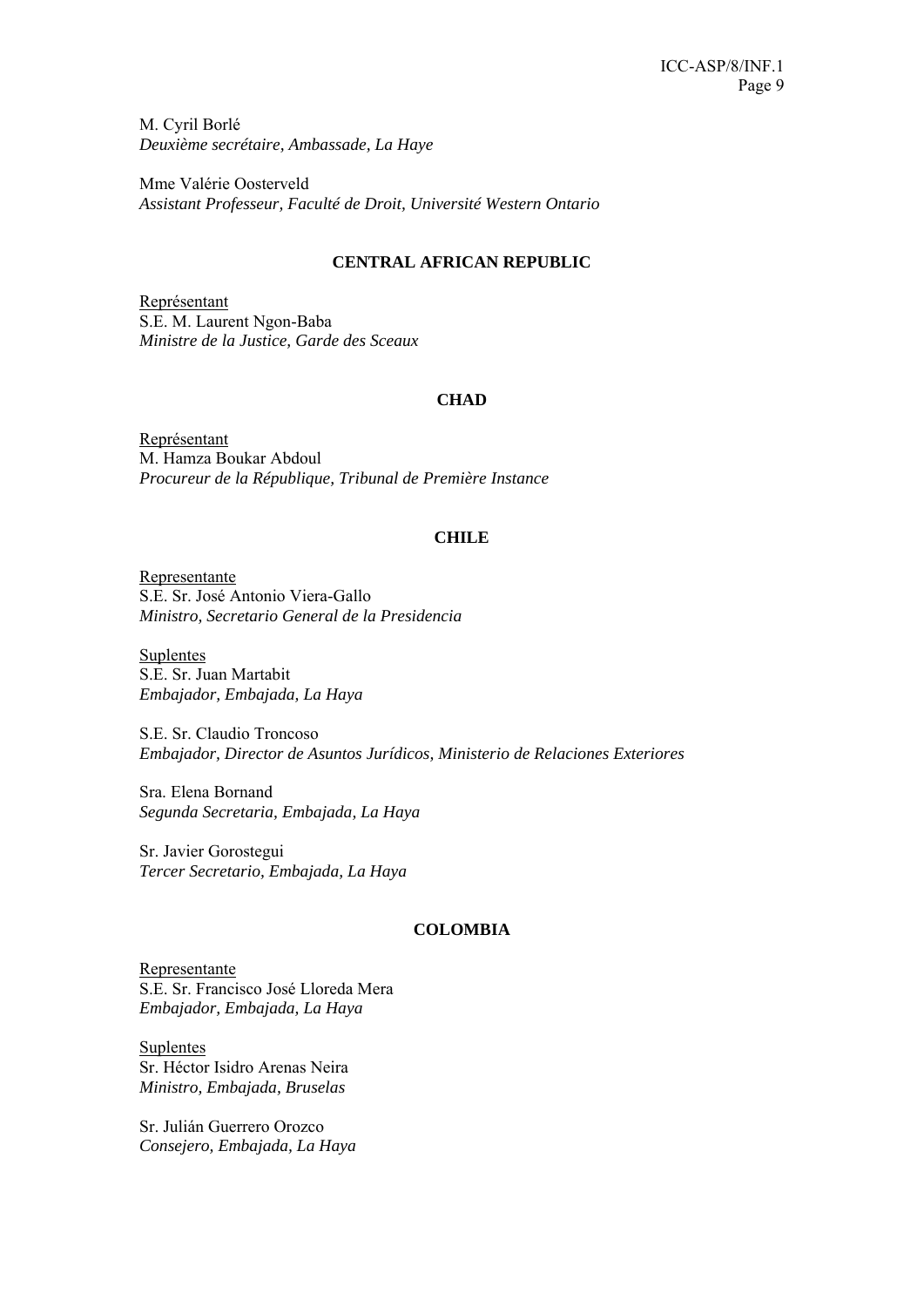Sr. Jorge Ricardo Torres Rueda *Primer Secretario, Misión Permanente ante las Naciones Unidas* 

Sra. Alexandra Rivera Pardo *Asesora del Viceministerio de Asuntos Multilaterales, Ministerio de Relaciones Exteriores* 

Sra. Diana Patricia Ávila Rubiano *Asesora, Ministerio de Relaciones Exteriores* 

Sr. Marco Gerardo Monroy Cabra *Candidato a Juez de la Corte Penal Internacional* 

Sr. Eduardo Pizarro *Candidato al consejo del Fondo Fiduciario al beneficio de las Víctimas* 

Sra. Solángel Ortiz *Primer Secretario, Embajada, La Haya* 

Sra. Claudia Hernandez Aguilar *Consejero, Embajada, La Haya* 

### **COMOROS**

Représentant S.E. M. Assoumani Youssouf Mondoha *Ambassadeur, Député à l'Assemblée de l'Union*

#### **CONGO**

#### **COOK ISLANDS**

Representative Ms. Bronwyn Shanks *First Secretary, Embassy of New Zealand, The Hague* 

#### **COSTA RICA**

Representante S.E. Sr. Francisco José Aguilar Urbina *Embajador, Embajada, La Haya* 

**Suplente** Sr. Allan Solís-Fonseca *Ministro Consejero, Embajada, La Haya* 

## **CROATIA**

**Representative** Mr. Gordan Markotić *Director General, Ministry of Justice*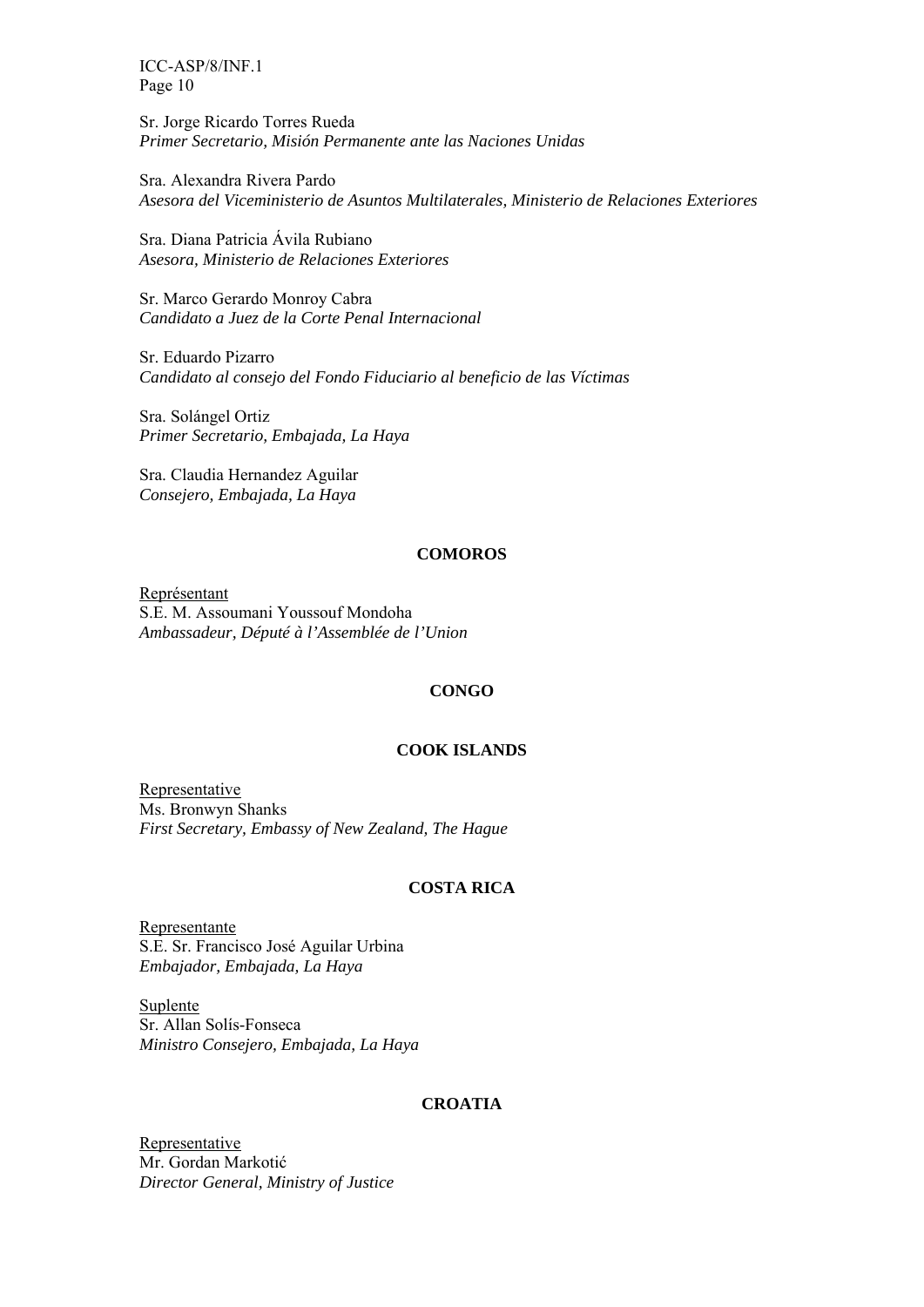Alternate H.E. Mr. Josip Paro *Ambassador, Embassy, The Hague* 

Advisers Mr. Ivan Salopek *Third Secretary, Embassy, The Hague* 

Ms. Jana Špero *Senior Adviser, Department for co-operation with the International Criminal Court, Ministry of Justice* 

## **CYPRUS**

Representative H.E. Mr. James C. Droushiotis *Ambassador, Embassy, The Hague* 

**Alternates** Mr. Michael A. Karagiorgis *Second Secretary, Ministry of Foreign Affairs* 

Mr. Nikos Panayiotou *Second Secretary, Embassy, The Hague* 

## **CZECH REPUBLIC**

Representative H.E. Mr. Petr Mareš *Ambassador, Embassy, The Hague* 

Alternates Mrs. Ivana Červenková *Director, International Law Department, Ministry of Foreign Affairs* 

Ms. Jitka Brodská *Third Secretary, Embassy, The Hague* 

Adviser Ms. Renáta Klečková *Legal Adviser, International Law Department, Ministry of Foreign Affairs* 

## **DEMOCRATIC REPUBLIC OF THE CONGO**

Représentant S.E. M. Luzolo Bambi Lessa *Ministre de la Justice* 

**Suppléants** M. Flory Kabange Numbi *Procureur général de la République*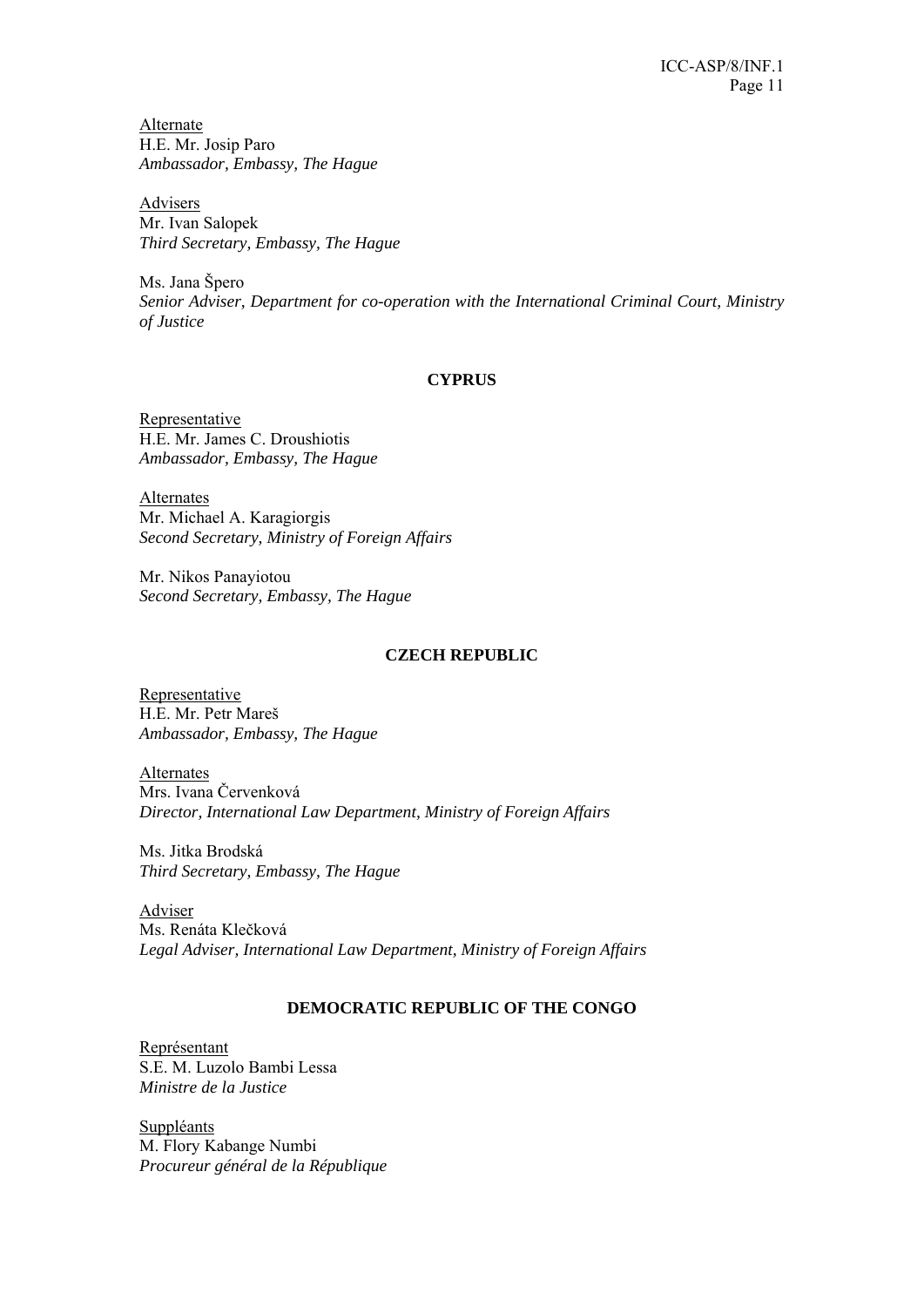M. Aubin Minaku Ndjalandjoku *Député national* 

M. Matadi Nenga Gamanda *Député national* 

M. Wilfrid Kikadi Gapongolo *Député national* 

M. Arthur Kitwa Ndalamba *Président, Tribunal de la Paix* 

M. Jean Pierre Samolia Monomato *Conseiller Juridique du Premier Ministre* 

Mme Lysette Imbungu Omba *Secrétaire du Cabinet* 

M. Lopepe Wembo *Chef du Protocole, Ministère de la Justice* 

M. André Kalenga Ka-Ngoyi *Conseiller juridique, Ministère des Affaires Etrangères* 

Mme Kenge Ngomba *Conseillère, Ministère de la Justice* 

M. Raphaël Nsindu Poya *Conseiller, Ministère des Affaires Etrangères* 

M. Mabaya Masengula *Conseiller juridique, Ministère de la Justice* 

M. Zénon Mukongo Ngay *Premier conseiller, Mission permanente auprès des Nations Unies* 

Mme Via Masukama *Conseillère, Ministère de la Justice* 

Mme Mwando Buyamba *Chargée de Mission, Ministère de la Justice* 

M. Julien Lontange Bongima *Coordonnateur de la Direction des Affaires Juridiques et Contentieux, Ministère des Affaires Etrangères* 

M. Joska Kabongo Ngoy *Chef de Bureau, Direction des Affaires Juridiques et Contentieux, Ministère des Affaires Etrangères* 

Mme Bibi Maisha Nyota *Secrétaire, Point focal de la Cour pénale internationale* 

M. Liévin Ngondji Ongombe Taluhata *Expert*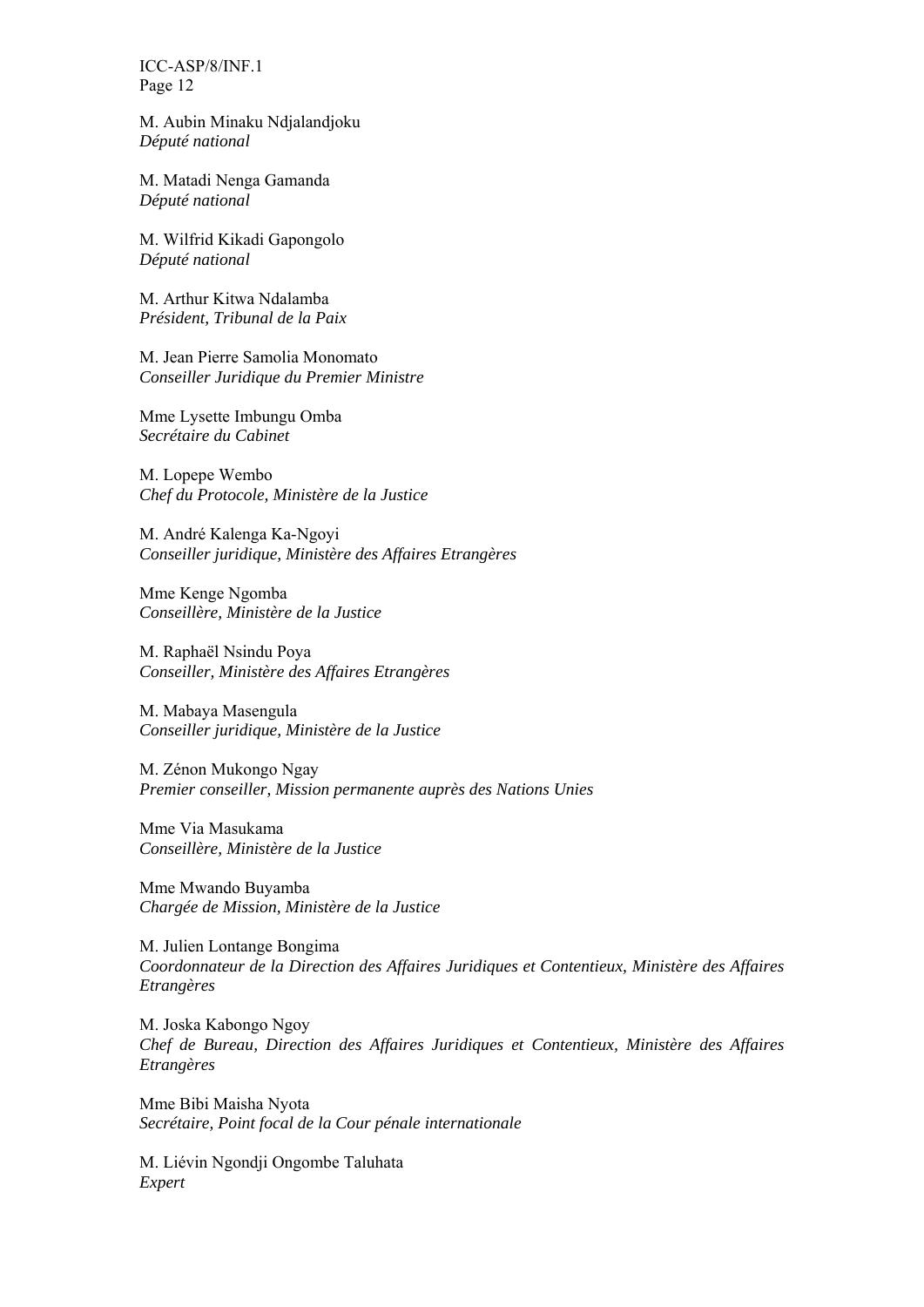M. Serge Makaya Kiela *Chargé d'Études, Ministère de la Justice* 

Mme Ali Feza *Chargée d'Études, Ministère de la Justice* 

Mme Diana Kini *Secrétaire, Ministère de la Justice* 

#### **DENMARK**

Representative H.E. Ms. Kirsten Malling Biering *Ambassador, Embassy, The Hague* 

Alternates H.E. Mr. Thomas Winkler *Undersecretary for Legal Affairs, Ministry of Foreign Affairs* 

Mr. David M. Kendal *Deputy Head of Department, Ministry of Foreign Affairs*

Ms. Camilla Sonne *Head of Section, Ministry of Foreign Affairs* 

Mr. Christian Nygaard Nissen *Academic Adviser, Embassy, The Hague* 

Advisers Mr. Lars Munk Plum *Deputy State Prosecutor* 

Mr. Martin Mennecke *Academic Adviser* 

Ms. Lisbeth Holm Ravn *Adviser, Embassy, The Hague* 

## **DJIBOUTI**

## **DOMINICA**

Representative Ms. Janet Charles *Chargé d'Affaires a.i., High Commission*

## **DOMINICAN REPUBLIC**

Representante Sr. Eugenio Matos *Ministro consejero, Embajada, La Haya*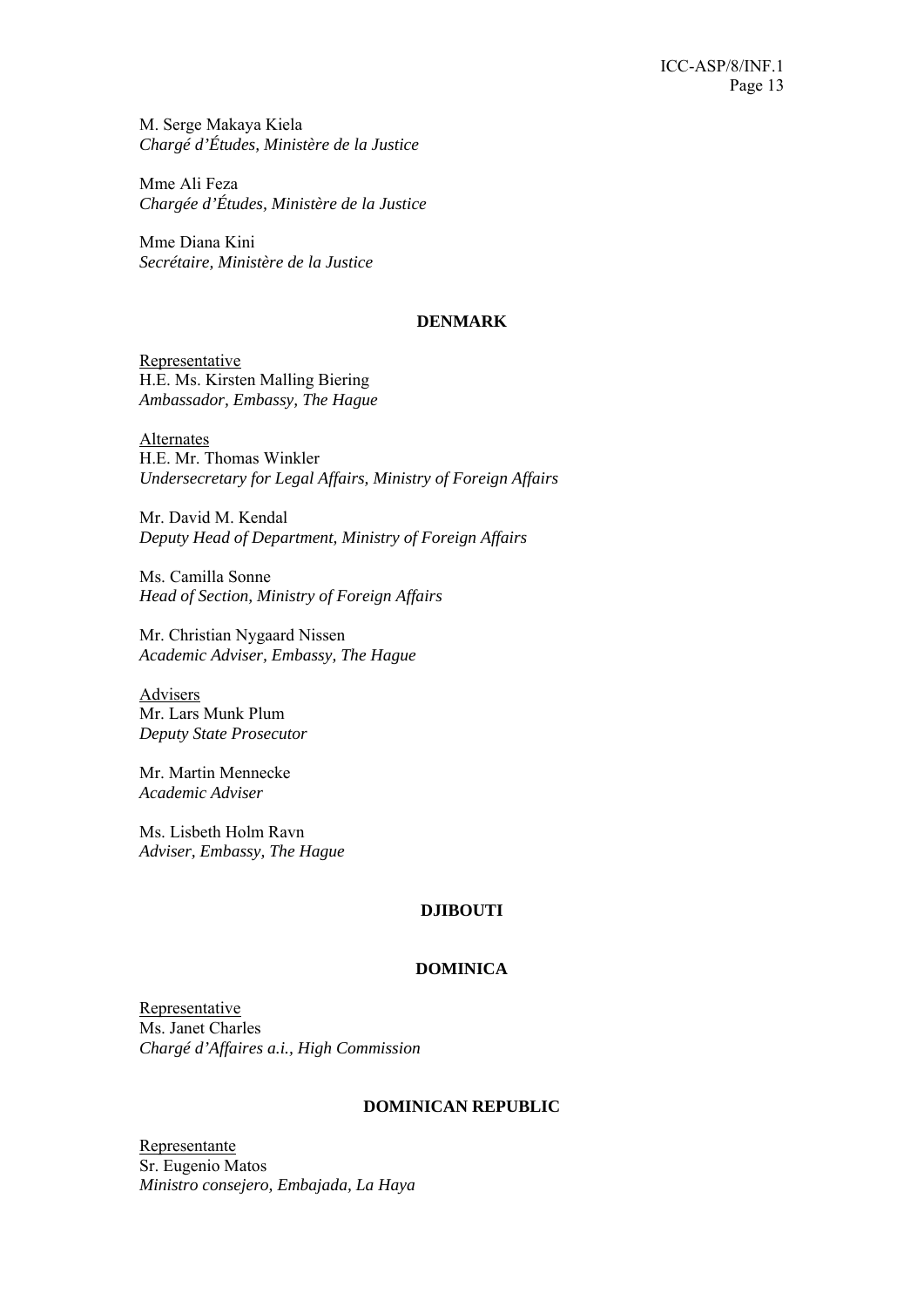**Suplente** Sra. Allabilis Pimentel-Fournier *Consejera, Embajada, La Haya* 

### **ECUADOR**

Representante Sra. Helena Del Carmen Yanez Loza *Encargada de negocios a.i., Embajada, La Haya* 

Suplente Sr. José Luis Jacome Guerrero *Primero Secretario, Embajada, La Haya* 

### **ESTONIA**

**Representative** H.E. Ms. Gita Kalmet *Ambassador, Embassy, The Hague* 

Alternates Mr. Gert Auväärt *Third Secretary, Embassy, The Hague* 

Ms. Minna-Liina Lind *Third Secretary, Permanent Mission to the United Nations* 

Ms. Mare Tropp *Attaché, International Law Division of the Legal Department, Ministry of Foreign Affairs* 

#### **FIJI**

Representative Mr. Esala Nayasi *Legal Adviser, Second Secretary, Permanent Mission to the United Nations* 

#### **FINLAND**

Representative H.E. Mr. Klaus Korhonen *Ambassador, Embassy, The Hague* 

**Alternates** Ms. Päivi Kaukoranta *Director General, Ministry of Foreign Affairs* 

Ms. Sari Mäkelä *Legal Counsellor, Ministry of Foreign Affairs*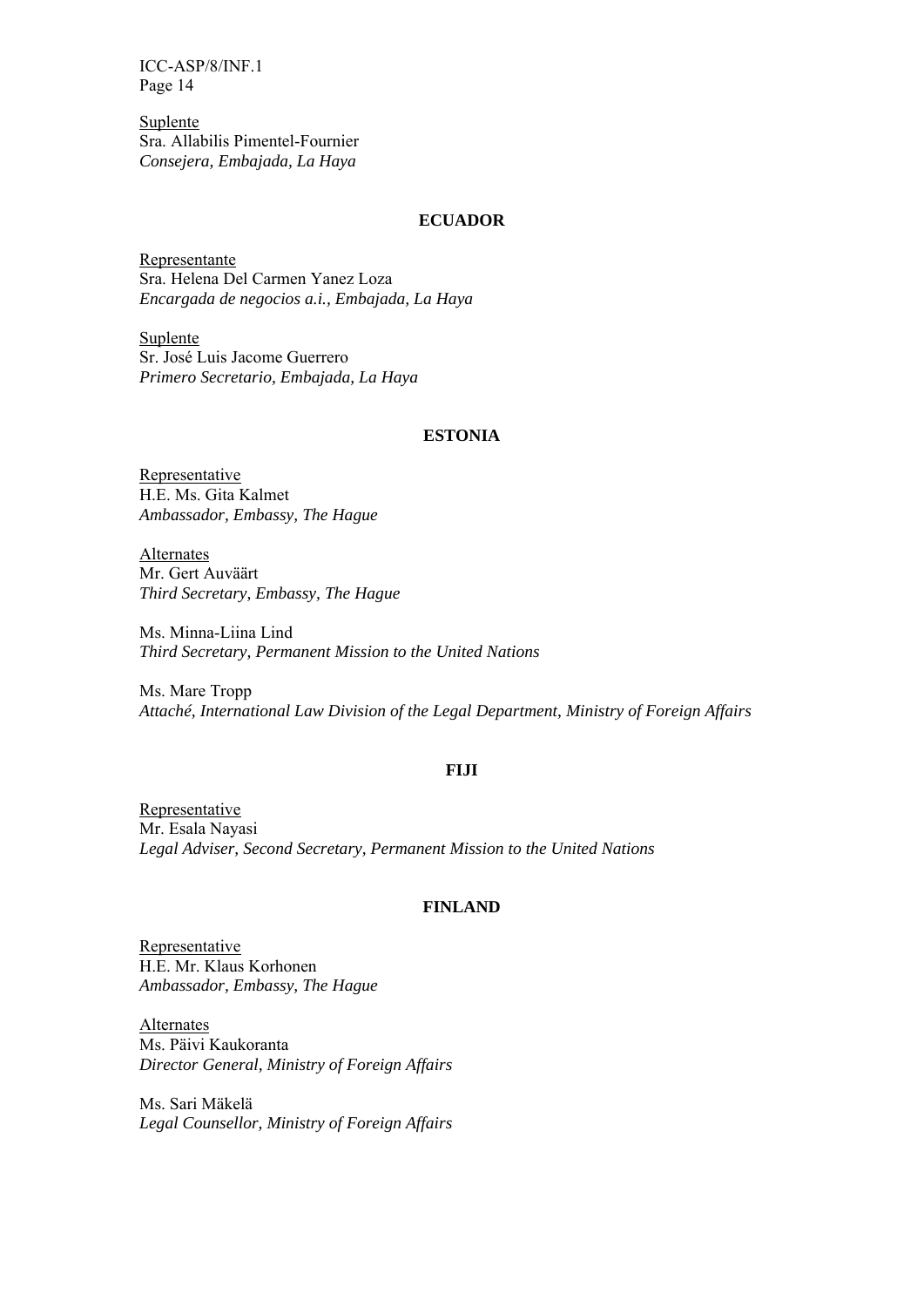Advisers Ms Elisabeth Rehn *Minister* 

Ms. Miia Aro-Sánchez *First Secretary, Embassy, The Hague* 

Mr. Arto Haapea *First Secretary, Permanent Mission to the United Nations* 

Ms. Kirsi Lipponen *Attaché, Ministry of Foreign Affairs* 

Ms. Anna-Mari Pietikäinen *Junior Advisor, Embassy, The Hague* 

## **FRANCE**

Représentant S.E. M. Jean-François Blarel *Ambassadeur, Ambassade, La Haye* 

Suppléant M. Jacques Villemain *Conseiller juridique, Ambassade, La Haye* 

Conseillers Mme Christina Vasak *Chargée de mission, Ministère des Affaires Etrangères*

Mme Ginette de Matha *Chargée de mission, Ministère des Affaires Etrangères*

M. Daniel Westerink *Premier Secrétaire, Ambassade, La Haye* 

Mme Cécile Vigneau *Sous-direction des droits de l'homme et des affaires humanitaires, Ministère des Affaires Etrangères* 

M. Fabrice Leggeri *Sous-directeur du droit international et du droit européen, Ministère de la Justice et des Libertés* 

M. Francis Stoliaroff *Magistrat, Direction des affaires criminelles et des grâces, Ministère de la Justice et des Libertés* 

## **GABON**

Représentant S.E. M. René Makongo *Ambassadeur, Ambassade, Bruxelles*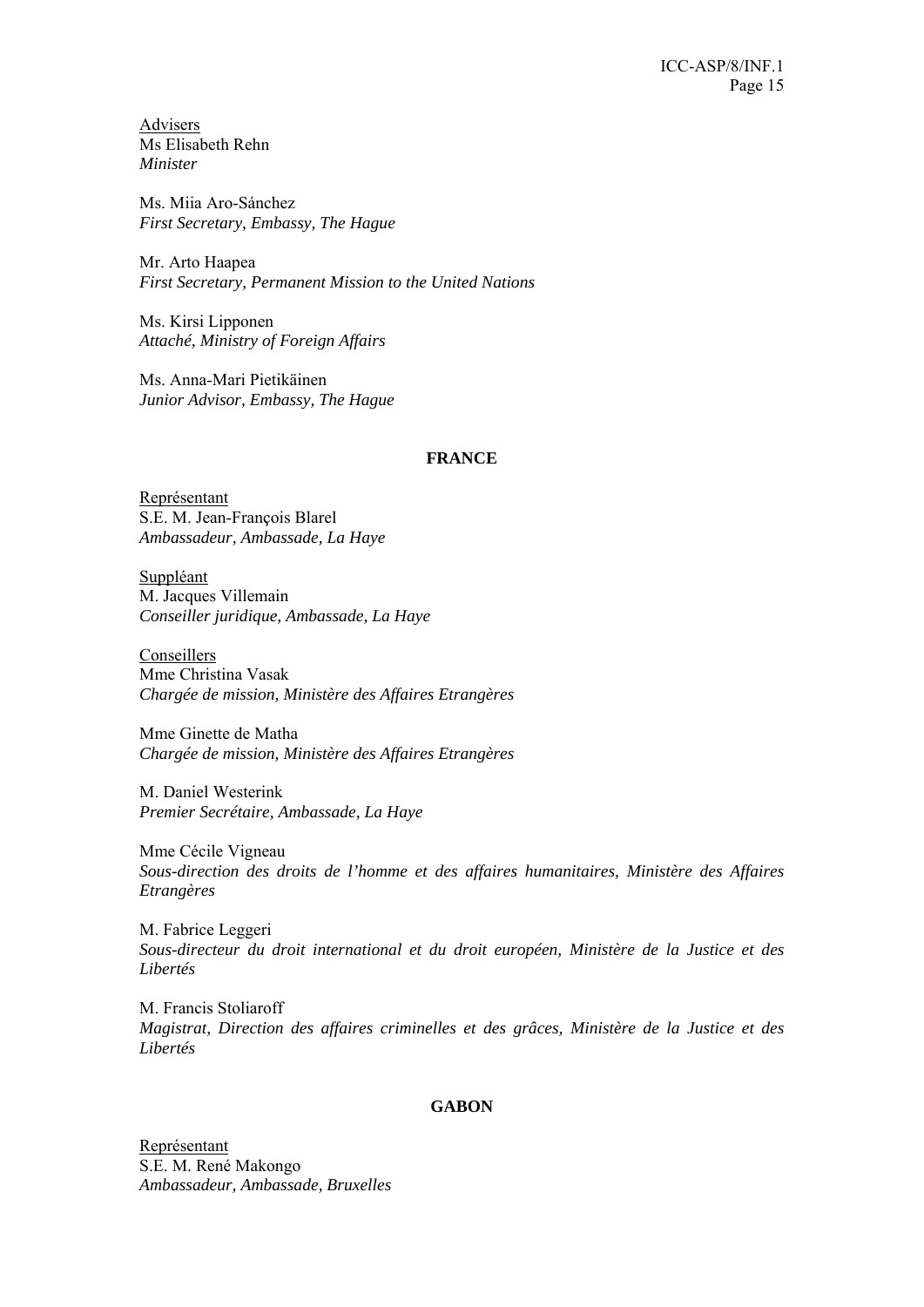Suppléant S.E. M. Bernard Bekale-Meviane *Ambassadeur, Directeur des Affaires Juridiques, Ministère des Affaires étrangères* 

Conseillers M. Patrick Malekou *Conseiller, Ambassade, Bruxelles* 

Mme Aminatou Silla Ndong Nze *Chargée d'études, Direction des Organisations Internationales* 

## **GAMBIA**

**Representative** H.E. Mr. Jagne Mamour Alieu *Ambassador, Embassy, Brussels* 

Alternate Mrs. Amie Nyan-Alaboson *Deputy Head of Mission, Embassy, Brussels* 

### **GEORGIA**

Representative Mr. Giorgi Mikeladze *Consul, Embassy, The Hague* 

## **GERMANY**

Representative Ms. Susanne Wasum-Rainer *Deputy Director-General, Legal Affairs, Ministry of Foreign Affairs* 

Alternates H.E. Mr. Thomas Läufer *Ambassador, Embassy, The Hague* 

Mr. Ederhard Desch *Head, Public International Law Division, Federal Ministry of Justice* 

Mr. Thomas Schneider *Head, International Criminal Court Unit, Federal Foreign Office* 

**Advisers** Mr. Felix Neumann *Counsellor, Embassy, The Hague* 

Ms. Dagmar Linderkamp *Deputy Head, Federal Ministry of Transport, Building and Urban Affairs* 

Ms. Susanne Achilles *Second Secretary, Embassy, The Hague*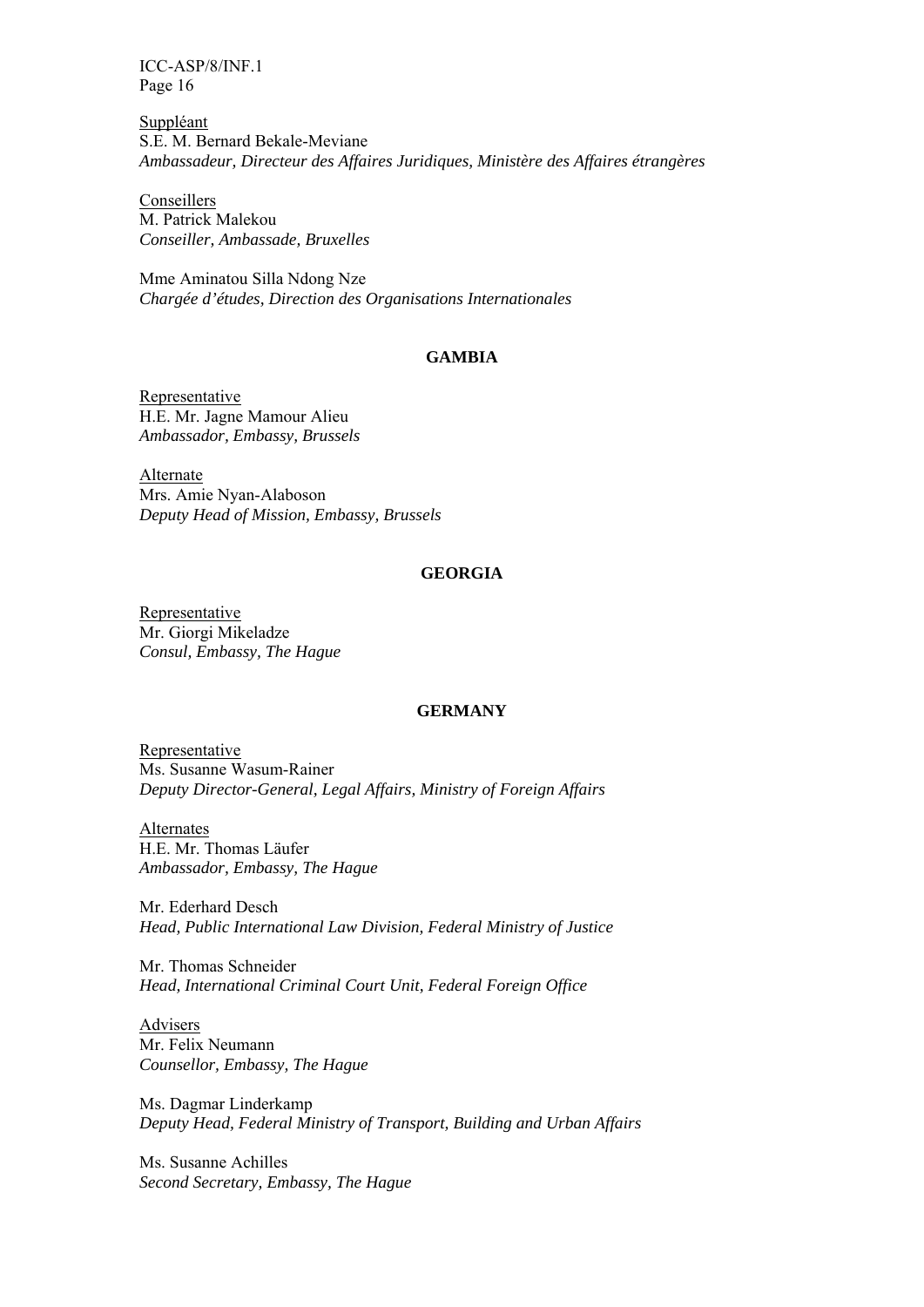Ms. Inés Carstensen *Desk Officer, Federal Foreign Office* 

Mr. Volker Ebel *Third Secretary, Embassy, The Hague* 

Mr. Kai Torben Engelbrecht *Intern, Legal Affairs* 

#### **GHANA**

Representative H.E. Ms. Betty Mould Iddrisu *Attorney-General & Minister for Justice* 

Alternates Ms. Gertrude Gladys Arkins *Acting Director of Public Prosecutions, Ministry of Justice* 

Mr. Elikplim Agbemava *State Attorney* 

Mr. Eric Odoi-Anim *Acting Head of Mission, Embassy, The Hague* 

Mr. Ebenezer Appreku *Minister, Permanent Mission to the United Nations* 

Ms. Salamatu Yakubu *First Secretary, Embassy, The Hague* 

## **GREECE**

**Representative** H.E. Mr. Constantin Rallis *Ambassador, Embassy, The Hague* 

**Alternates** Mr. Loukas Karatsolis *Counsellor, Embassy, The Hague* 

Ms. Phany Livada-Dascalopoulou *Legal Adviser, Ministry of Foreign Affairs* 

Ms. Martha Papadopoulou *Deputy Legal Adviser, Ministry of Foreign Affairs* 

## **GUINEA**

Représentante Mme Geneviève Kourouma *Directrice adjointe des Affaires Juridiques at Consulaires, Ministere des Affaires Etrangères*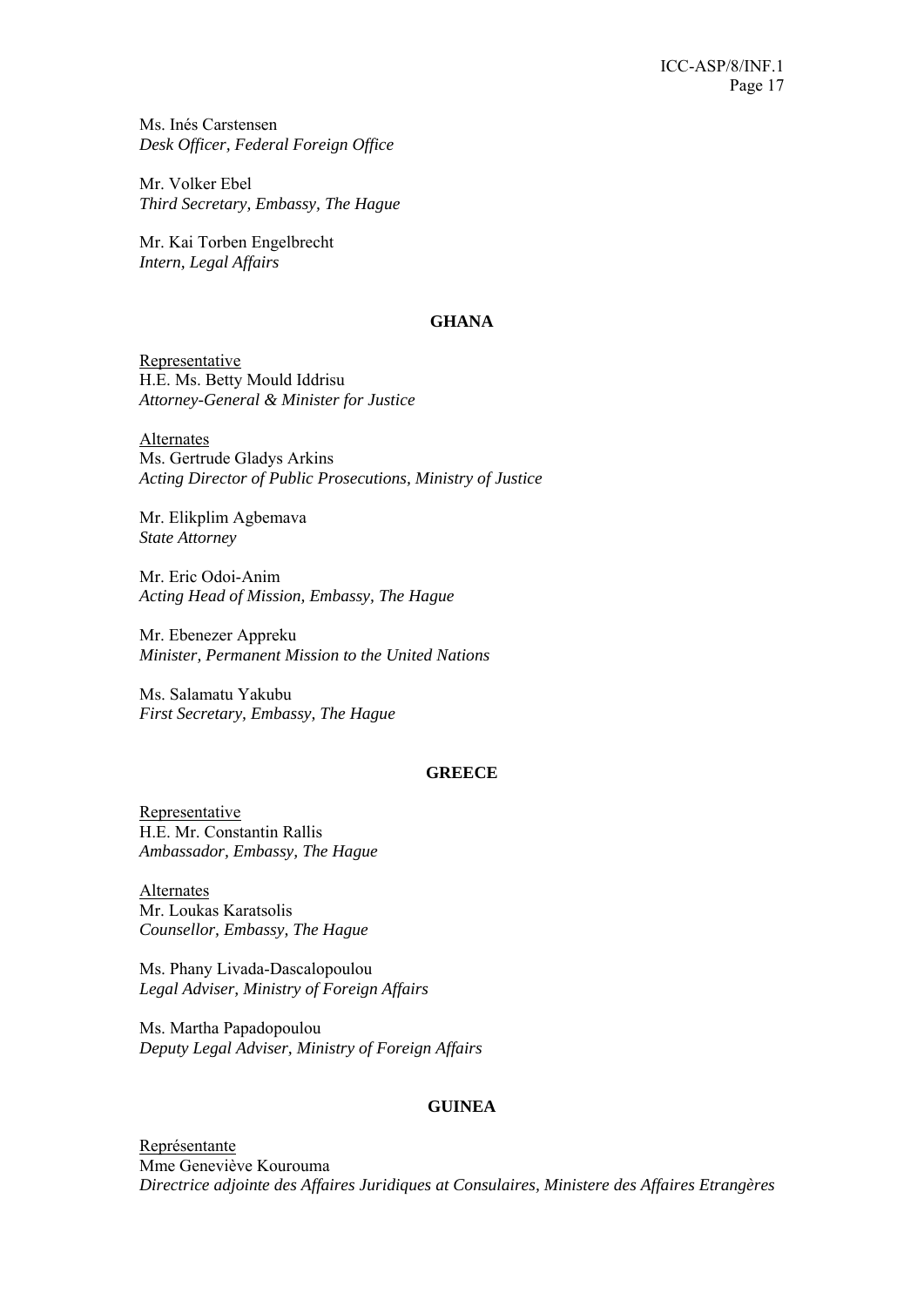#### **GUYANA**

Representative Mr. George Talbot *Chargé d'Affaires a.i., Permanent Mission to the United Nations*

## **HONDURAS HUNGARY**

Representative H.E. Mr. Iván Udvardi *Ambassador, Embassy, The Hague* 

**Alternates** Mr. István Gerelyes *Deputy Director-General, Ministry of Foreign Affairs* 

Mr. Zoltán Lupták *Counsellor, Embassy, The Hague* 

## **ICELAND**

Representative Mr. Matthias Palsson *Counsellor, Permanent Mission to the North Atlantic Treaty Organization* 

#### **IRELAND**

Representative H.E. Mrs. Mary Whelan *Ambassador, Embassy, The Hague* 

Alternates Mr. James Kingston *Legal Adviser, Department of Foreign Affairs* 

Mr. Michael Hurley *First Secretary, Embassy, The Hague* 

Mr. Frank Power *Third Secretary, Embassy, The Hague* 

Ms. Emer Kilcullen *Assistant Legal Adviser, Department of Foreign Affairs* 

Mr. Fergal Madigan *Liaison Officer, Embassy, The Hague*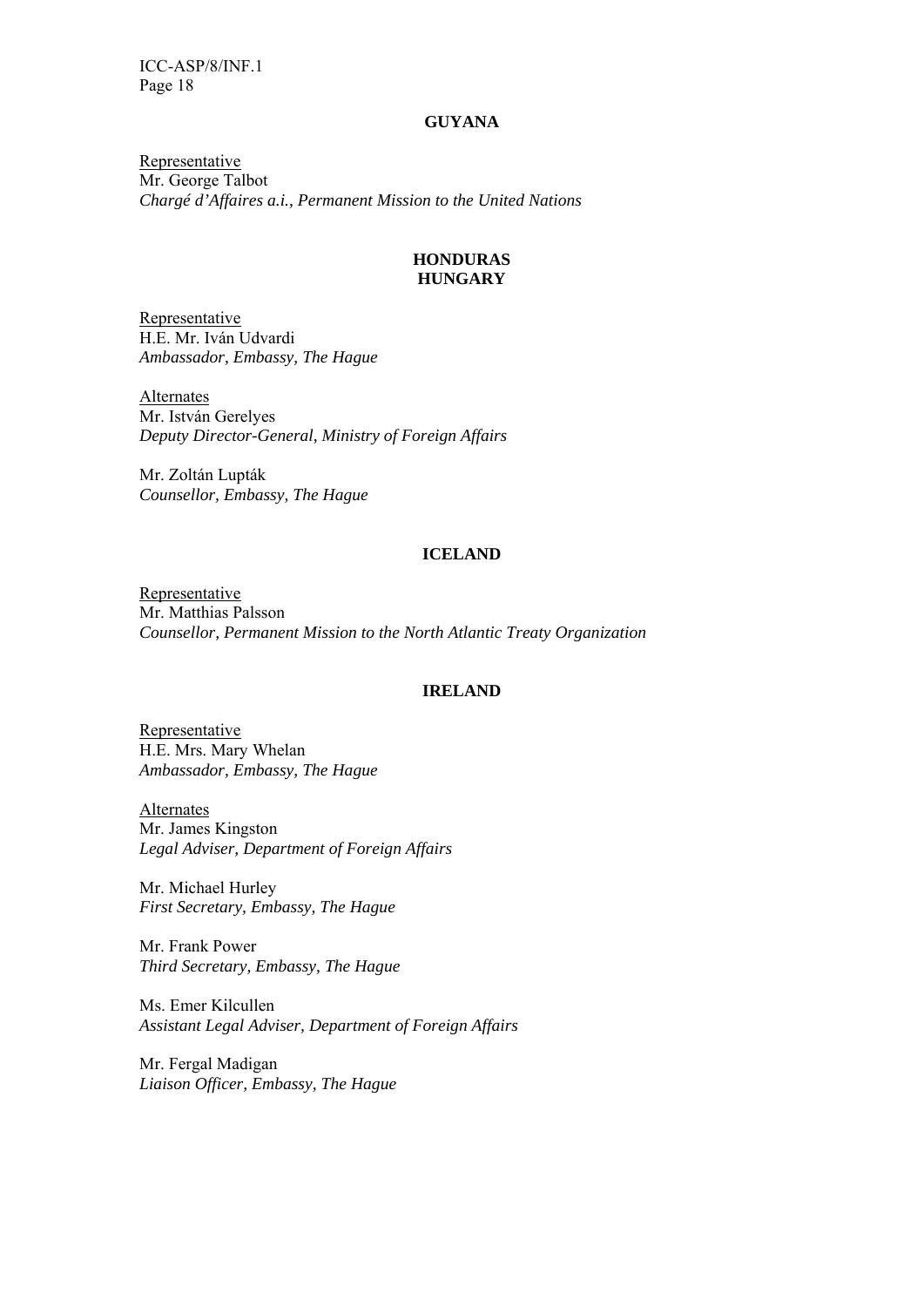#### **ITALY**

Representative H.E. Mr. Franco Giordano *Ambassador, Embassy, The Hague* 

Alternates Mr. Gian Luigi Mascia *Minister, Political Direction, Ministry of Foreign Affairs* 

Mr. Roberto Bellelli *Judge/Legal Adviser, Embassy, The Hague* 

Advisers Mr. Salvatore Zappalà *Professor* 

Ms. Daniela Cardamone *Judge* 

### **JAPAN**

Representative H.E. Mr. Minoru Shibuya *Ambassador, Embassy, The Hague* 

**Alternates** Mr. Kiyokazu Ota *Minister, Embassy, The Hague* 

Mr. Masataka Okano *Director, International Legal Affairs Bureau, Ministry of Foreign Affairs* 

Mr. Yoshiki Ogawa *First Secretary/Legal Advisor, Embassy, The Hague* 

Mr. Shotoku Habukawa *First Secretary, Embassy, The Hague* 

Mr. Jun Hasebe *Deputy Director, International Legal Affairs Bureau, Ministry of Foreign Affairs* 

Advisers H.E. Ms. Kuniko Ozaki *Professor, National Graduate Institute for Policy Studies/Ambassador and Special Assistant, Ministry of Foreign Affairs* 

Ms. Sae Horikawa *Researcher/Adviser, Embassy, The Hague* 

Mr. Naobumi Yokota *Researcher/Adviser, Permanent Mission to the United Nations*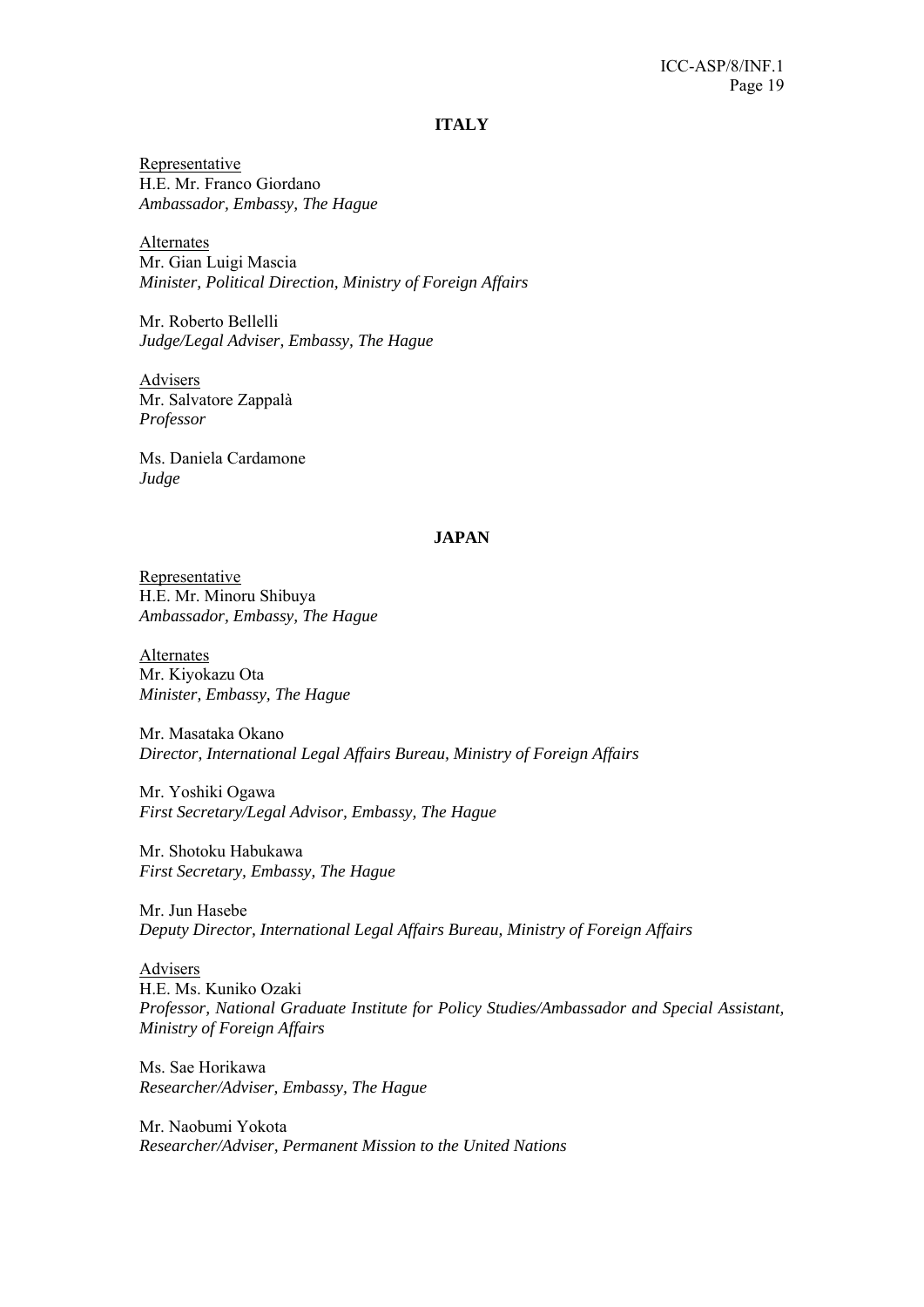#### **JORDAN**

Representative H.R.H. Prince Zeid Ra'ad Zeid Al-Hussein *Ambassador, Embassy, Washington D.C.* 

**Alternates** H.E. Mr. Khaldoun TH. Talhouni *Ambassador, Embassy, The Hague* 

Mr. Walid Obeidat *Counsellor/Director, Legal Directorate, Ministry of Foreign Affairs* 

Mr. Mahmoud Hmoud *First Secretary, Embassy, Washington D.C.* 

Mr. Eihab Omaish *Second Secretary, Permanent Mission to the United Nations* 

Mr. Akram Harahsheh *Third Secretary, Embassy, The Hague* 

## **KENYA**

Representative H.E. Mr. Amos Wako *Attorney-General*

Advisers H.E. Mr. Zachary Dominic Muburi-Muita *Ambassador, Permanent Representative to the United Nations Vice-President of the Assembly of States Parties* 

H.E. Mr. Ruthie Chepkoech Rono *Ambassador, Embassy, The Hague* 

Mr. Keriako Tobiko *Director, Public Prosecutions, Attorney-General's Chambers* 

Ms. Emily Chweya *Assistant Deputy Chief Legal Officer, Ministry of Justice and Constitutional Affairs* 

Ms. Stella Orina *First Secretary, Legal Affairs, Permanent Mission to the United Nations* 

Mr. Wycliffe Amukowa *Third Secretary, Embassy, The Hague* 

Mr. William Hiribae *Third Secretary, Ministry of Foreign Affairs*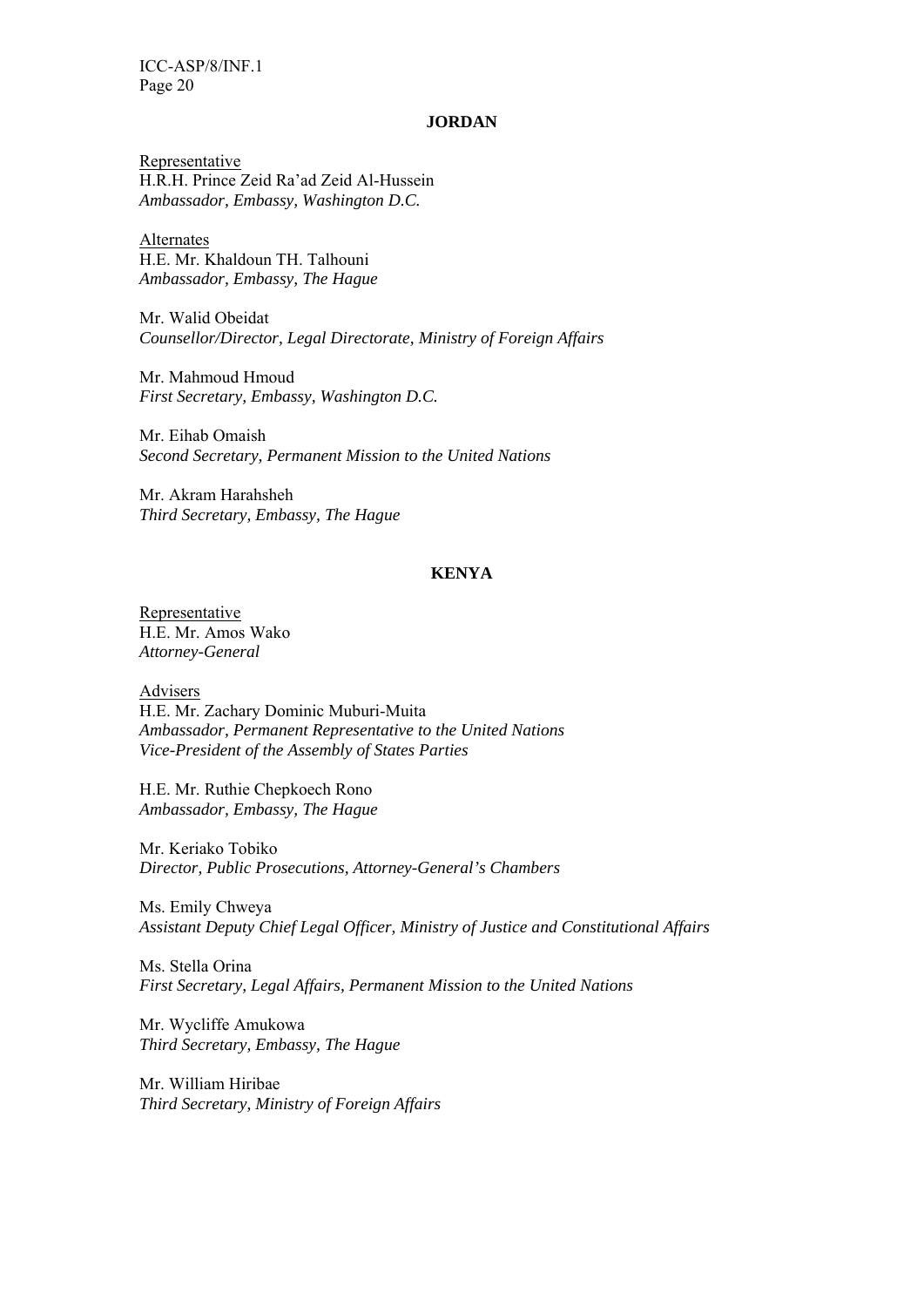### **LATVIA**

Representative H.E. Mrs. Sanita Pavluta-Deslandes *Ambassador, Embassy, The Hague* 

Alternate

Ms. Baiba Bērzina *Third Secretary, International Law Division, Legal Affairs Department, Ministry of Foreign Affairs* 

## **LESOTHO**

Representative Mr. Pitso Makosholo *Director, Ministry of Foreign Affairs* 

Alternates Mrs. Ntebaleng Maseela *Parliamentary Counsel* 

Ms. Claudia Malebona Takalimane *Senior Legal Officer, Ministry of Justice* 

## **LIBERIA**

#### **LIECHTENSTEIN**

Representative H.E. Mr. Christian Wenaweser *Ambassador, Permanent Representative to the United Nations President of the Assembly of States Parties* 

Alternate Mr. Stefan Barriga *Counsellor, Deputy Permanent Representative, Permanent Mission to the United Nations* 

Adviser Ms. Isabel Frommelt *Adviser, Ministry of Foreign Affairs* 

## **LITHUANIA**

Representative Mr. Andrius Namavičius *Director, Law and International Treaties Department, Ministry of Foreign Affairs* 

Alternate Mr. Aleksas Dambrauskas *Third Secretary, Law and International Treaties Department, Ministry of Foreign Affairs*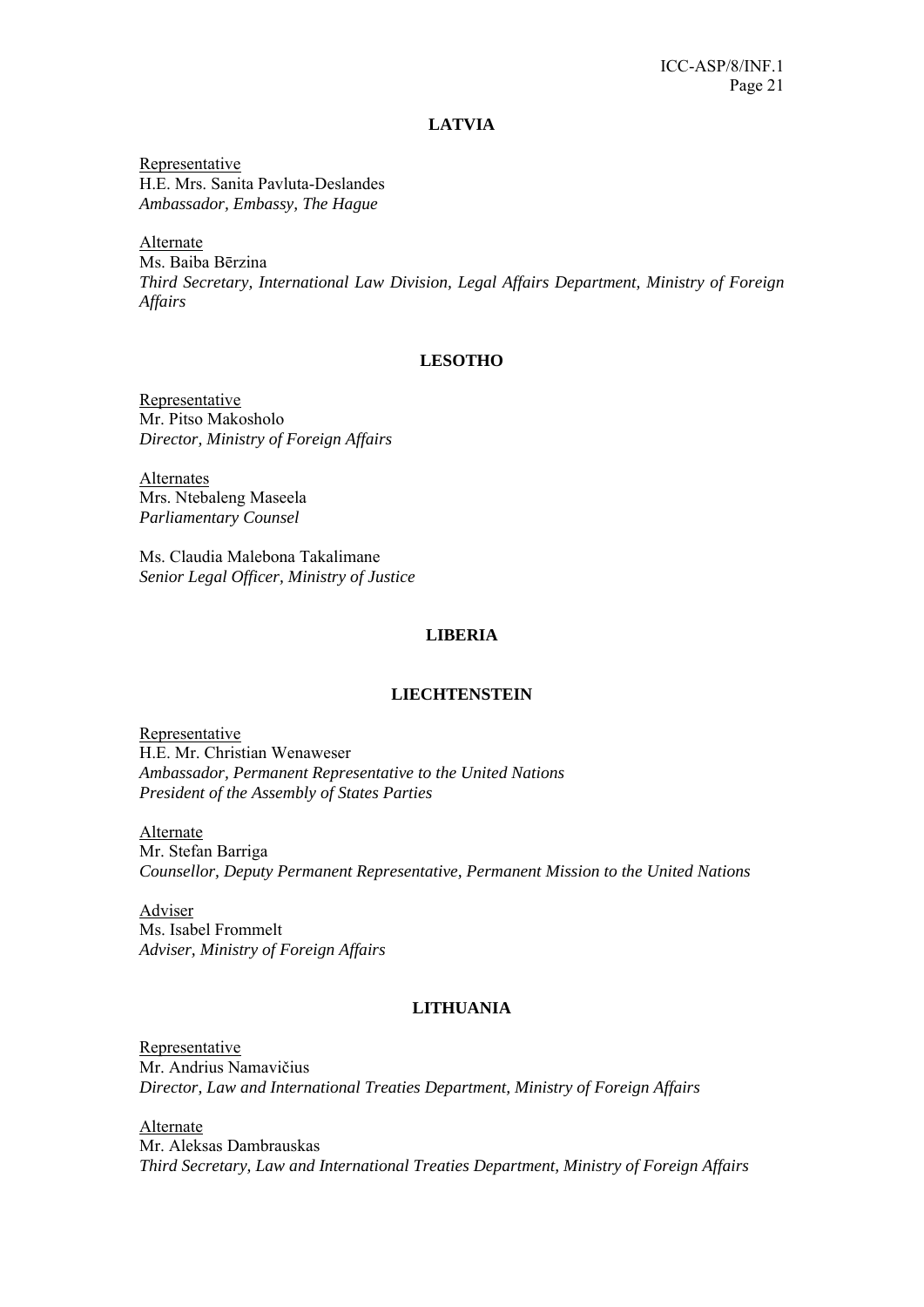#### **LUXEMBOURG**

Représentant S.E. M. Jean-Marc Hoscheit *Ambassadeur, Ambassade, La Haye* 

**Suppléants** M. Paul Schmit *Directeur, Affaires juridiques et culturelles, Ministère des Affaires étrangères* 

Mme Anne Kayser *Représentante permanente adjointe, Conseil de l'Europe, Strasbourg* 

M. Serge Hentzig *Premier secrétaire, Ambassade, La Haye* 

## **MADAGASCAR**

Représentant M. Honoré Parfait Razafinjatovo *Directeur général des Programmes et des Ressources, Ministère de la Justice* 

**Suppléants** M. Norbert Richard Ibrahim *Chargé d'affaires a.i., Ambassade, Bruxelles* 

M. Razanamahery *Attaché, Ambassade, Bruxelles* 

## **MALAWI**

### **MALI**

Représentant S.E. M. Boubacar Gouro Diall *Directeur des Affaires juridiques, Ministère des Affaires étrangères*

## **MALTA**

Representative H.E. Mr. Ivan Fsadni *Ambassador, Embassy, The Hague* 

Alternate Mr. Carmel Herrera *First Secretary, Embassy, The Hague*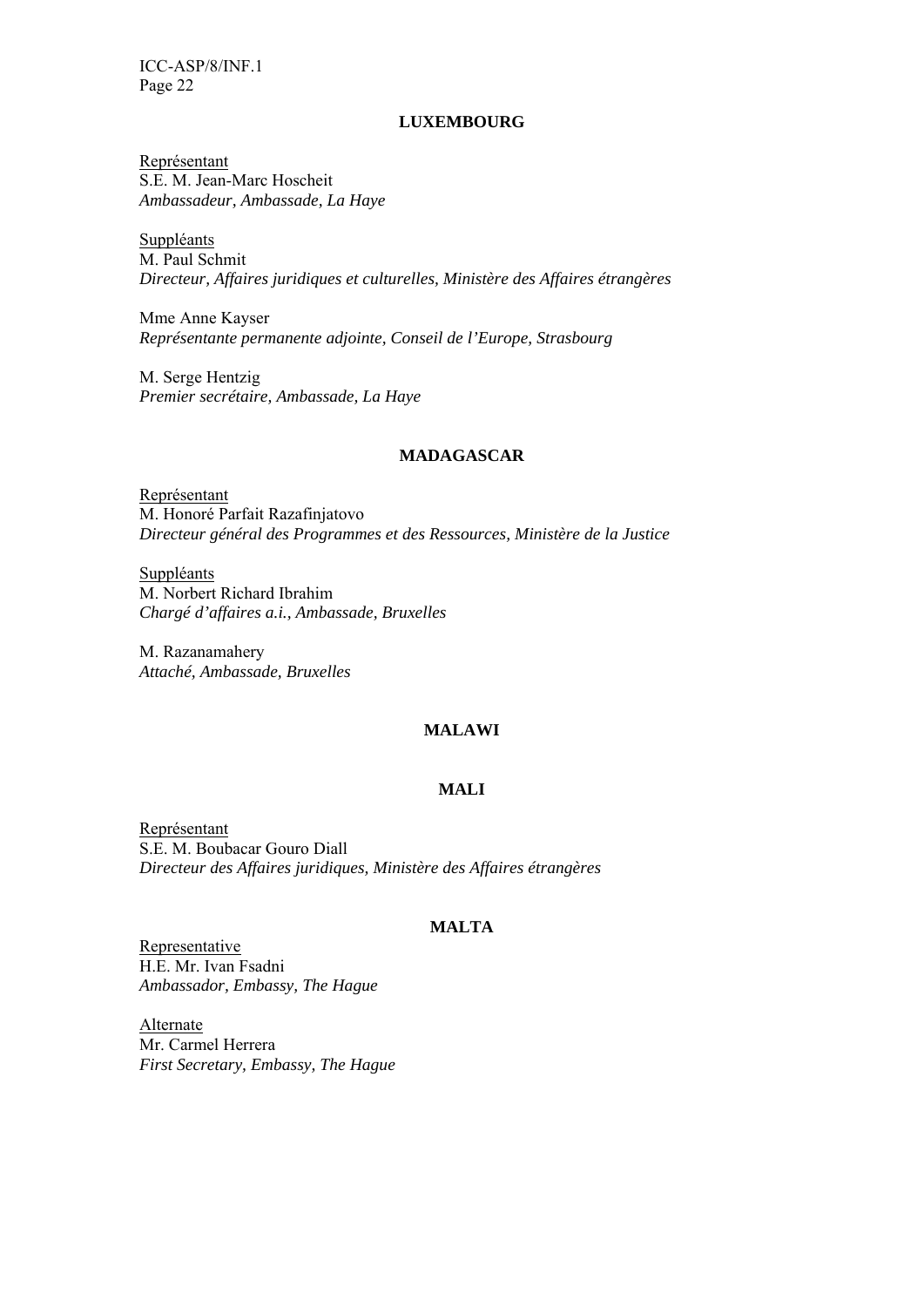#### **MARSHALL ISLANDS**

Representative Ms. Marie-Charlotte McKenna *Second Secretary, Embassy of Australia, The Hague* 

## **MAURITIUS**

#### **MEXICO**

Representante S.E. Sr. Joel Hernández García *Consultor Jurídico, Secretaría de Relaciones Exteriores* 

Suplentes S.E. Sr. Jorge Lomónaco Tonda *Embajador, Embajada, La Haya Vice-Presidente de la Asamblea de los Estados Partes* 

Sr. Alejandro Alday González *Segundo Secretario, Misión Permanente ante las Naciones Unidas* 

Sr. Guillaume Michel Blin *Segundo Secretario, Embajada, La Haya* 

#### **MONGOLIA**

Representative H.E. Mr. Avirmed Battur *Ambassador, Embassy, Brussels* 

#### **MONTENEGRO**

Representative H.E. Mr. Veselin Šuković *Ambassador, Embassy, Brussels* 

#### **NAMIBIA**

**Representative** Mr. Issaskar Virongo Kavizemba Ndjoze *Deputy Permanent Secretary, Ministry of Justice* 

Alternate Mr. David Thomas *First Secretary, Permanent Mission to the United Nations* 

Adviser Ms. Julietha Vatjizaije Kavetuna *Member of Parliament*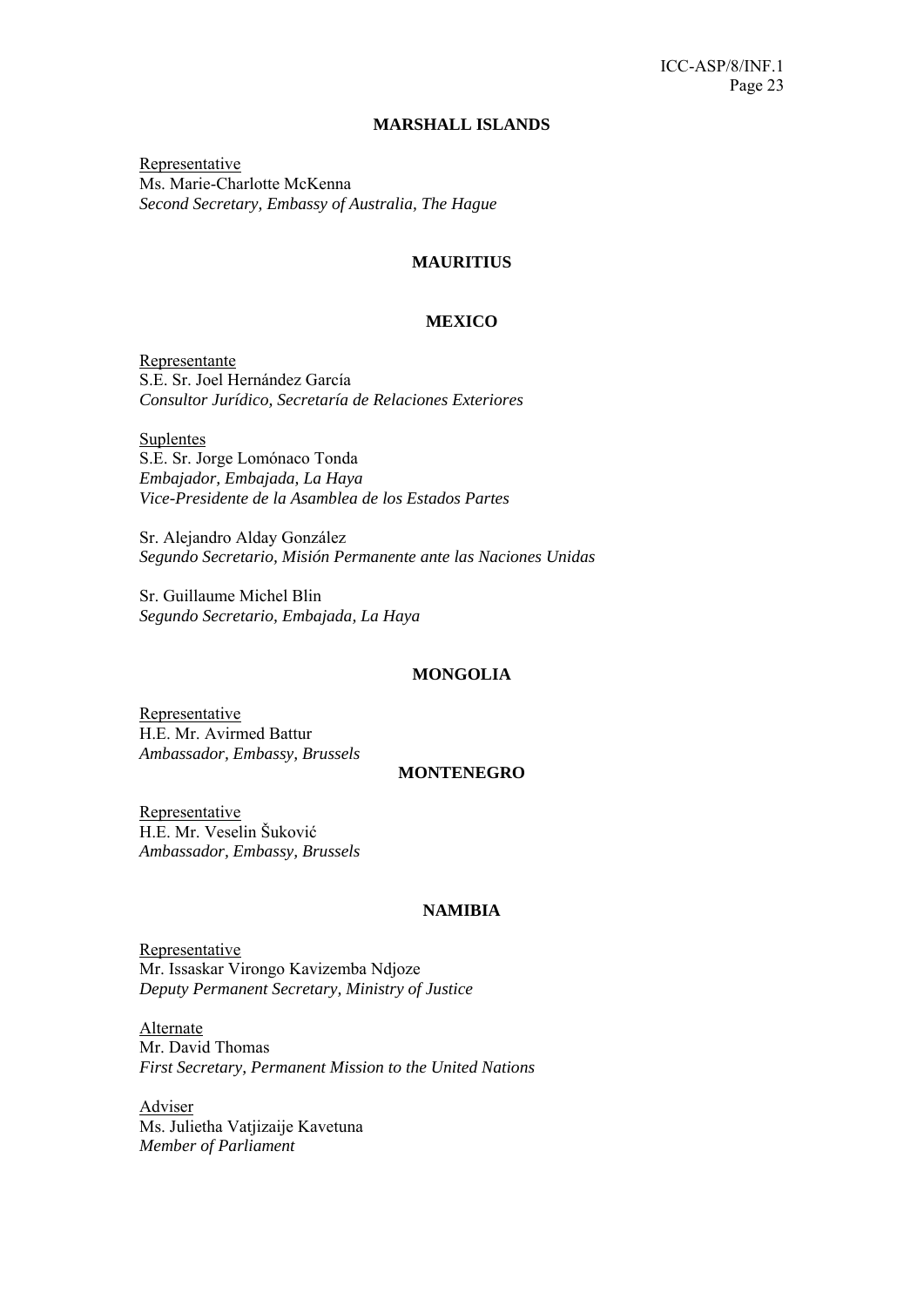Mr. Alfred Chelinda *Member of Parliament* 

Mr. Manasse Zeraeua *Principal Clerk* 

#### **NAURU**

Representative Ms. Georgia Lee Harley *Lawyer, Embassy of Australia, The Hague*

#### **NETHERLANDS**

Representative H.E. Mr. Paul W.J. Wilke *Permanent Representative to the International Criminal Court, Ministry of Foreign Affairs* 

Alternate Ms. Elisabeth Lijnzaad *Legal Adviser, Ministry of Foreign Affairs* 

Advisers Mr. Peter van der Vliet *Deputy Director, Department for United Nations, Ministry of Foreign Affairs* 

Mr. Niels M. Blokker *Deputy Legal Adviser, Ministry of Foreign Affairs* 

Mr. Just J. Wiarda *Legal Counsel, Ministry of Justice* 

Mr. Wierish K. S. C. Ramsoekh *Head, United Nations Political and Legal Affairs Division, Ministry of Foreign Affairs* 

Ms. Ceta D. Noland *First Secretary, Permanent Mission to the United Nations* 

Mr. Thomas S.M. Henquet *Legal Counsel, Ministry of Foreign Affairs* 

Ms. Chantal M. Joubert *Legal Counsel, Ministry of Justice* 

Mr. Rob J. L. van Bokhoven *Legal Counsel, Ministry of Justice* 

Mr. Fabio Rossi *Policy Adviser, Department for the United Nations, Ministry of Foreign Affairs* 

Mr. Jan Sanders *Project Manager, Taskforce International Criminal Court, Ministry of Foreign Affairs*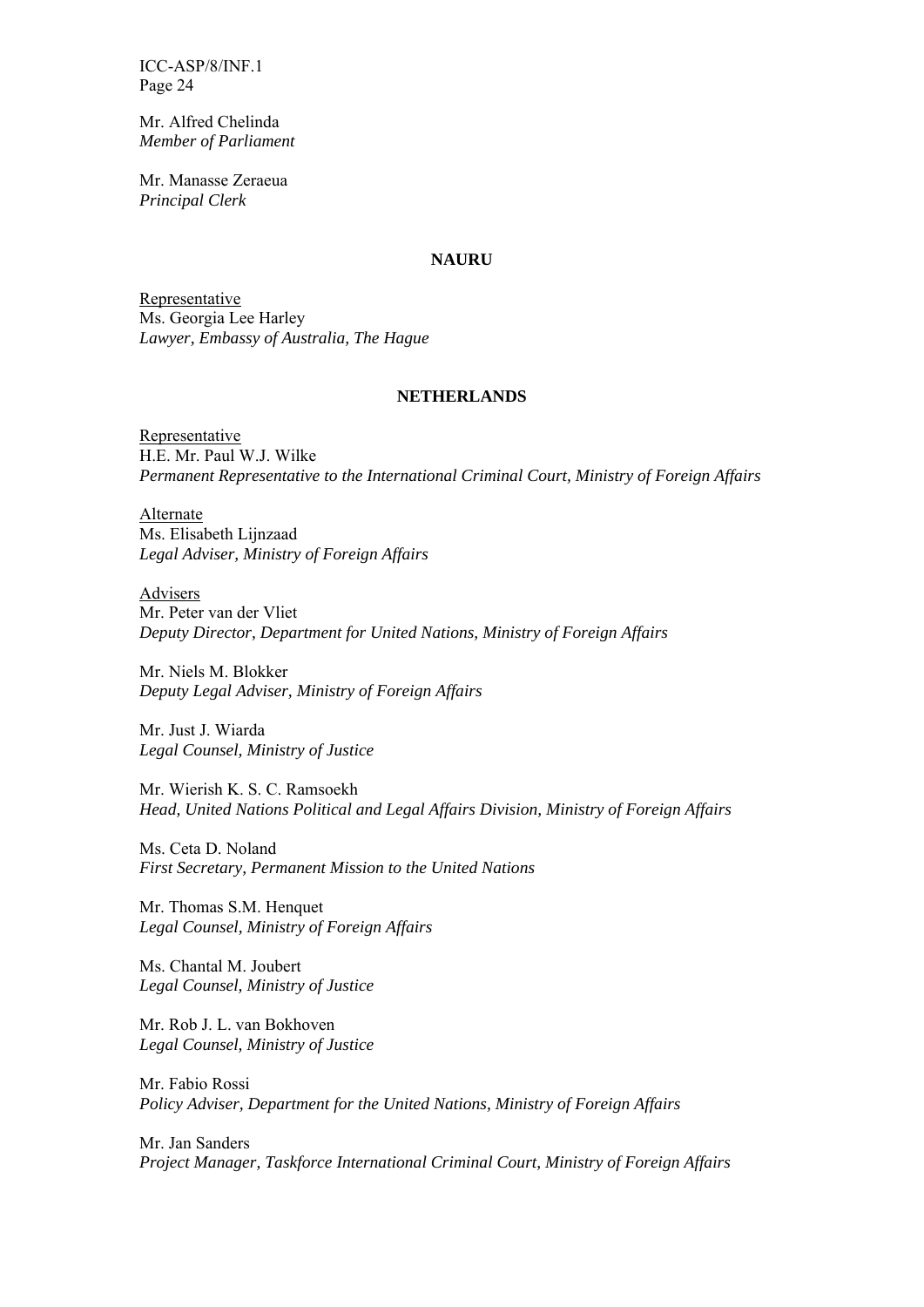Ms. Merie A. de Vries *Legal Counsel, Ministry of Justice* 

#### **NEW ZEALAND**

Representative H.E. Mr. Michael Green *Chargé d'Affaires a.i., Embassy, The Hague* 

Alternates Ms. Bronwyn Shanks *First Secretary, Embassy, The Hague* 

Mr. Carl Reaich *Senior Legal Adviser, Ministry of Foreign Affairs and Trade* 

### **NIGER**

Représentant M. Abdou Adamou *Conseiller, Mission permanente auprès des Nations Unies* 

## **NIGERIA**

**Representative** Mr. A.A. Yola *Permanent Secretary/Solicitor-General, Federal Ministry of Justice* 

Alternates H.E. Ms. Nimota N. Akanbi *Ambassador, Embassy, The Hague* 

Mr. Jacob Akinola Ashimolowo *Minister, Embassy, The Hague* 

Ms. Maria Oyeyinka Laose *Director, First United Nations Division, Ministry of Foreign Affairs* 

Mrs. Esther O. Otukoya *Assistant Director, First United Nations Division, Ministry of Foreign Affairs* 

Advisers Ms. Grace S. Ekanem *Chief Legal Officer, Ministry of Justice* 

Mr. M.V. Williams *Assistant Chief Legal Officer, Ministry of Justice* 

Mr. Musa O. Yusuf *International and Comparative Law Division, Federal Ministry of Justice*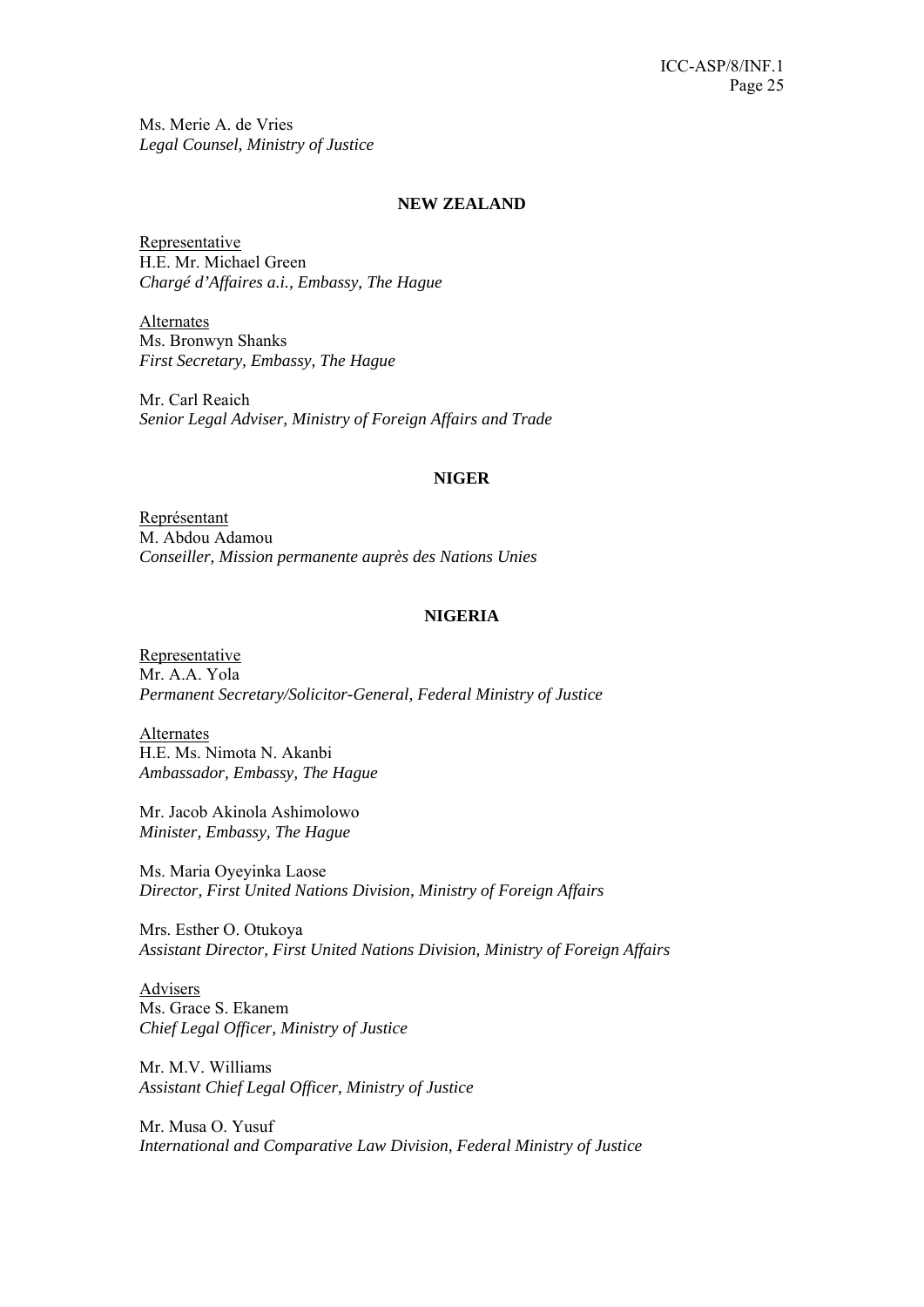Ms. Isiuwa Margaret Igbinobaro *First Secretary, Embassy, The Hague* 

#### **NORWAY**

Representative Mr. Rolf Einar Fife *Director General, Legal Affairs Department, Ministry of Foreign Affairs* 

Alternates H.E. Ms. Eva Bugge *Ambassador, Embassy, The Hague* 

Mr. Martin Sørby *Deputy Director General, Legal Affairs Department, Ministry of Foreign Affairs* 

Advisers Ms. Siri Nicolaisen *Minister Counsellor, Embassy, The Hague* 

Mr. Irvin Høyland *Minister, Embassy, The Hague* 

Mr. Åsmund Eriksen *Counsellor, Permanent Mission to the United Nations* 

Ms. Susanne Juell Gudbrandsen *Adviser, Legal Affairs Department, Ministry of Foreign Affairs* 

Mr. Johannes Hafsahl *Trainee, Embassy, The Hague*

## **PANAMA**

Representante Sra. Elena Barletta de Nottebohn *Encargada de negocios a.i., Embajada, Bruselas* 

Suplente Sr. Alfonso Young *Secretario de delegación, Embajada, Bruselas* 

#### **PARAGUAY**

Representante Sra. Norma Cardozo Saldívar *Consejera, Embajada, Bruselas*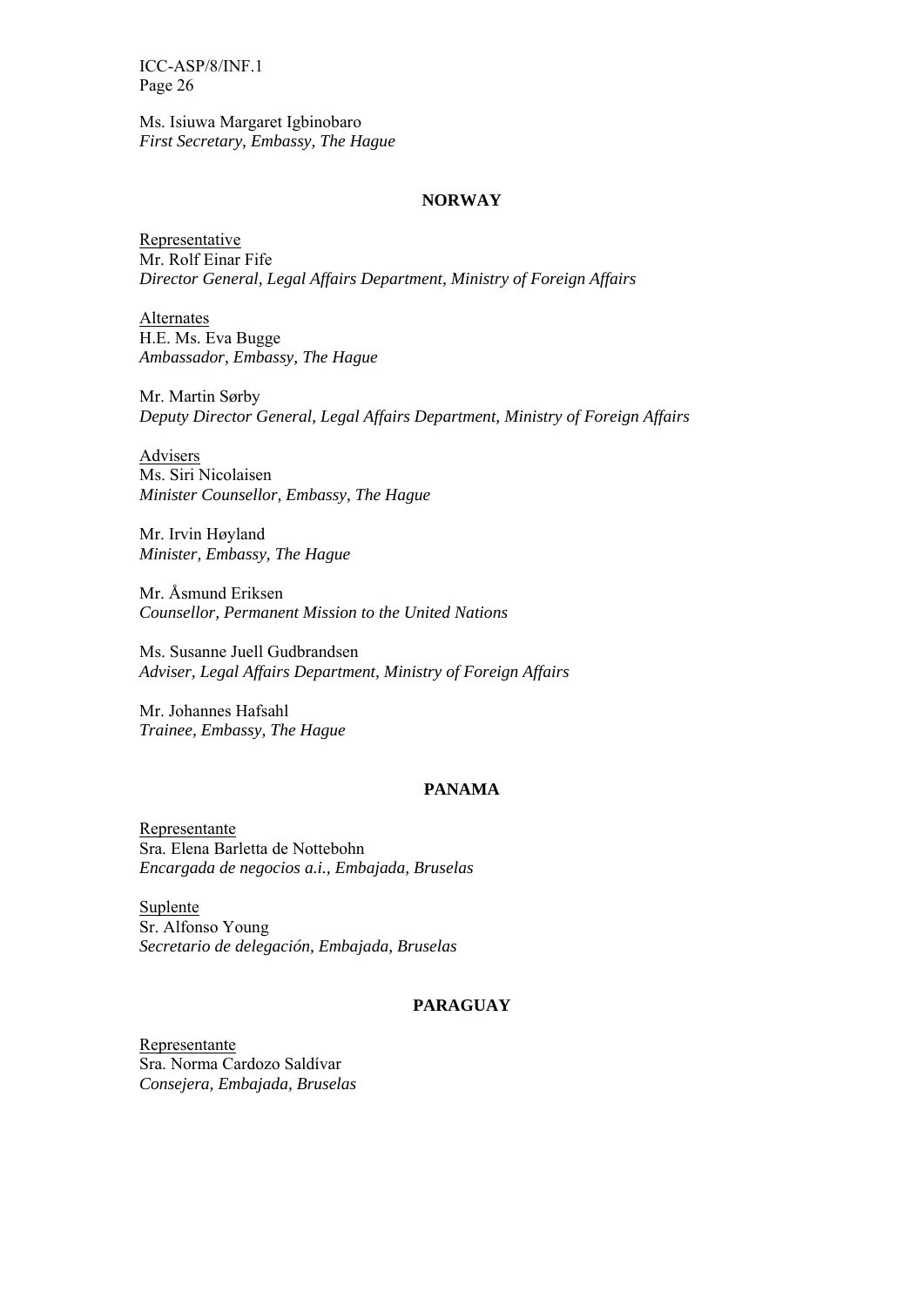**PERU** 

Representante S.E. Sr. Edward Allan Wagner Tizón *Embajador, Embajada, La Haya* 

Suplentes Sr. George Norman Nicholson Arias *Ministro, Embajada, La Haya* 

Sra. Marisol Flavia Agüero Colunga *Ministra Consejera, Embajada, La Haya* 

Sr. Carlos Gerardo Briceño Salazar *Consejero, Embajada, La Haya* 

Sr. Gonzalo Bonifaz Tweddle *Segundo Secretario, Misíon Permanente ante las Naciones Unidas* 

Sr. César Alberto Talavera Silva Santisteban *Tercer Secretario, Embajada, La Haya* 

### **POLAND**

Representative Mr. Remigiusz A. Henczel *Director, Legal and Treaty Department, Ministry of Foreign Affairs* 

Alternate H.E. Mr. Janusz Stańczyk *Ambassador, Embassy, The Hague* 

Advisers Mr. Władysław Czaplński *Director of the Institute of Law, Polish Academy of Sciences* 

Mr. Marek Madej *Minister Counsellor, Legal and Treaty Department, Ministry of Foreign Affairs* 

Mr. Andrzej Ryng *Counsellor, Embassy, The Hague* 

Ms. Beata Ziorkiewicz *Public Prosecutor, Department of International Cooperation and European Law, Ministry of Justice* 

### **PORTUGAL**

Representative H.E. Mr. Manuel Nuno Tavares de Sousa *Ambassador, Embassy, The Hague*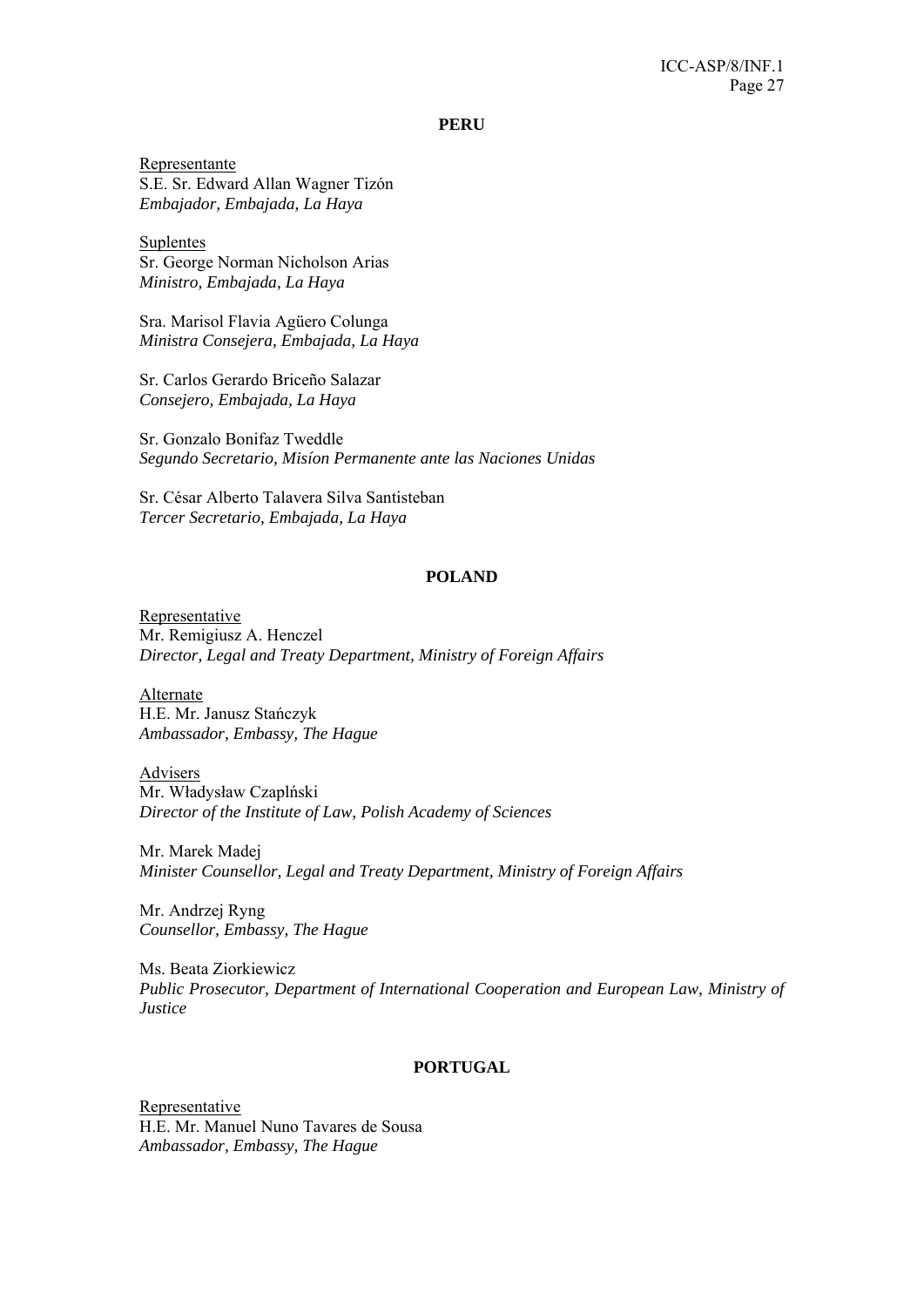**Alternates** Mr. João Carlos Bessa Pinto Versteeg *Minister, Ministry of Foreign Affairs*

Mr. Miguel de Serpa Soares *Director, Department of Legal Affairs, Ministry of Foreign Affairs* 

Mr. Jorge Silva Lopes *Counsellor, Embassy, The Hague* 

Ms. Patrícia Galvão Teles *Legal Consultant, Permanent Representation to the European Union* 

Ms. Maria Teresa Artilheiro Ferreira *Legal Consultant, Department of Legal Affairs, Ministry of Foreign Affairs* 

### **REPUBLIC OF KOREA**

Representative Mr. Seung-Hyun Hwang *Director-General of Treaties, Ministry of Foreign Affairs and Trade* 

Alternates Mr. Sun Pyo Kim *Counsellor, Embassy, The Hague* 

Mr. Jae-woo Kim *First Secretary, Embassy, The Hague* 

Ms. Ji-eun Pyo *Second Secretary, Treaties Division, Ministry of Foreign Affairs and Trade* 

Mr. Chang Ho Choi *Senior Prosecutor, Seoul Southern District Prosecutors' Office* 

Mr. Hyung Jun Kim *Counsellor, Permanent Mission to the United Nations* 

Advisers Mr. Tae Hyun Choi *Professor of International Law, College of Law, Hanyang University* 

Mr. Young Sok Kim *Professor of Law, Ewha Womans University* 

## **ROMANIA**

Representative H.E. Mr. Călin Fabian *Ambassador, Embassy, The Hague*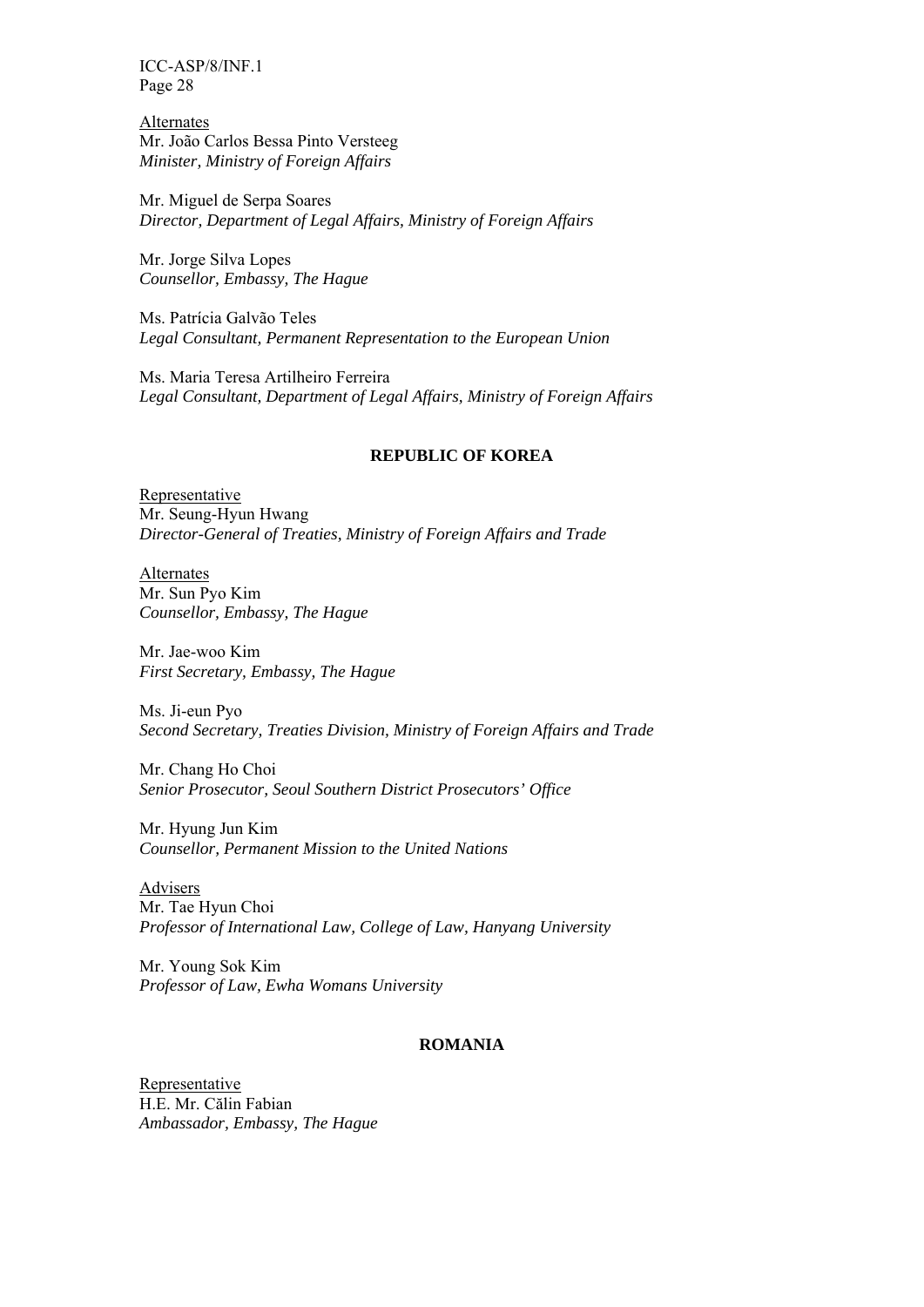Alternates Ms. Irina Niţǎ *First Secretary, Embassy, The Hague* 

Ms. Oana Florescu *Third Secretary, Permanent Mission to the United Nations* 

Ms. Raluca Ţigǎu *Second Secretary, Ministry of Foreign Affairs* 

Mr. Guzun Vadim Anatol *Second Secretary, Ministry of Foreign Affairs* 

## **SAINT KITTS AND NEVIS**

## **SAINT VINCENT AND THE GRENADINES**

**Representative** Ms. Paula Hippolyte-Bauwens *First Secretary, Embassy, The Hague* 

## **SAMOA**

Representative Ms. Noelani Manoa *First Secretary, Permanent Mission to the United Nations* 

Alternate Mr. Roger Clark *Professor of Law* 

## **SAN MARINO**

Representative H.E. Mr. Gian Nicola Filippi-Balestra *Ambassador, Permanent Representative to the European Communities* 

## **SENEGAL**

Représentant S.E. M. Paul Badji *Ambassadeur, Mission permanente auprès des Nations Unies* 

Suppléants M. Samba Faye *Conseiller technique, Ministre d'Etat, Ministère de la Justice* 

M. Moustapha Ka *Direction adjoint, Affaires criminelles et des grâces, Ministère de la Justice*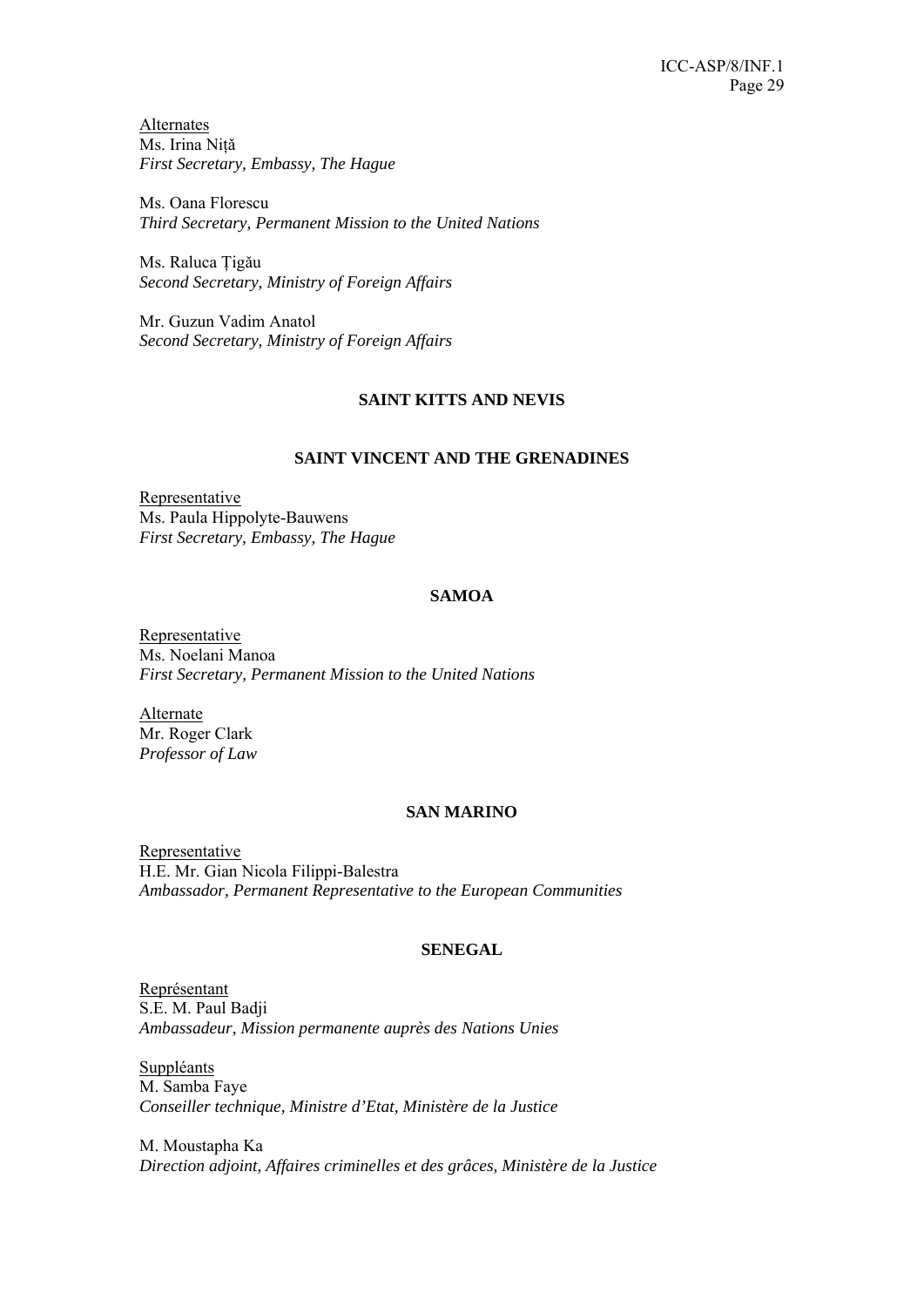M. Saliou Niang Dieng *Deuxième conseiller, Mission permanente auprès des Nations Unies* 

Mme Ndeye Fatou Lo *Conseillère des Affaires Etrangères, Ministère Affaires Etrangères* 

#### **SERBIA**

Representative H.E. Mr. Čedomir Radojković *Ambassador, Embassy, The Hague* 

Alternate Mr. Vladimir Cvetković *Counsellor, Embassy, The Hague* 

Advisers Mrs. Saša Todorović-Kolundžija *Second Secretary, Ministry of Foreign Affairs*

Mr. Marko Brkić *Third Secretary, Embassy, The Hague* 

#### **SIERRA LEONE**

Representative H.E. Dr. Christian S. Kargbo *Ambassador, Embassy, Brussels* 

#### **SLOVAKIA**

Representative H.E. Ms. Oksana Tomová *Ambassador, Embassy, The Hague*  Alternate Mr. Milan Kollár *Director-General, Legal Affairs, Ministry of Foreign Affairs* 

Advisers Ms. Ľubica Erdelská *International Law Department, Ministry of Foreign Affairs* 

Ms. Monika Tomašovičová *First Secretary, Embassy, The Hague* 

Ms. Eva Šurková *Legal Advisor, Permanent Mission to the United Nations*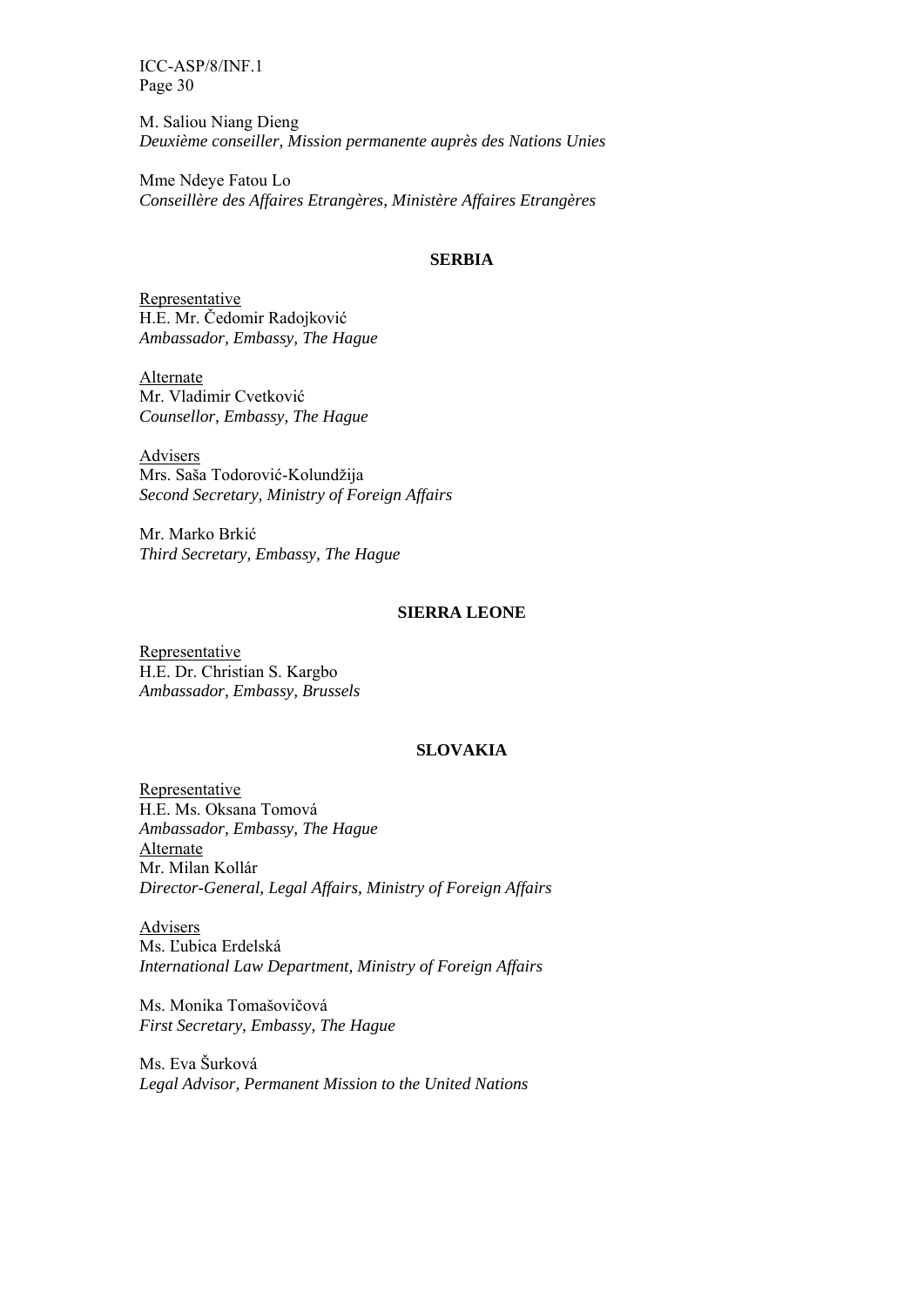#### **SLOVENIA**

Representative Ms. Simona Drenik *Minister, International Law Department, Ministry of Foreign Affairs* 

Alternates H.E. Mr. Leon Marc *Ambassador, Embassy, The Hague* 

Ms. Nataša Šebenik *Second Secretary, Embassy, The Hague*

Ms. Tjaša Tanko *Third Secretary, Ministry of Foreign Affairs* 

### **SOUTH AFRICA**

Representative Mr. Andries Carl Nel *Deputy Minister of Justice and Constitutional Development* 

Alternates H.E. Mr. Peter Goosen *Ambassador, Embassy, The Hague* 

Mr. Herman Benjamin Van Heerden *Law Adviser, Department of Justice and Constitutional Development* 

Mr. Dire David Tladi *Legal Counsellor, Permanent Mission to the United Nations* 

Ms. Reetsang Innocentia Moroke *Senior State Law Adviser, Department of Justice and Constitutional Development*  Ms. Yolande Melissa Dwarika *Legal Counsellor, Embassy, The Hague* 

Mr. Theunis Jacobus Kotze *State Law Adviser, Department of Justice and Constitutional Development* 

Mr. Pieter Andreas Stemmet *Senior State Law Adviser, Department of International Relations and Cooperation* 

#### **SPAIN**

Representante S.E. Sr. Juan Prat Coll *Embajador, Embajada, La Haya* 

**Suplentes** Sra. Concepción Escobar Hernández *Jefa, Asesoría Jurídica Internacional, Ministerio de Asuntos Exteriores y de Cooperación*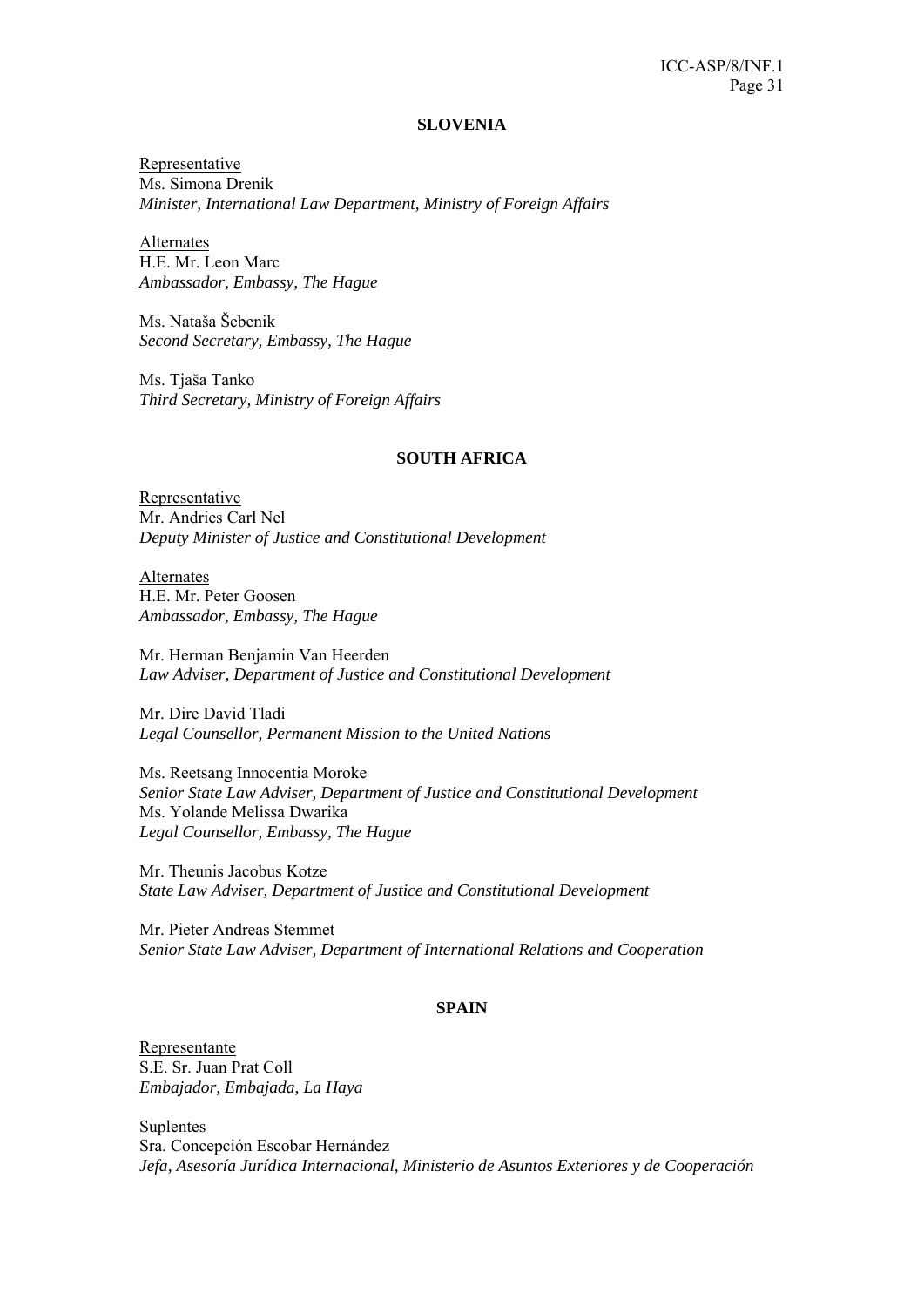Sra. Sonia Ramos *Subdirectora General, Ministerio de Interior* 

Sr. Álvaro Ortega Barón *Subdirector General adjunto de Naciones Unidas y Asuntos Globales, Ministerio de Asuntos Exteriores y de Cooperación* 

Sr. Mario Lanz Raggio *Comandante Auditor, Asesoría Jurídica General, Ministerio de Defensa* 

Sr. Rafael Vaillo Ramos *Consejero Técnico, Subdirección General de Asuntos de Justicia en la Unión Europea y Organismos Internacionales, Ministerio de Justicia* 

Sr. Eduardo Narbona Algara *Secretario, Embajada, La Haya* 

Sr. Rafael Gasso Peralta *Agregado de Interior, Embajada, La Haya*

Sr. Fernando Val Garijo *Profesor de Derecho Internacional Público, Ministerio de Asuntos Exteriores y de Cooperación* 

Sra. María Fernández Sánchez *Coordinadora, Ministerio de Interior* 

Sra. Isabel Maravall Buckwalter *Consejera, Embajada, La Haya* 

### **SURINAME**

Representative Mrs. Winifred Roemer-Sabajo *Senior Legislative Lawyer, Ministry of Justice and Police* 

Alternates Mrs. Susan M. Derby *Counsellor, Embassy, The Hague* 

Mr. Bien Sojo *Senior Legislative Lawyer, Ministry of Justice and Police* 

#### **SWEDEN**

Representative H.E. Mr. Carl Henrik Ehrenkrona *Ambassador, Director-General, Ministry for Foreign Affairs* 

Alternates H.E. Mr. Hans Magnusson *Ambassador, Embassy, The Hague*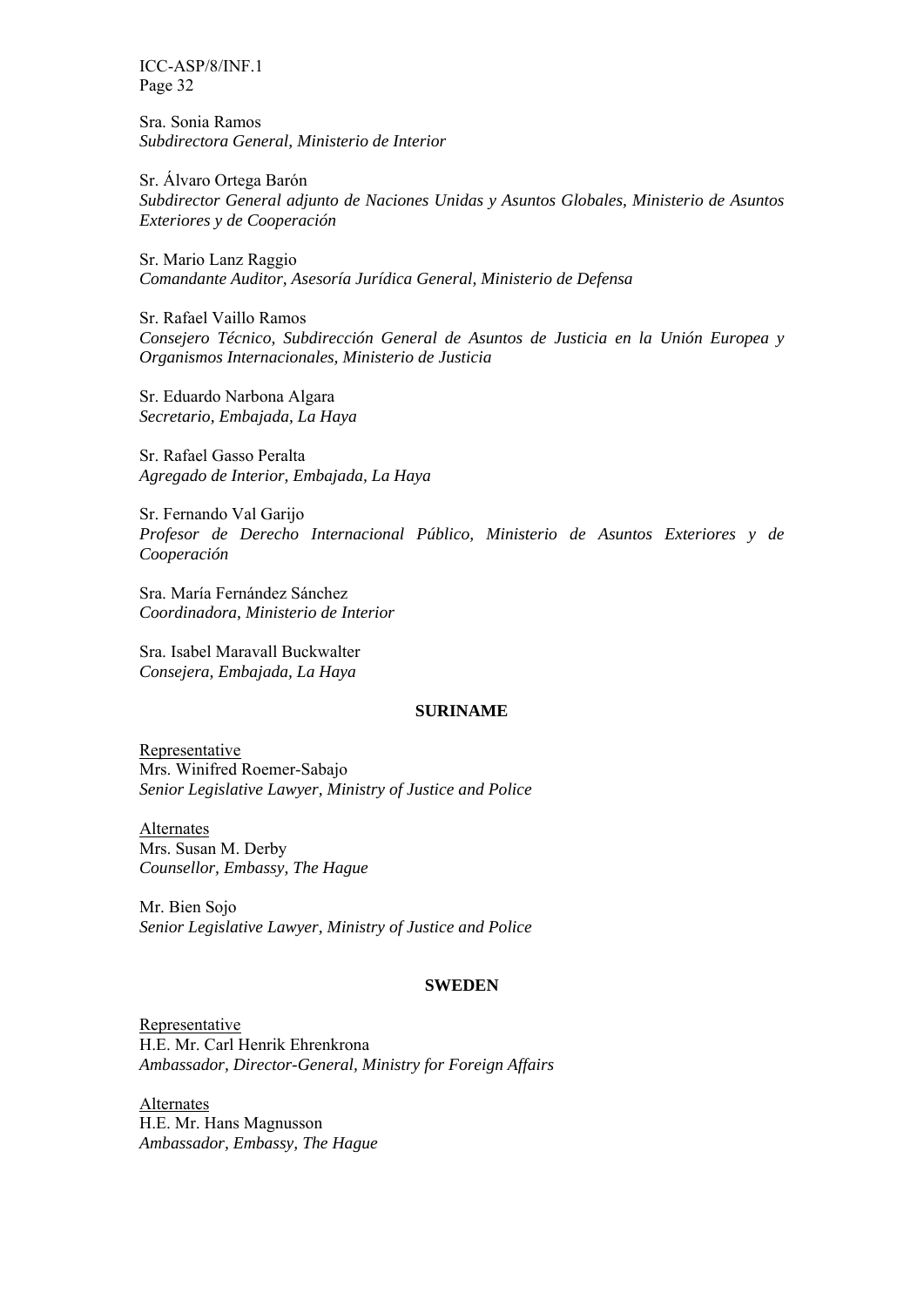Mr. Erik Wennerström *Principal Legal Adviser, Ministry for Foreign Affairs* 

Mr. Håkan Friman *Director, Ministry of Justice, Stockholm* 

Mr. Fredrik Nivaeus *Desk Officer, Ministry for Foreign Affairs* 

Mr. Jan Lodding *Counsellor, Embassy, The Hague*

Advisers Ms. Natalie Franke *Intern, Embassy, The Hague* 

Mr. David Öhnell *Intern, Embassy, The Hague* 

### **SWITZERLAND**

Représentant S.E. M. Jürg Lindenmann *Ambassadeur, Vice-Directeur de la Direction du droit international public, Département fédéral des affaires étrangères*  **Suppléants** S.E. M. Dominik M. Alder *Ambassadeur, Ambassade, La Haye* 

M. Martin Strub *Ministre, Ambassade, La Haye* 

M. Emmanuel Bichet *Premier secrétaire, Mission permanente auprès des Nations Unies* 

Conseillers Mme Katrin Weilhammer *Collaboratrice scientifique, Direction du droit international public, Département fédéral des affaires étrangères* 

M. Nikolas Stürchler *Collaborateur diplomatique, Direction du droit international public, Département fédéral des affaires étrangères* 

M. Christoph Luzi *Interne, Ambassade, La Haye* 

## **TAJIKISTAN**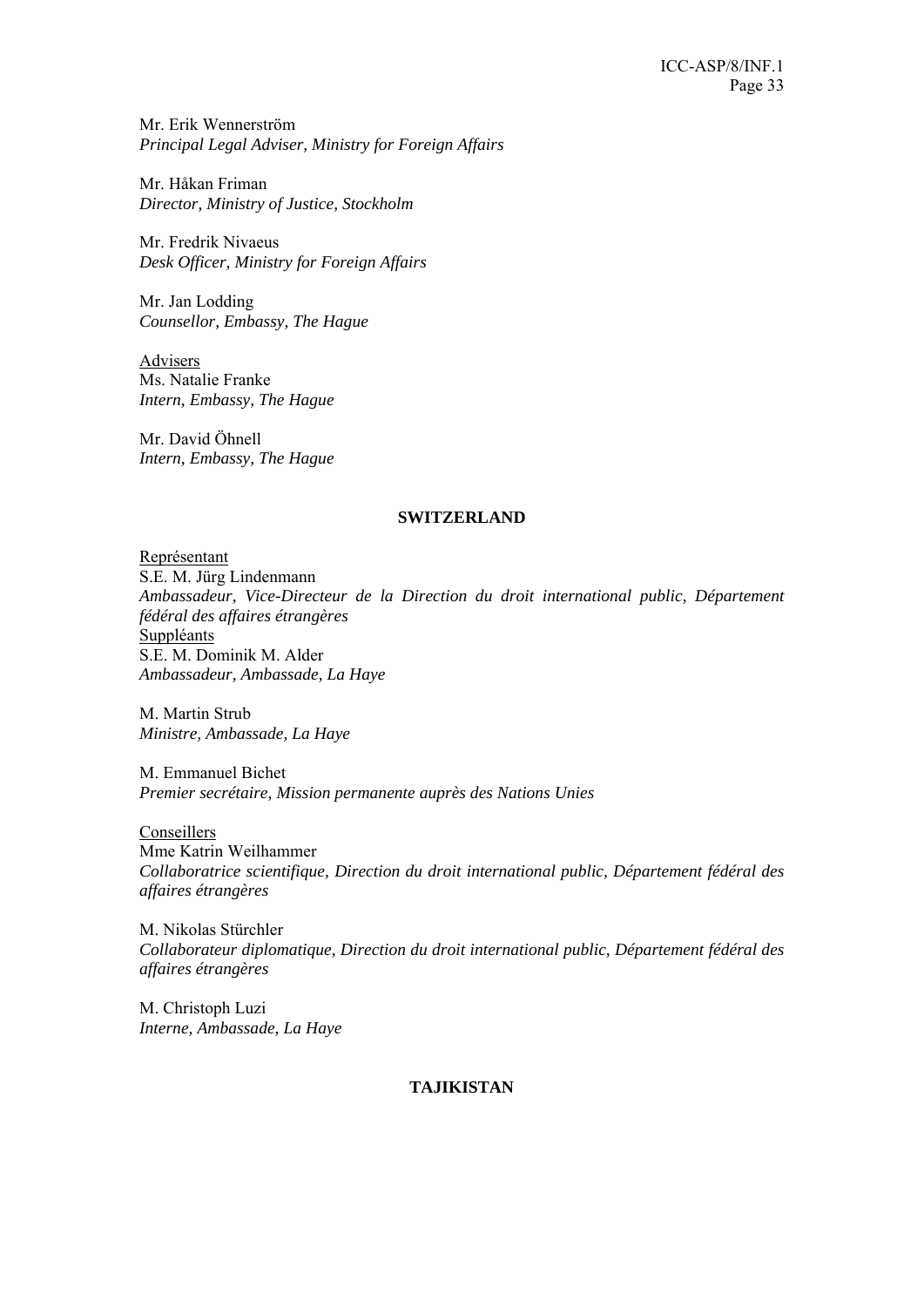### **THE FORMER YUGOSLAV REPUBLIC OF MACEDONIA**

Representative H.E. Mr. Nikola Dimitrov *Ambassador, Embassy, The Hague* 

Alternate Mr. Draganco Apostolovski *Third Secretary, Embassy, The Hague* 

## **TIMOR-LESTE**

Representative H.E. Mr. Nelson Santos *Ambassador, Permanent Mission to the United Nations* 

Alternate Mr. Pedro Artur Oliveira Amaral De Brum *Legal Advisor for International Law, Ministry of Foreign Affairs* 

Adviser Ms. Leila Nadya Sadat *Professor of Law, Whitney R. Harris World Law Institute* 

## **TRINIDAD AND TOBAGO**

Representative Mr. Eden Charles *Counsellor, Permanent Mission to the United Nations* 

Alternate Mr. Bruce Lai *Chargé d'Affaires a.i., Embassy, Brussels* 

### **UGANDA**

Representative H.E. Mr. Frederick Ruhindi *Deputy Attorney-General/Minister, Ministry of State for Justice* 

Alternate H.E. Mrs. Mirjam Blaak *Ambassador, Embassy, Brussels* 

Advisers Mr. Martinez Arapta Mangusho *Minister Counsellor, Ministry of Foreign Affairs* 

Mr. Timothy Kanyogonya *Principal Legal Officer, UPDF/CMI*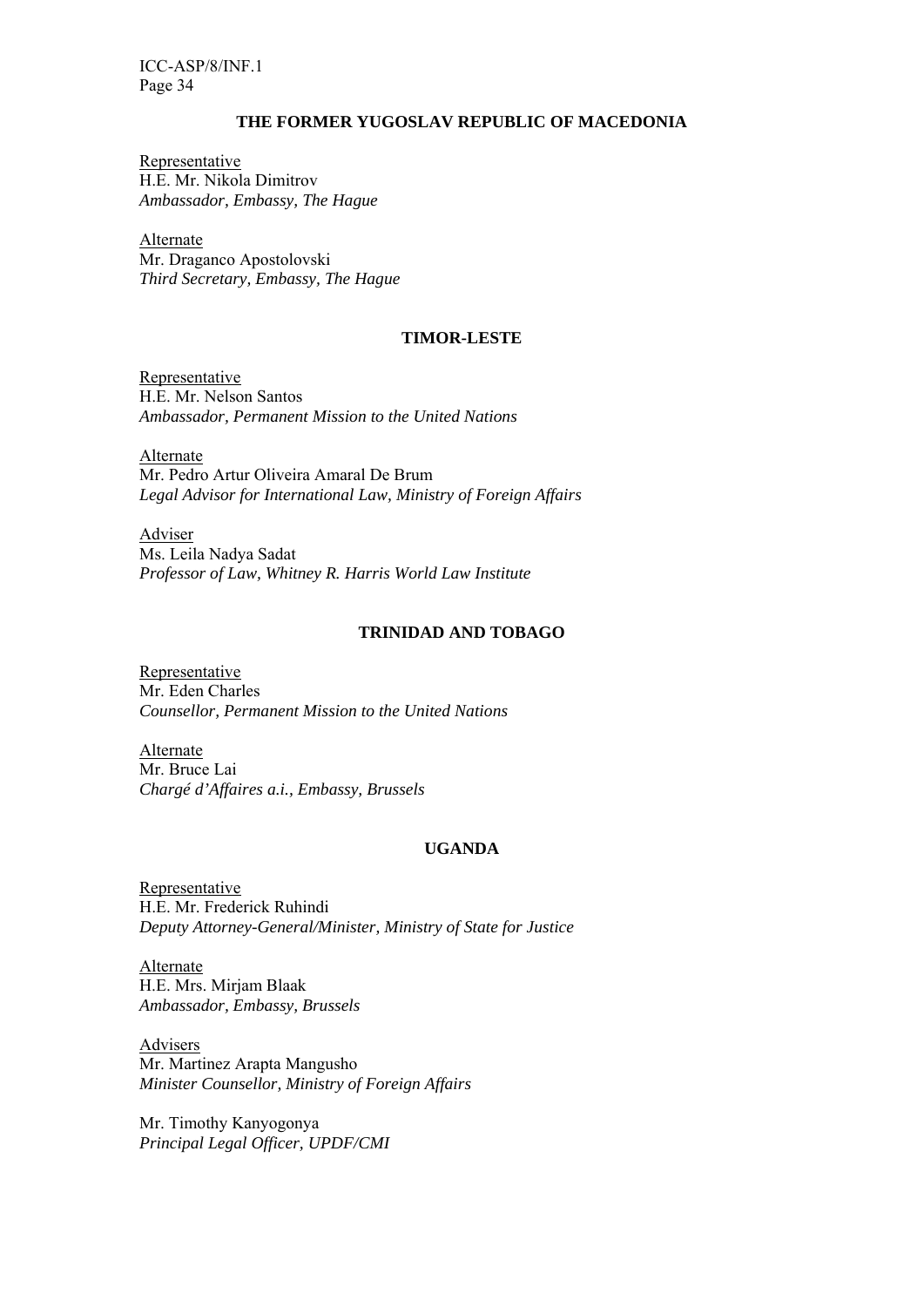Mr. Duncan Muhumuza Laki *First Secretary, Permanent Mission to the United Nations* 

Mr. John Bosco Suuza *Focal Point for the International Criminal Court, Ministry of Justice and Consultational Affairs* 

Mr. Stephen Tashobya *Chairman, Legal & Parliamentary Committee* 

Ms Anglin Flavia *Chief Registrar* 

Mr. Bafaki K. Ernest *Undersecretary* 

Mr. Kururagyire Wycliffe Jack *Commissioner, Uganda Prisons Service* 

Mr. Ndamurani David Attenyi *Principal State Attorney, Directorate of Public Prosecutions, Kampala* 

Mr. Nathan Twinomugisha *Principal Legal Officer, Amnesty Commission, Kampala* 

Mr. Maxwell Akora *Technical Adviser, Justice Law, Ministry of Justice* 

## **UNITED KINGDOM OF GREAT BRITAIN AND NORTHERN IRELAND**

Representative Mr. Chris Whomersley *Deputy Legal Adviser, Foreign and Commonwealth Office* 

**Alternates** H.E. Mr. Paul Arkwright *Ambassador, Embassy, The Hague* 

Mr. Kanbar Hosseinbar *Legal Adviser, Foreign and Commonwealth Office* 

Ms. Emma Davies *Head of War Crimes Team, Foreign and Commonwealth Office* 

Mr. Hugo Ellis *Desk Officer, War Crimes Section, International Organisations Department, Foreign and Commonwealth Office* 

H.E. Mr. Lyn Parker *Ambassador, Foreign and Commonwealth Office* 

Mr. Anthony Stanley *Second Secretary, Embassy, The Hague*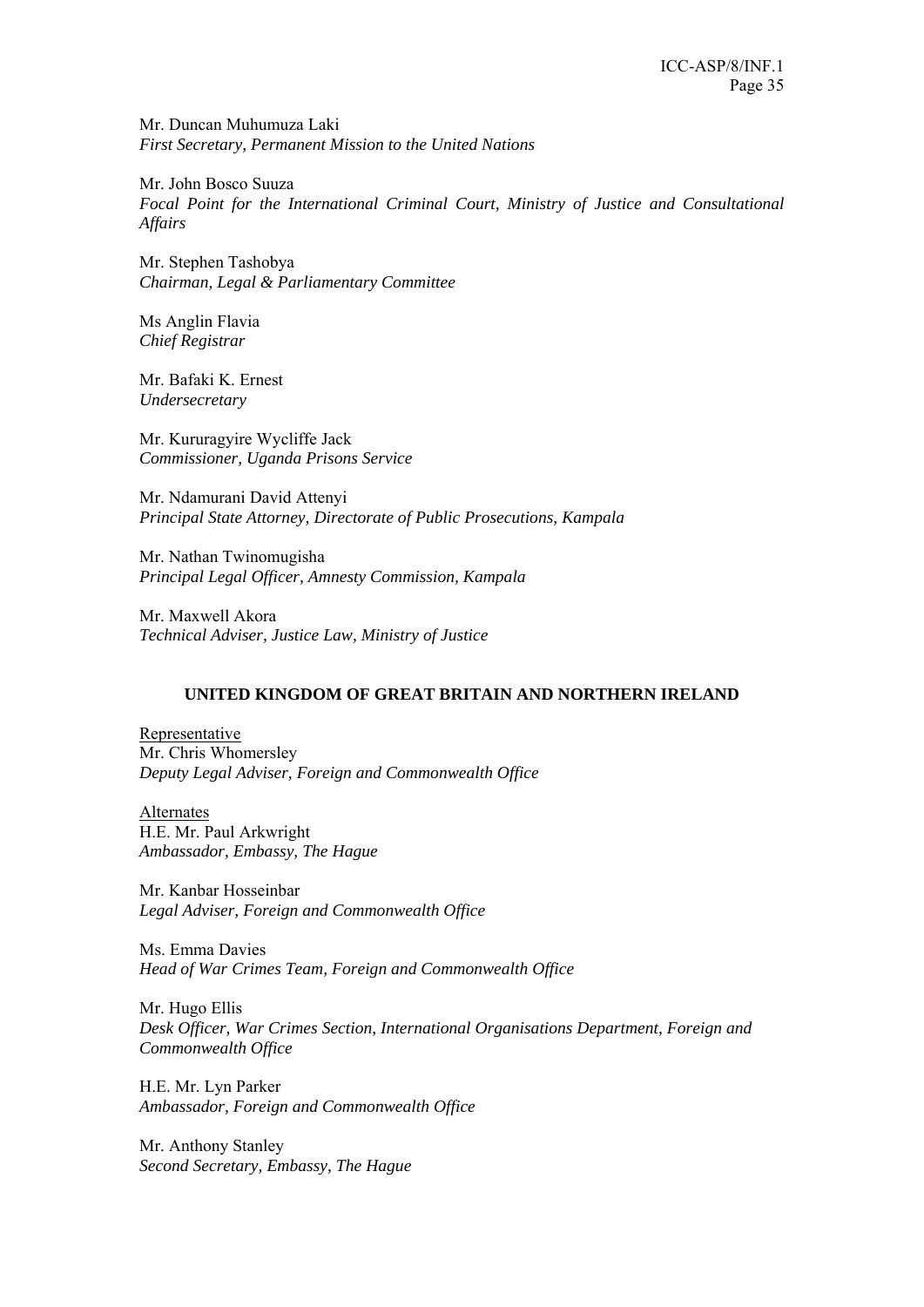Ms. Annette Garland *Personal Assistant, Embassy, The Hague* 

#### **UNITED REPUBLIC OF TANZANIA**

Representative Mr. Mathias Meinrad Chikawe *Minister, Ministry for Constitutional Affairs and Justice* 

Alternates H.E. Mr. Simon Uforosia Ralph Mlay *Ambassador, Embassy, Brussels* 

Mr. Anselm D. Mwampoma *Assistant, Directorate of Public Prosecution, Ministry for Constitutional Affairs and Justice*

Ms. Bertha Agnes Nyagetera Hyera *Minister, Embassy, Brussels* 

Mr. Vicent E. A. Tangoh *State Attorney, Directorate of Public Prosecution, Ministry of Constitutional Affairs and Justice* 

Mr. Kamna Stanley Kamana *Private Assistant to Minister, Ministry of Constitutional Affairs and Justice*

#### **URUGUAY**

Representante S.E. Sr. Carlos Antonio Mora Medero *Embajador, Embajada, La Haya* 

Suplente Sr. Marcelo Esteban Gerona Morales *Consejero, Embajada, La Haya* 

#### **VENEZUELA (BOLIVARIAN REPUBLIC OF)**

Representante S.E. Sr. Agustín Pérez Celis *Embajador, Embajada, La Haya* 

**Suplentes** Sra. Glenna Cabello de Daboin *Consejera, Misión Permanente ante las Naciones Unidas* 

Sr. Jorge Petit Medina *Tercer Secretario, Embajada, La Haya* 

## **ZAMBIA**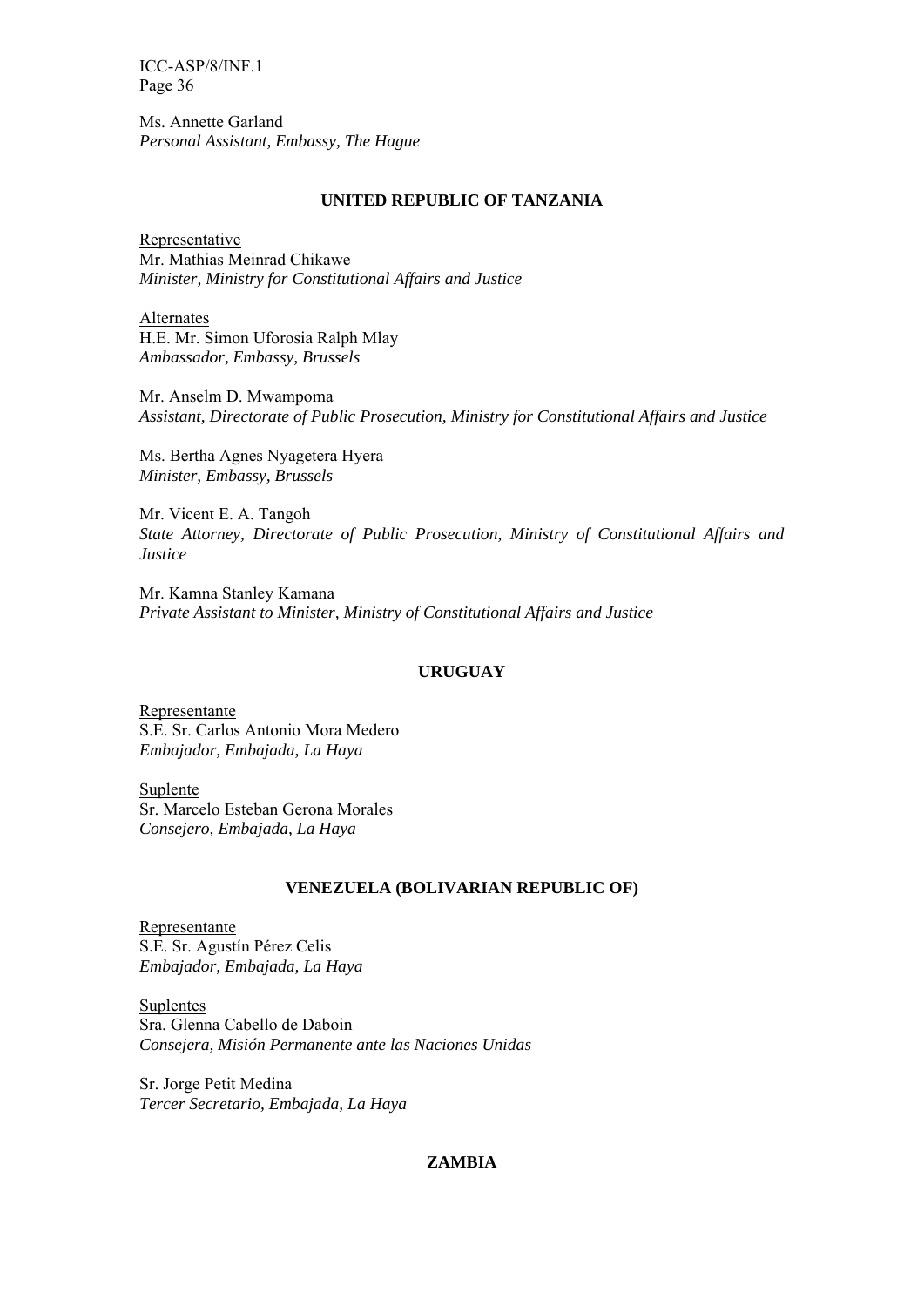## **II. Observer States/ États observateurs/ Estados observadores**

## **ALGERIA**

Représentant S.E. M. Benchaâ Dani *Ambassadeur, Ambassade, La Haye* 

Suppléante Mme Dalal Soltani *Conseiller diplomatique, Ambassade, La Haye* 

## **ANGOLA**

Representative Mr. Arcanjo Custódio *Adjoint de procureur general de la Republique* 

## **ARMENIA**

## **AZERBAIJAN**

Representative H.E. Mr. Fuad Iskandarov *Ambassador, Embassy, The Hague* 

**Alternate** Mr. Adil Suleymanov *Third Secretary, Embassy, The Hague* 

## **BAHAMAS**

## **BAHRAIN**

## **BANGLADESH**

Representative H.E. Mr. Mizanur Rahman *Ambassador, Embassy, The Hague* 

Alternate Mr. Rokebul Haque *First Secretary, Embassy, The Hague*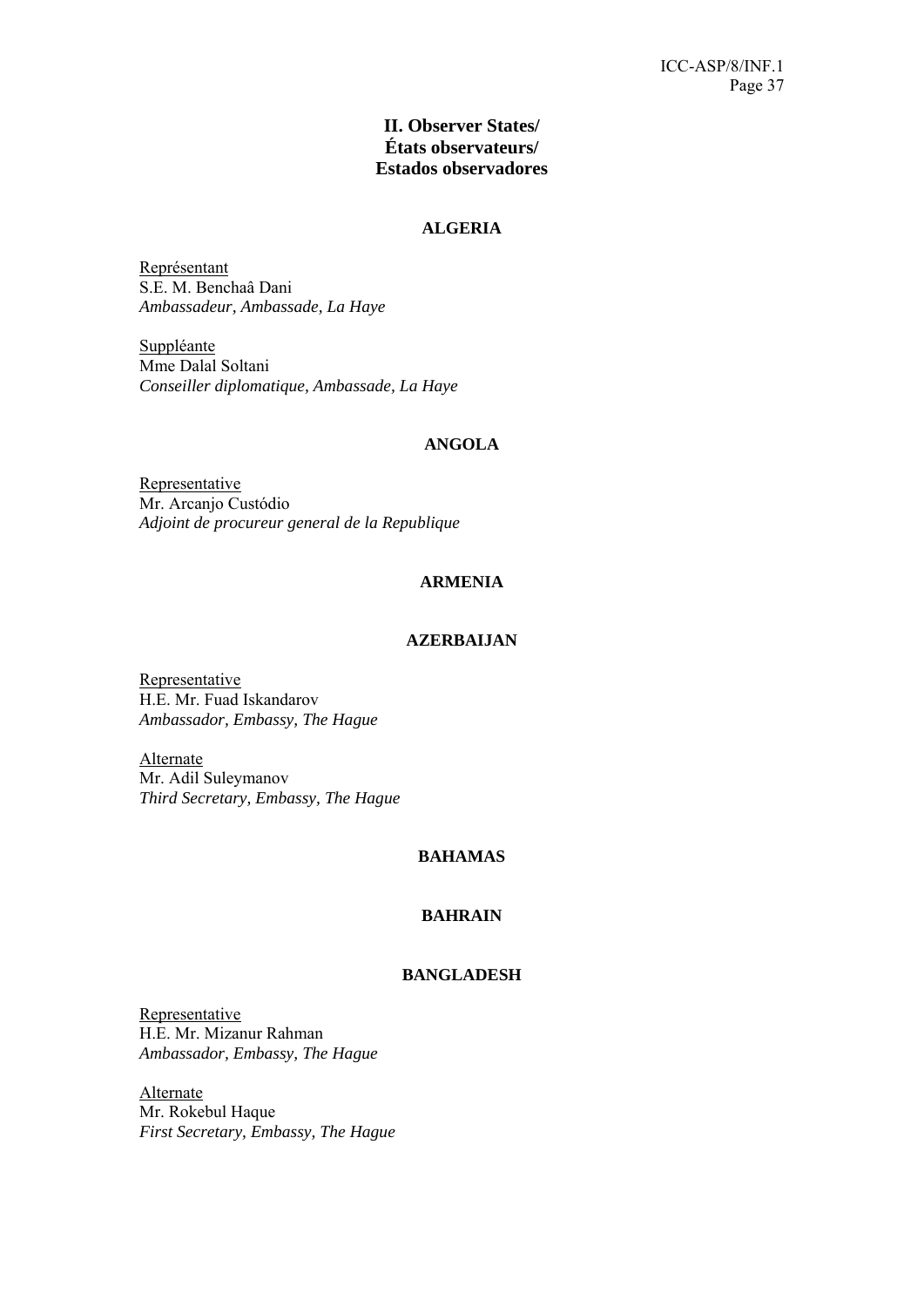#### **BELARUS**

## **BRUNEI DARUSSALAM**

## **CAMEROON**

Représentante S.E. Mme Odette Melono *Ambassadeur, Ambassade, La Haye* 

Suppléant M. Jean Patrice Koe Jr. *Deuxième secrétaire, Ambassade, La Haye*

### **CAPE VERDE**

### **CHINA**

Representative Mr. Hong Xu *Deputy Director-General, Treaty and Law Department, Ministry of Foreign Affairs* 

Alternates Mr. Wensheng Qu *Legal Counsellor, Embassy, The Hague* 

Ms. Lulu Zhou *Second Secretary, Treaty and Law Department, Ministry of Foreign Affairs* 

Mr. Dahai Qi *Deputy Director, Treaty and Law Department, Ministry of Foreign Affairs* 

Ms. Lijun Yang *Professor, China Academy of Social Science*

Mr. Bingzhuo Li *Desk Officer, Treaty and Law Department, Ministry of Foreign Affairs* 

## **CÔTE D'IVOIRE**

Représentante S.E. Kouadio Adjoumani *Ambassadeur, Ambassade, La Haye* 

Suppléant M. Jean Ghislain Ahouyi N'Gbichi *Conseiller, Ambassade, La Haye*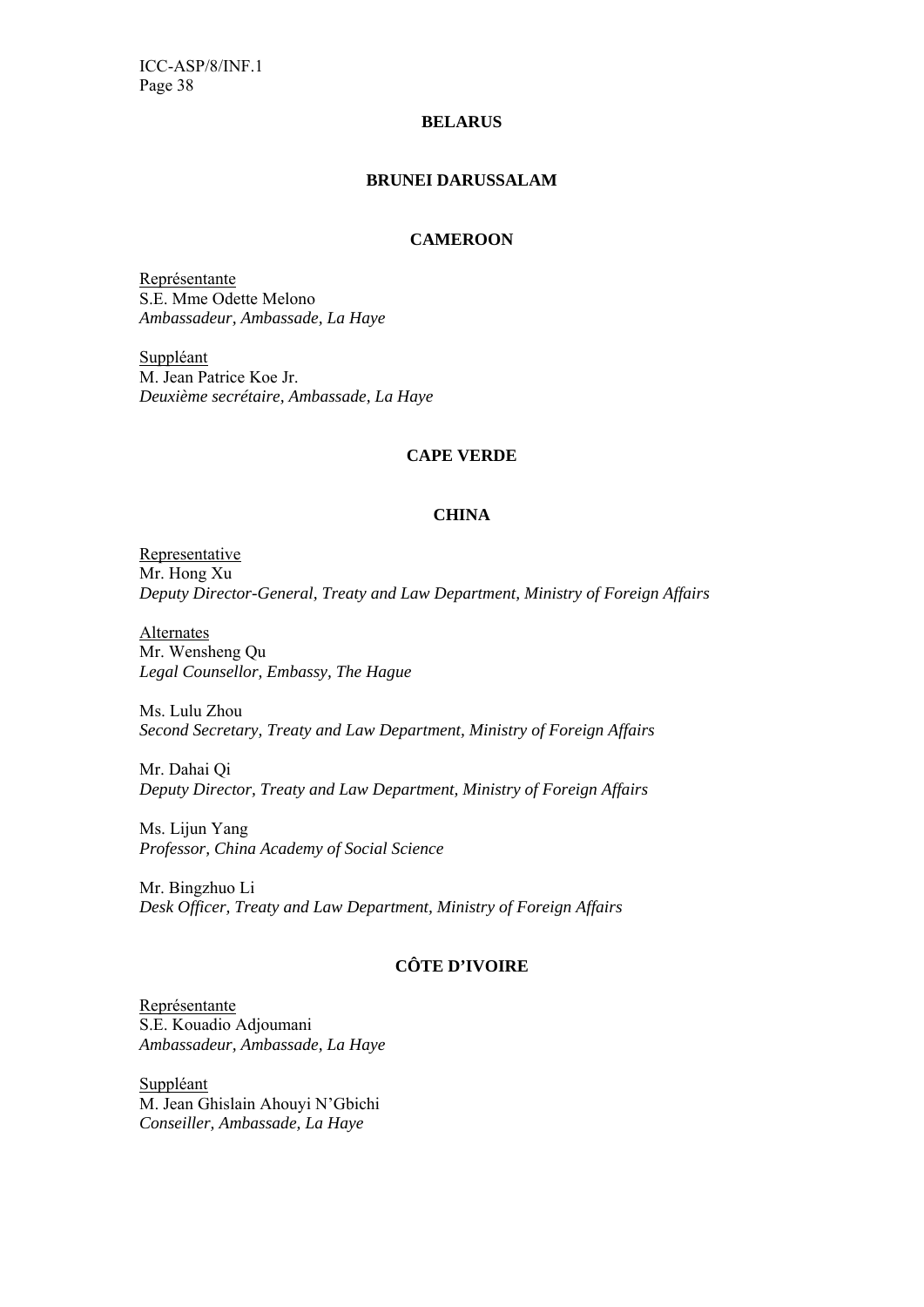**CUBA** 

Representante S.E. Sr. Oscar de los Reyes *Embajador, Embajada, La Haya* 

Suplentes Sr. Jorge L. Alfonzo Ramos *Consejero, Embajada, La Haya* 

Sr. Justo Quintero-Mendez *Primer Secretario, Embajada, La Haya* 

### **EGYPT**

Representative H.E. Mr. Mahmoud Samy *Ambassador, Embassy, The Hague* 

Alternate Mr. Ashraf El Dib *First Secretary, Embassy, The Hague* 

#### **EL SALVADOR**

Representante S.E. Sr. Edgar Hernán Varela Alas *Embajador, Embajada, La Haya* 

Suplente Sr. Ramiro Recinos Trejo *Ministro Consejero y Consul General, Embajada, La Haya* 

## **ERITREA**

### **ETHIOPIA**

Representative Mrs. Atsede Kidanu *Director, International Agreement and Treaties Department, Ministry of Foreign Affairs* 

## **GUATEMALA**

Representante S.E. Sr. Roberto Palomo Silva *Embajador, Embajada, La Haya* 

Suplente Sra. Ana Cristina Rodríguez Pineda *Primera Secretaria, Misión Permanente ante las Naciones Unidas*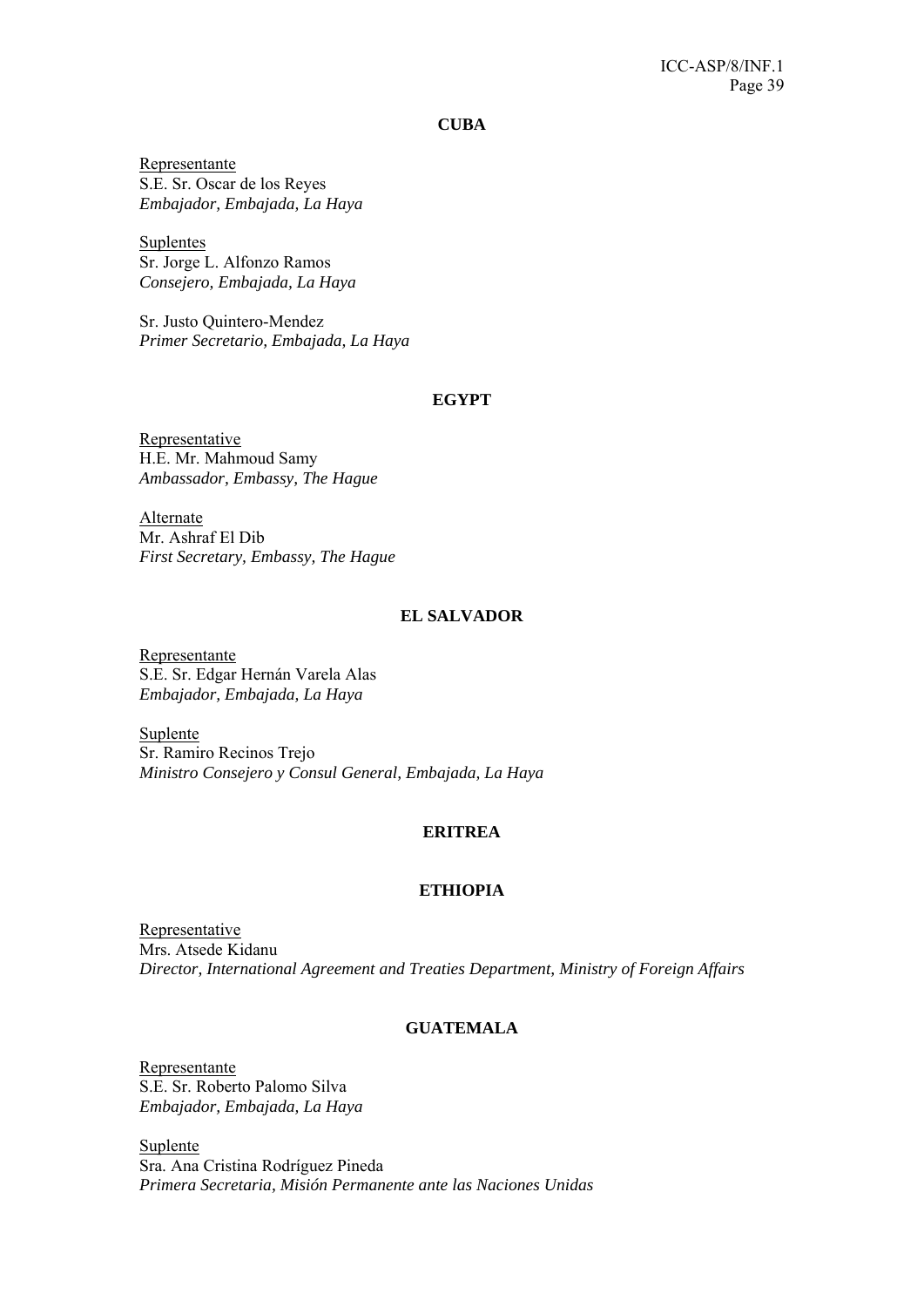#### **GUINEA-BISSAU**

## **HAITI**

### **HOLY SEE**

Representative Mr. J.L.W. Zuijdwijk Chancellor, Archdiocese of Utrecht

### **INDIA**

## **INDONESIA**

Representative Mr. Lasro Simbolon *Minister Counsellor, Embassy, The Hague* 

Alternates Mr. Akio Alfiano Tamala *First Secretary, Embassy, The Hague* 

Ms. Muthia Amalia *Attaché, Embassy, The Hague* 

Mr. Akbar Nugraha *Attaché, Embassy, The Hague* 

## **IRAN (ISLAMIC REPUBLIC OF)**

Representative Mr. Mahmoud Esfahaninejad *Deputy Ambassador for Legal and International Affairs, Embassy, The Hague* 

Alternates Mr. Behzad Saberi Ansari *Legal Counsel, Embassy, The Hague* 

Mr. Bahram Heidari *Legal Officer, Ministry of Foreign Affairs* 

## **IRAQ**

Representative H.E. Mr. Siamand A. Banaa *Ambassador, Embassy, The Hague*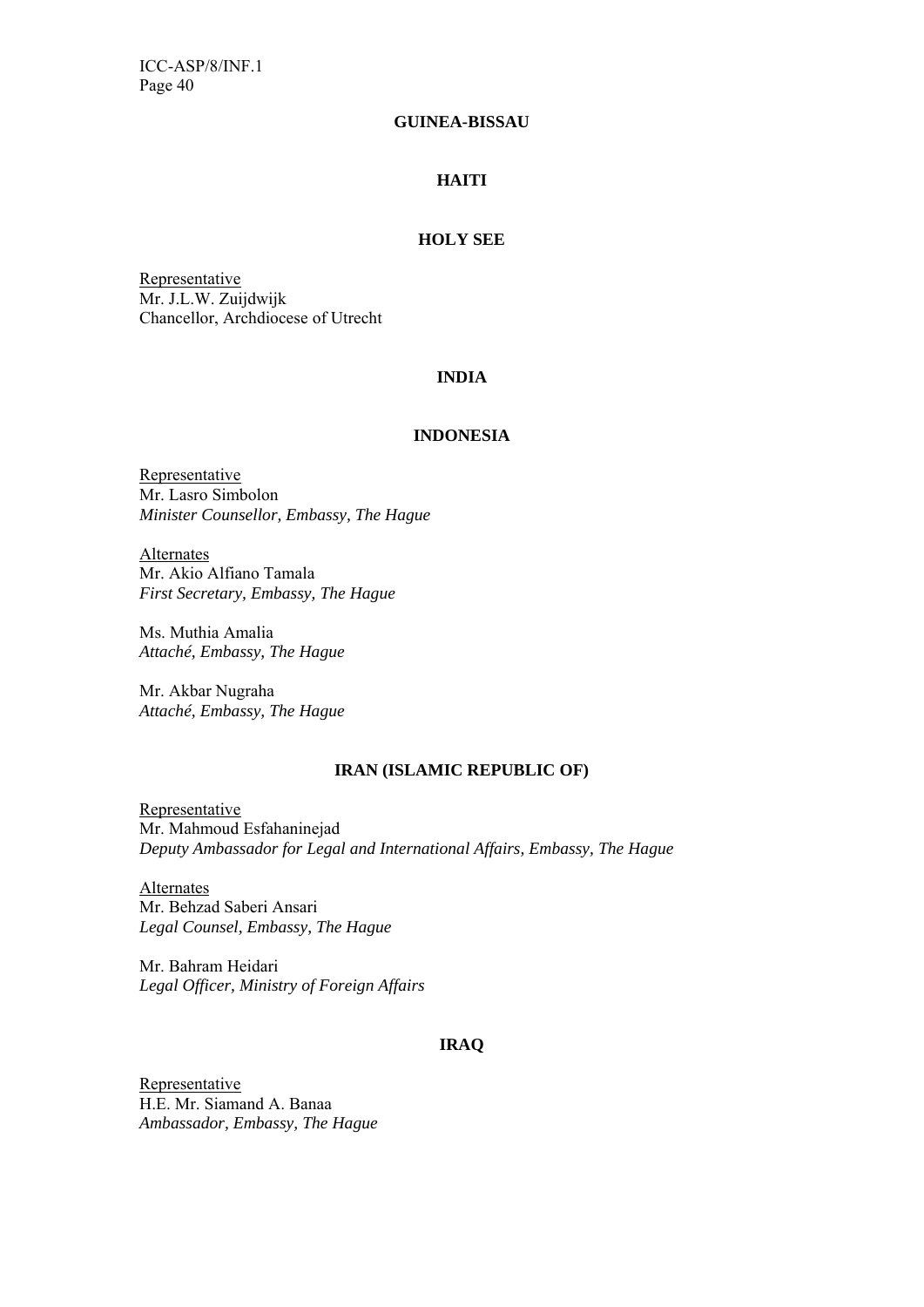Alternates Ms. Sumaya Rashid *Second Secretary, Embassy, The Hague* 

Mr. Ahmed Abdulmoneim *Third Secretary, Embassy, The Hague* 

## **ISRAEL**

Representative Ms. Liat Kaufman *Legal Officer, Embassy, The Hague* 

Alternates Mr. Daniel Taub *Principal Deputy Legal Adviser, Ministry of Foreign Affairs* 

Ms. Marlene Mazel *Special Adviser, Legal Department, Ministry of Foreign Affairs* 

## **JAMAICA**

## **KAZAKHSTAN**

## **KUWAIT**

Representative Mr. Mohammad Abdullah Alansari *Assistant Undersecretary for International Relations, Ministry of Justice* 

**Alternates** Mr. Hani Al-Sebaee *Legal Researcher, International Relations Department, Ministry of Justice* 

Ms. Abral Al-Maian *Legal Researcher, Ministry of Foreign Affairs* 

Mr. Essa Y. Al-Shamali *Counsellor, Embassy, The Hague* 

## **KYRGYZSTAN**

## **LIBYAN ARAB JAMAHIRIYA**

## **MALAYSIA**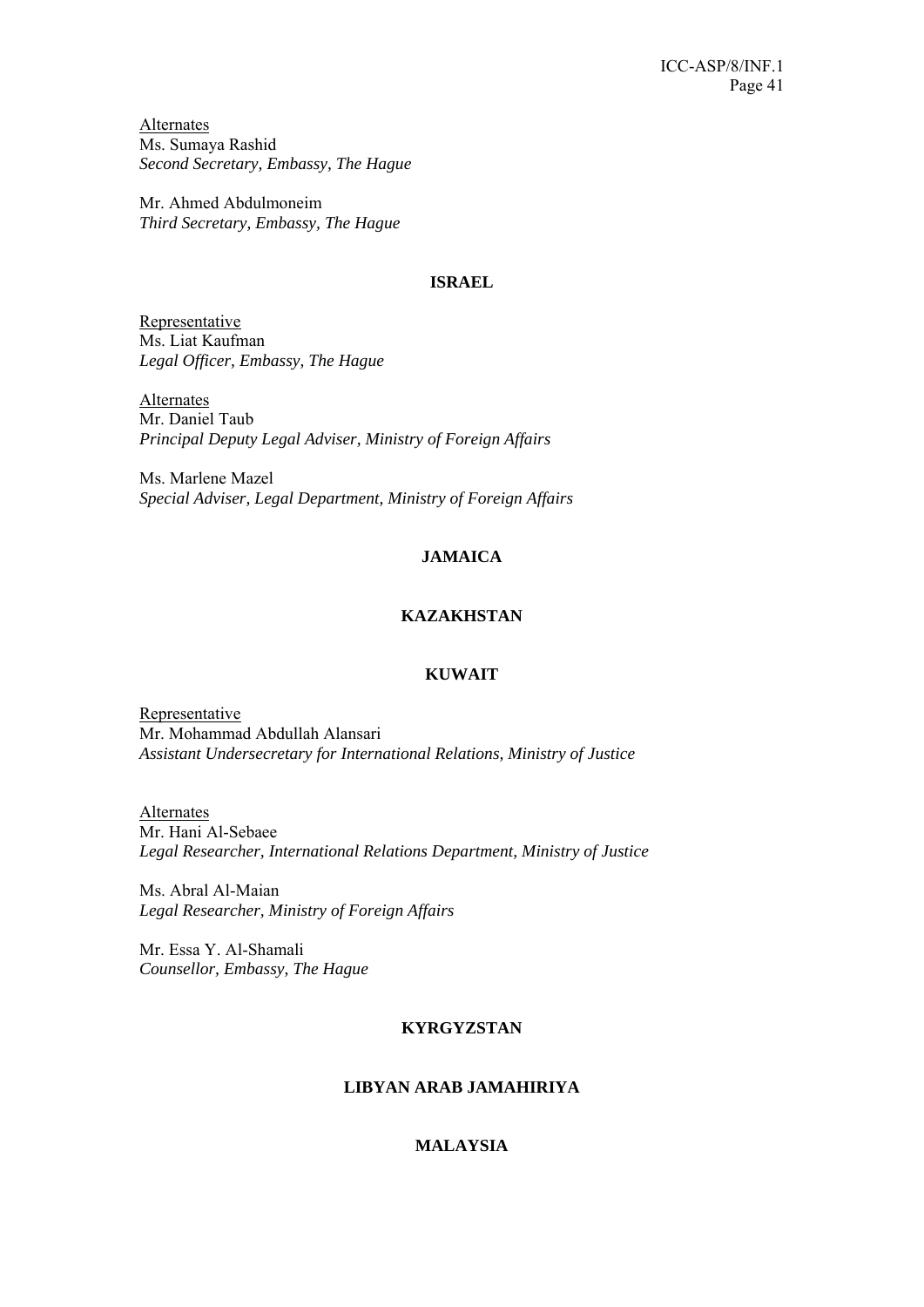### **MOLDOVA**

## **MONACO**

## **MOROCCO**

Représentant S.E. M. Jaouad El Himdi *Ambassadeur, Ambassade, La Haye* 

**Suppléants** M. M'Hammed Abdennabaoui *Chef des Affaires Criminelles et du Pardon, Ministère de la Justice* 

M. El Mostafa Trifaia *Conseiller, Ambassade, La Haye* 

#### **MOZAMBIQUE**

Representative H.E. Mrs. Maria Manuela Lucas *Ambassador, Embassy, Brussels* 

Alternate Mr. Mário Ngwenya *Minister Counsellor, Embassy, Brussels* 

## **NEPAL**

## **NICARAGUA**

## **OMAN**

Representative Mr. Khamis Salim Khamis Al-Khalili *Deputy Public Prosecutor* 

Alternates Mr. Al Fari Khalifa Hamid Harith *Police Officer, Royal Oman Police* 

Mr. Mahmood Ahmed Al-Burashdi *Senior Assistant Adviser, Ministry of Legal Affairs*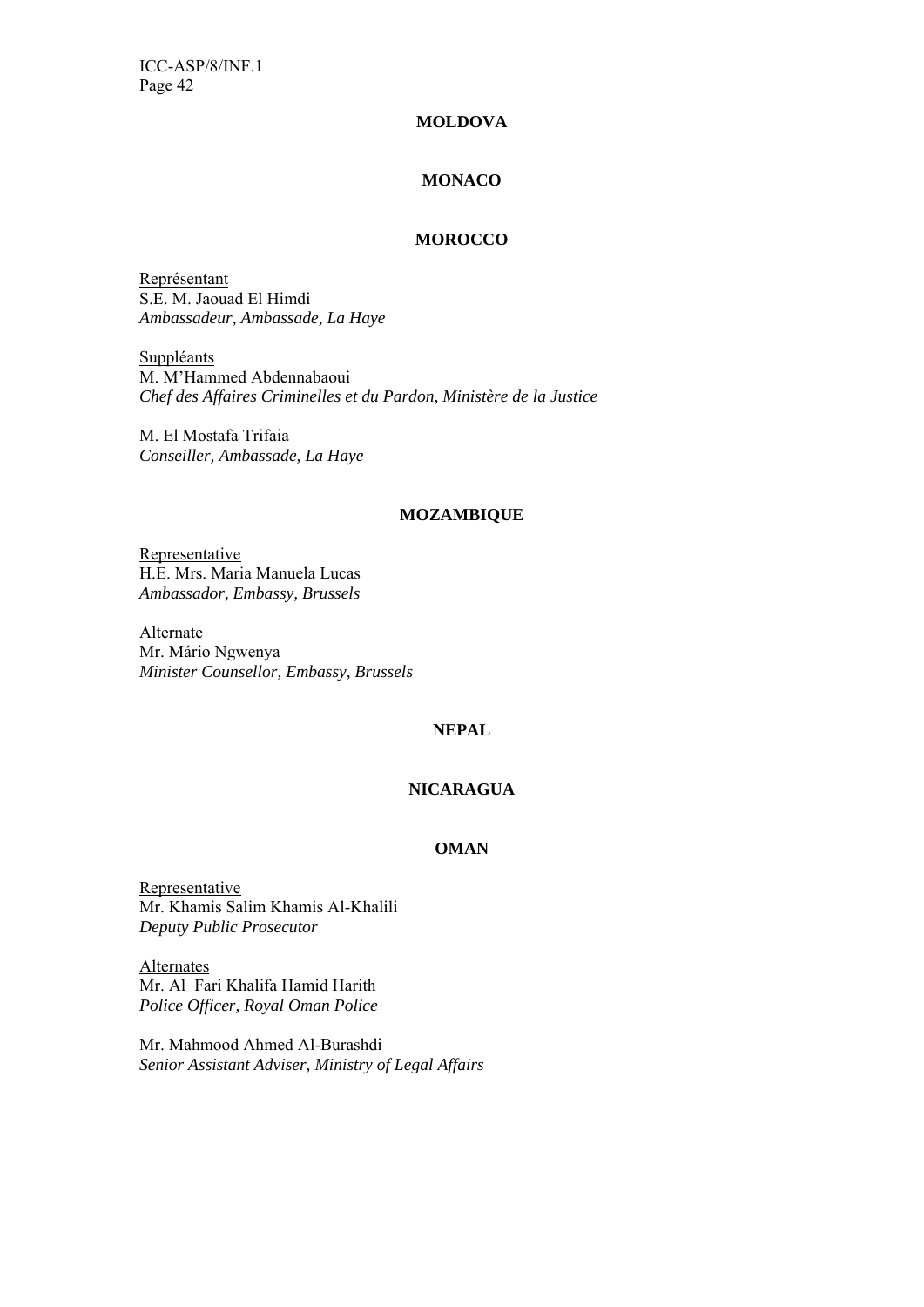#### **PAKISTAN**

Representative Mr. Justice Riaz Kayani *Secretary Law, Gouvernment of Pakistan* 

Alternates H.E. Mr. Aizaz Ahmad Chaudhry *Ambassador, Embassy, The Hague* 

Mr. Mian Atif Sharif *Third Secretary, Embassy, The Hague* 

#### **PHILIPPINES**

## **QATAR**

**Representative** H.E. Mr. Massoud Mohammed Al-Amri *President of the Supreme Council of Magistracy* 

Alternates Mr. Ibrahim Saleh Ahmed Al-Nisf *Judge, Court of Appeal* 

Mr. Abdullah Saleh Sultan Al-Hidefi *President, Court of First Instance* 

Mr. Bakr Riyyad Al-Qesi *Legal Adviser, Office of the President of the Supreme Council of Magistracy* 

Mr. Salman Al-Neama *Second Secretary, Embassy, The Hague* 

Mr. Najeh Al-Dahdouh *Communication Officer, Embassy, The Hague* 

#### **RUSSIAN FEDERATION**

**Representative** H.E. Mr. Kirill Gevorgian *Ambassador, Embassy, The Hague* 

Alternate Mr. Maxim Musikhin *First Secretary, Embassy, The Hague* 

#### **SAINT LUCIA**

### **SAO TOME AND PRINCIPE**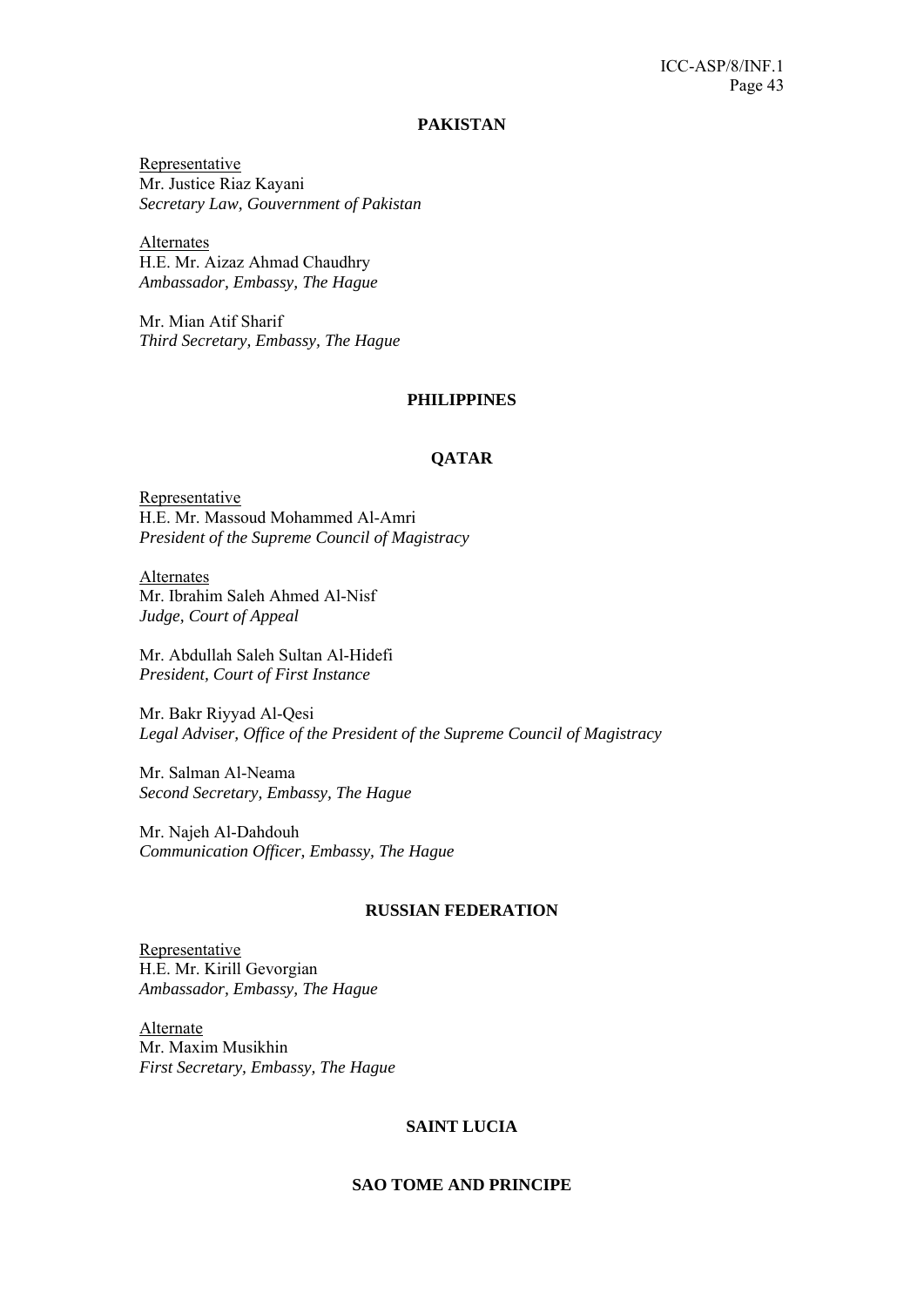#### **SAUDI ARABIA**

Representative Mr. Abdulaziz Bin Muhammad Almuhaiza *Judge, Penal Court of Riyadh* 

**Alternates** Mr. Ali F. Alshehri *Adviser, Ministry of Justice* 

Mr. Said N. Alhuraisen *Adviser, Ministry of Justice* 

Mr. Fahad M.H. Alruwaily *Counsellor, Embassy, The Hague* 

## **SEYCHELLES**

#### **SINGAPORE**

## **SOLOMON ISLANDS**

## **SRI LANKA**

## **SUDAN**

## **SYRIAN ARAB REPUBLIC**

## **THAILAND**

## **TOGO**

## **TUNISIA**

## **TURKEY**

**Representative** H.E. Mr. Ugur Dogan *Ambassador, Embassy, The Hague* 

**Alternates** Mr. Cem Utkan *Counsellor, Embassy, The Hague*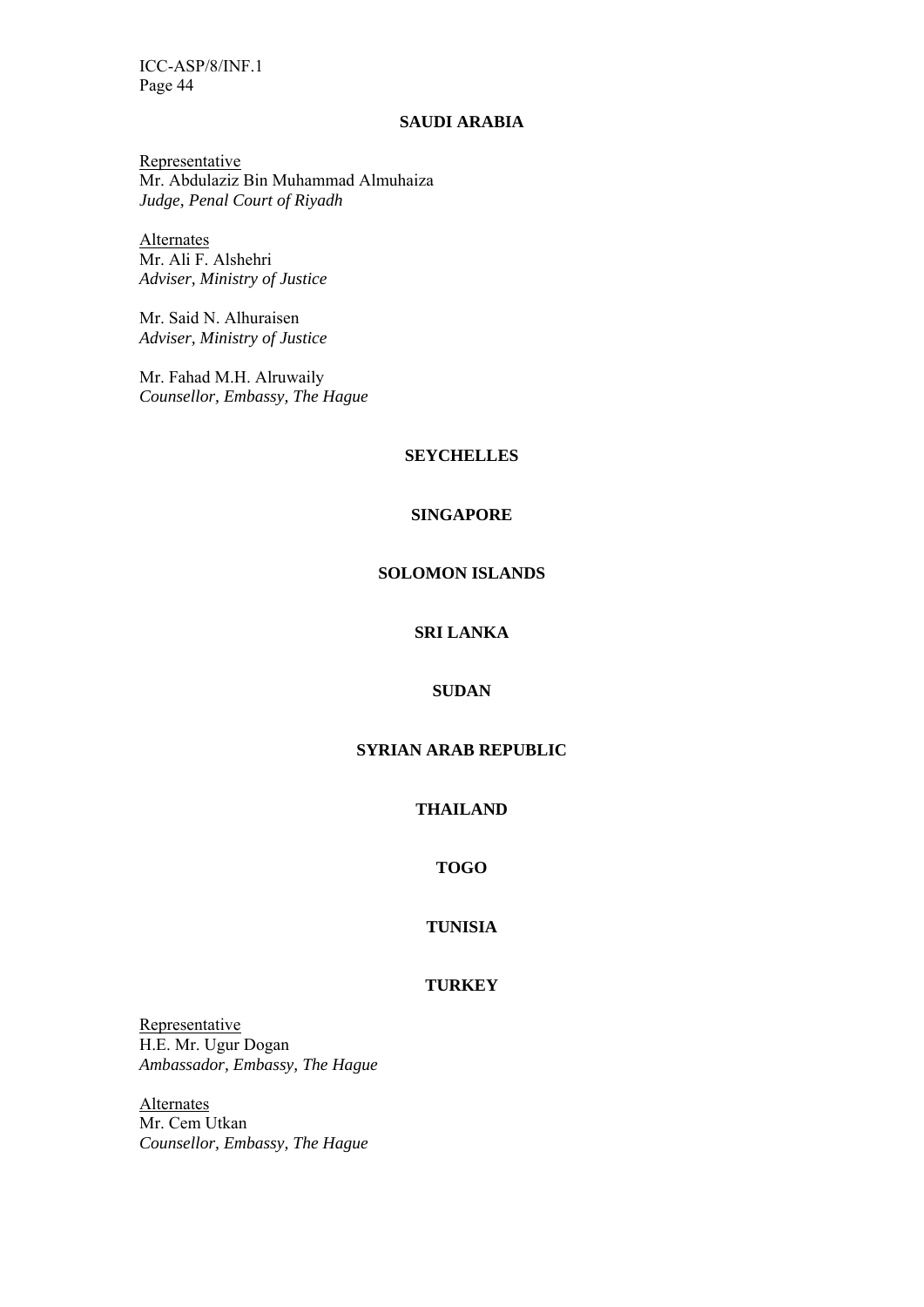Mr. Gülseren Celik *Head of Department, Ministry of Foreign Affairs* 

Mr. Emin Kiraz *Second Secretary, Embassy, The Hague* 

Advisers Ms. Melike Bosuter *Legal Counsellor, Embassy, The Hague* 

Mr. Esat Mahmut Yilmaz *Legal Adviser* 

## **UKRAINE**

Representative Mr. Andrii Pasichnyk *Third Secretary, Embassy, The Hague* 

## **UNITED ARAB EMIRATES**

Representative H.E. Mr. Abdul Rahim Yousif Al-Awadi *Assistant Minister for Legal Affairs and International Organization, Ministry of Foreign Affairs* 

Alternates H.E. Mr. Ali Thani Al-Suwaidi *Ambassador, Embassy, The Hague* 

Mr. Obaid Hmood Al-Suwaidi *First Secretary, Embassy, The Hague* 

Mr. Mohamed Al Tenaji *Chief of Al Fujairah Federal Appeal Court* 

Mr. Mohamed Saeed Obaid Al Kaabi *Armed Forces* 

## **UNITED STATES OF AMERICA**

Representatives H.E. Mr. Stephen Rapp *Ambassador-at-Large for war crimes, Department of State* 

Mr. Harold Koh *Legal Adviser, Department of State* 

**Alternates** Mr. Todd Buchwald Assistant Legal Adviser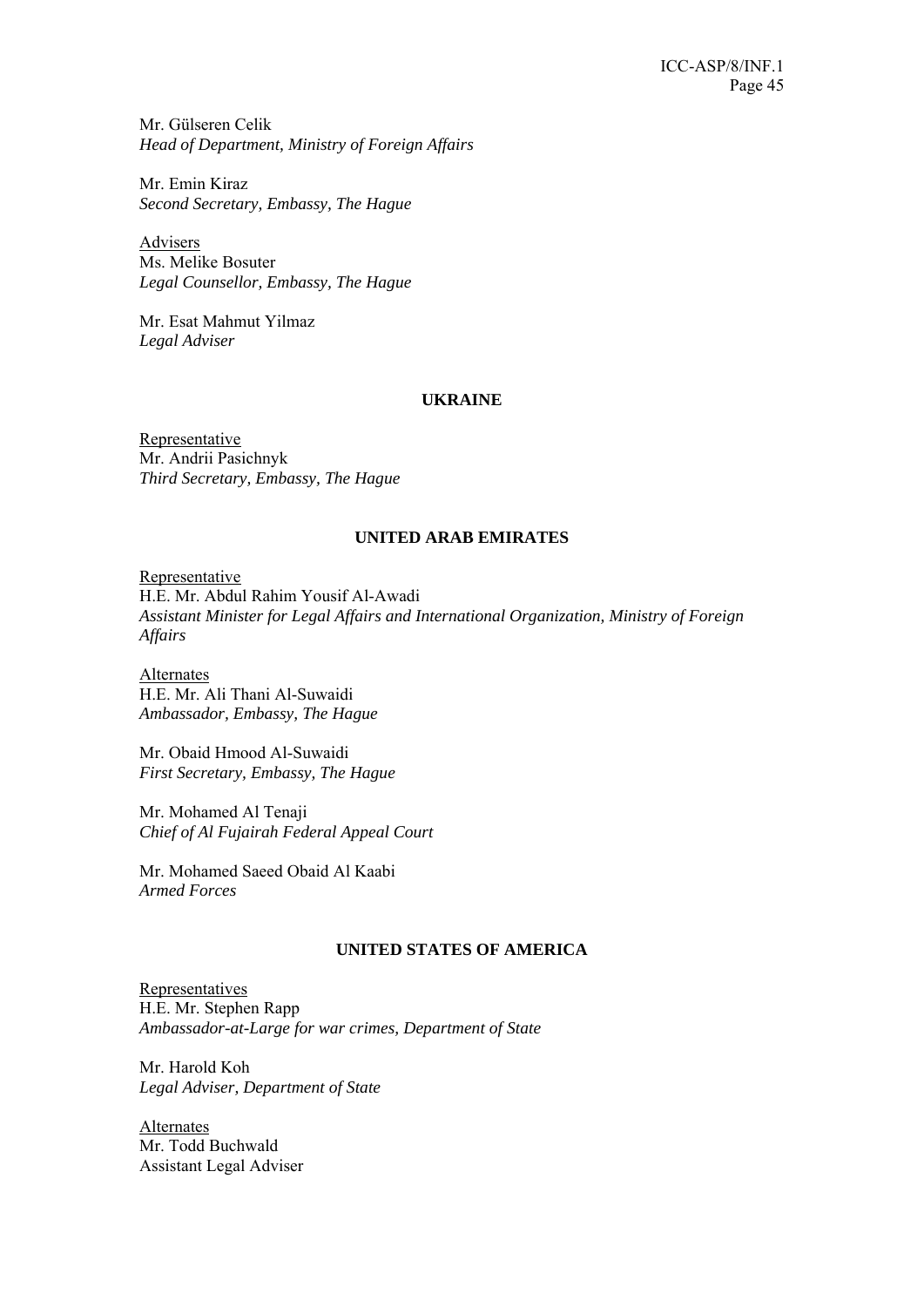Ms. Diane Orentlicher *Deputy, Office of War Crimes Issues, Department of State* 

Advisers Mr. Karl Chang Lawyer

Mr. Todd Anderson *Adviser, Office of War Crimes Issues, Department of State* 

Mr. John J. Kim *Legal Counsellor, Embassy, The Hague* 

Ms. Karen K. Johnson *Attorney-Adviser, Embassy, The Hague* 

Mr. John Daley *Attorney-Adviser* 

Ms. Anne Joyce *Attorney-Adviser* 

Mr. William Lietzau *Lawyer, White House* 

Ms. Kimberly Crusey *Office of the Secretary of Defense, Department of Defense* 

Mr. Jonathan Morgenstein *Fellow for Global Engagement* 

Ms. Teresa McHenry *Prosecutor, Department of Justice* 

Ms. Susana Sácouto *Director, War Crimes Research Office* 

### **UZBEKISTAN**

## **VIETNAM**

## **YEMEN**

**Representative** H.E. Mr. Nageeb Ahmed Obeid *Ambassador, Embassy, The Hague* 

Alternates Mr. Abdulaziz Mohammed Sallam *Minister, Embassy, The Hague*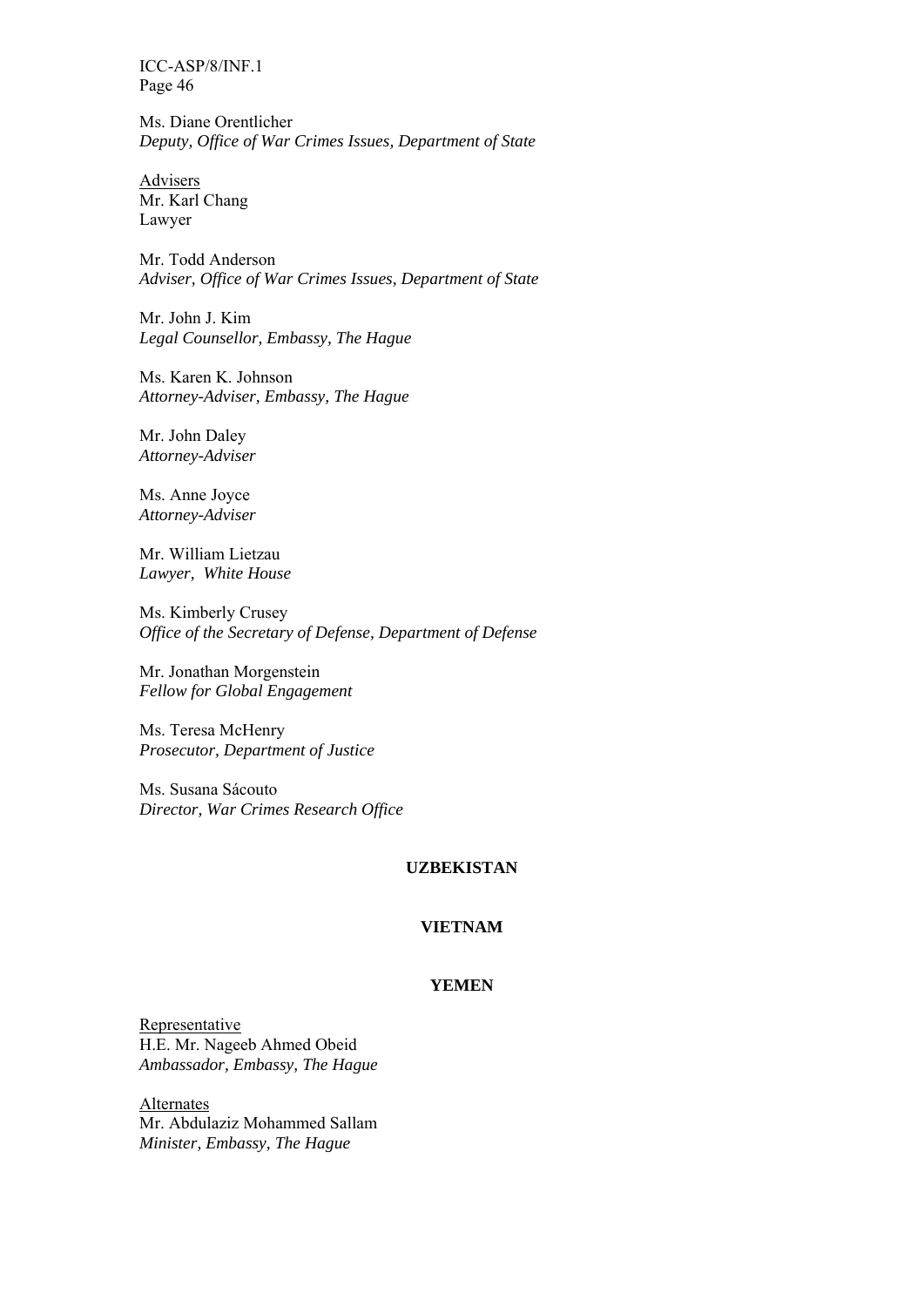Advisers Mr. Alarwy Mohammed *Counsellor, Legal Department at the Ministry of Foreign Affairs* 

Mr. Mohammed Abdullah Hassan Fakher *Third Secretary, Embassy, The Hague* 

## **ZIMBABWE**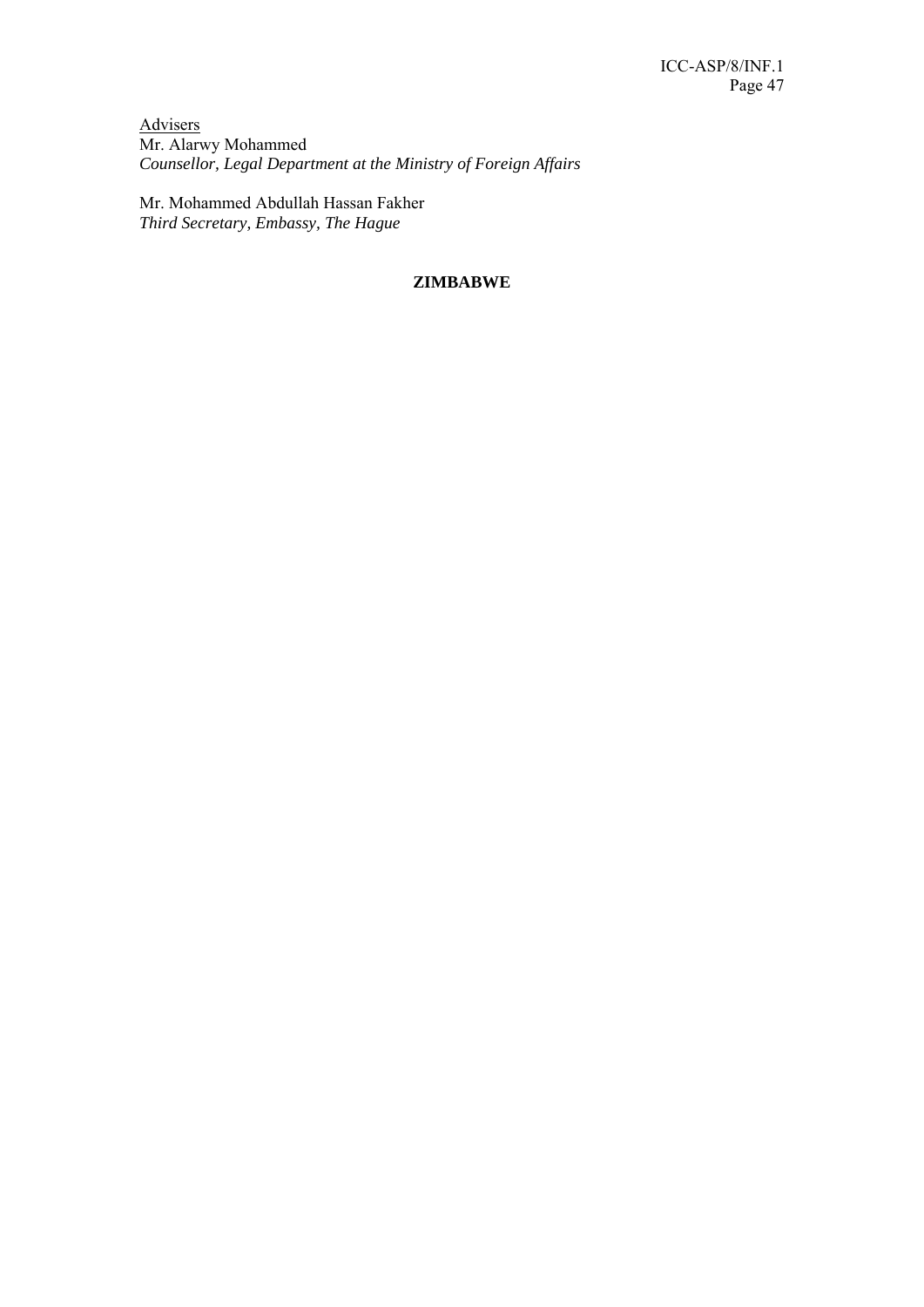**III. States invited to be present during the work of the Assembly/ Les États invités à se faire représenter aux travaux de l'Assemblée/ Los Estados invitados a que asistieran a los trabajos de la Asamblea** 

## **BHUTAN**

## **DEMOCRATIC PEOPLE'S REPUBLIC OF KOREA**

## **EQUATORIAL GUINEA**

## **GRENADA**

## **KIRIBATI**

## **LAO PEOPLE'S DEMOCRATIC REPUBLIC**

Representative H.E. Mr. Southam Sakonhninhom *Ambassador, Embassy, Brussels* 

### Alternates

Mrs. Viengvone Kittavong *Deputy Director-General, Department of Treaties and Law, Ministry of Foreign Affairs*

Mr. Chacky Boudtavong *Director of Treaty Division, Ministry of Foreign Affairs* 

Mr. Aksonsavanh Sihabandith *Official in charge in International Criminal Court, Ministry of Foreign Affairs* 

## **LEBANON**

Représentant S.E. M. Zeidan Al-Saghir *Ambassadeur, Ambassade, La Haye* 

**Suppléants** M. Michel Sarkis *Juge, Ministère de la Justice* 

M. Rami Adwan *Premier secrétaire, Ambassade, La Haye* 

## **MALDIVES**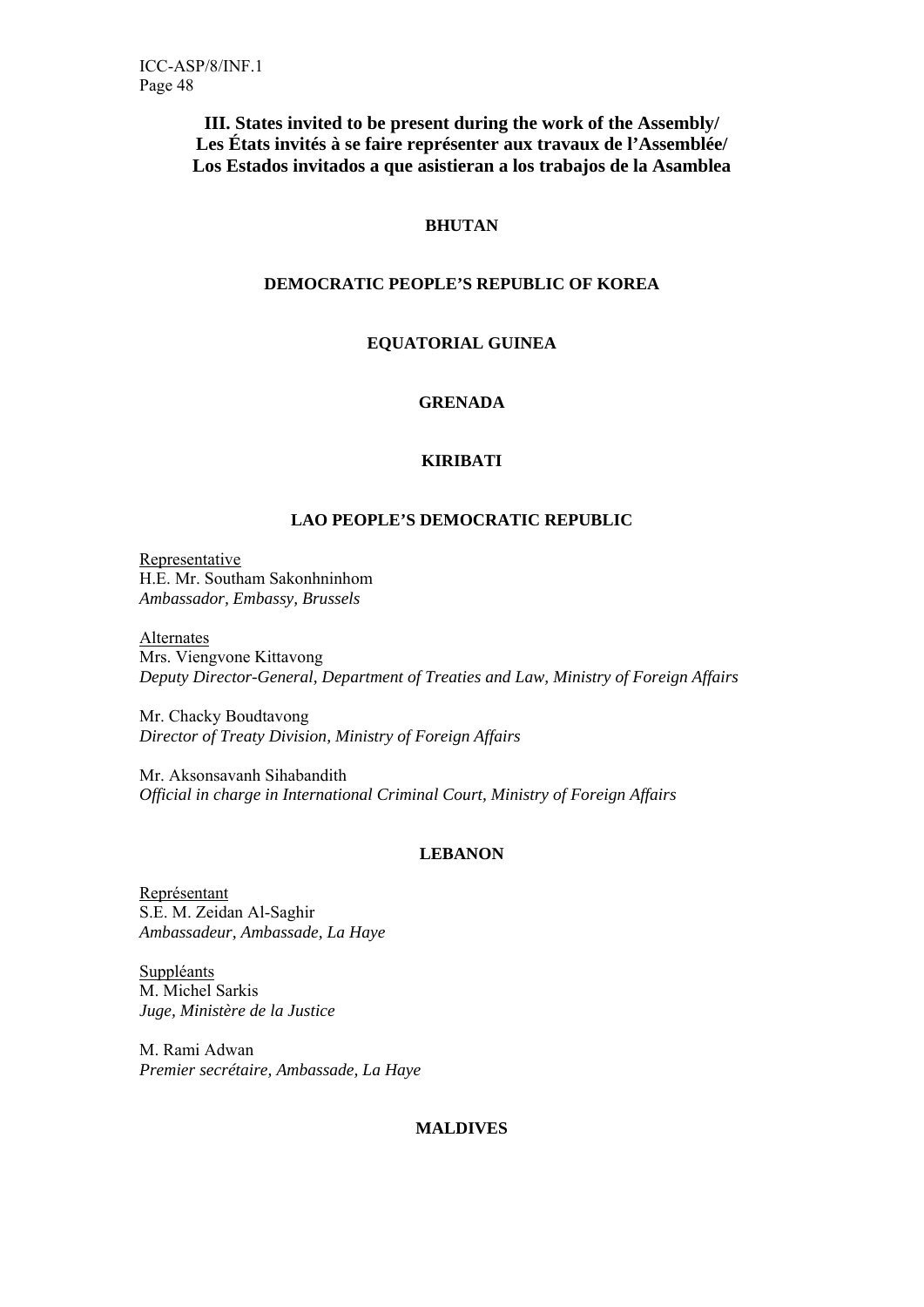## **MAURITANIA**

## **MICRONESIA (FEDERATED STATES OF)**

## **MYANMAR**

## **NIUE**

## **PALAU**

## **PAPUA NEW GUINEA**

## **RWANDA**

## **SOMALIA**

## **SWAZILAND**

## **TONGA**

## **TURKMENISTAN**

## **TUVALU**

## **VANUATU**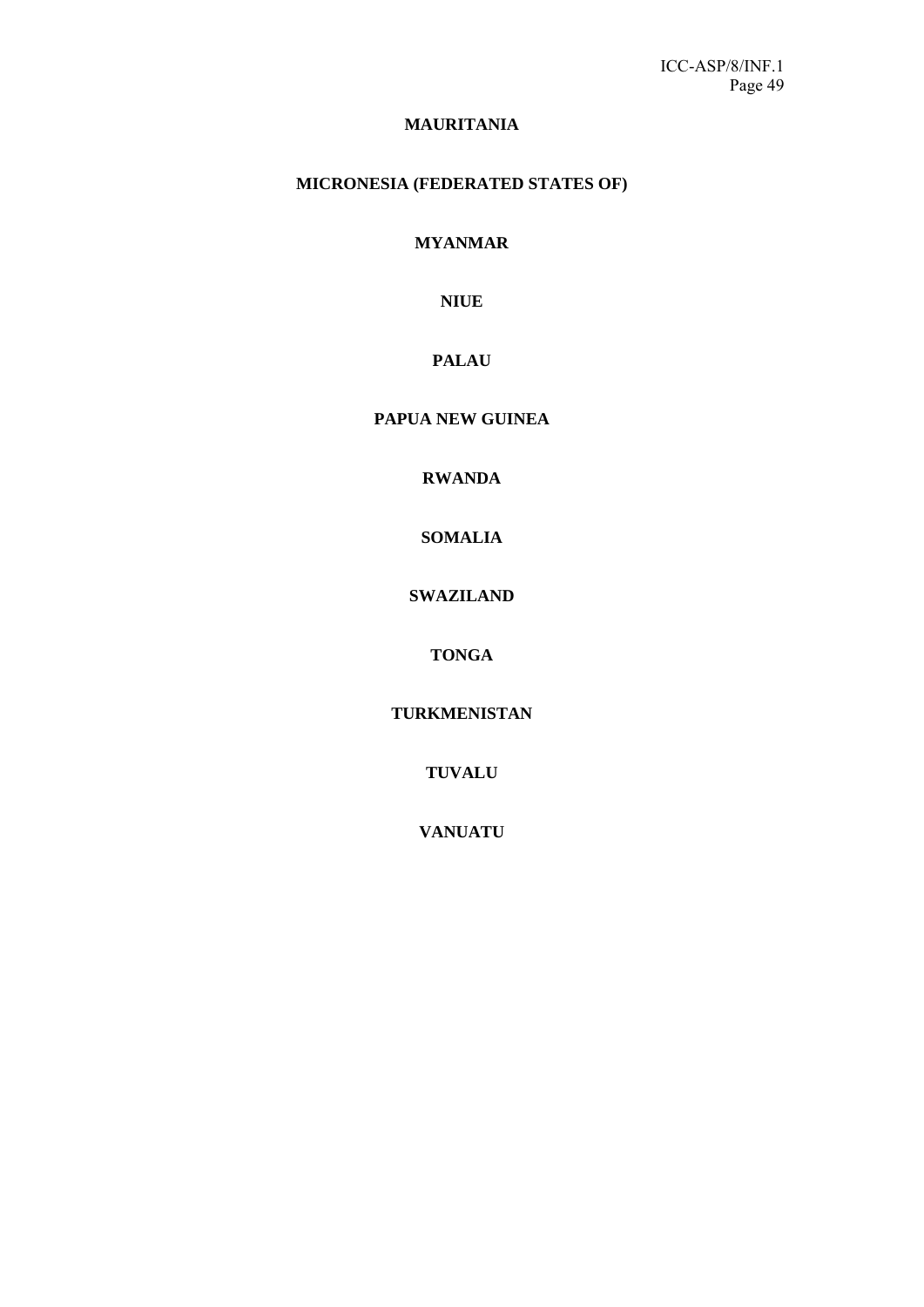## **IV. Entities, intergovernmental organizations and other entities/ Entités, organisations intergouvernementales et autres entités/ Entidades, organizaciones intergubernamentales y otras entidades**

## **Palestine**

**Representatives** H.E. Mr. Abuznaid Nabil *Ambassador, Embassy, The Hague* 

Mrs. Hana Shawa *Counsellor, Embassy, The Hague* 

## **African Union**

**Representative** Mr. Camara Fafre *Legal Officer* 

## **Commonwealth Secretariat**

Representative Mr. Akbar Khan *Director of the Legal and Constitutional Affairs Division* 

## **Council of the European Union**

**Representative** Mr. Rafael de Bustamante *European Union Focal Point for the International Criminal Court* 

## **Economic Community of West African States Commission**

Representative Mrs. Henrietta U. Didigu *Principal Legal Adviser* 

## **European Commission**

Representative Mr. Michal Golabek *Human Rights Unit, Directorate General for External Relations*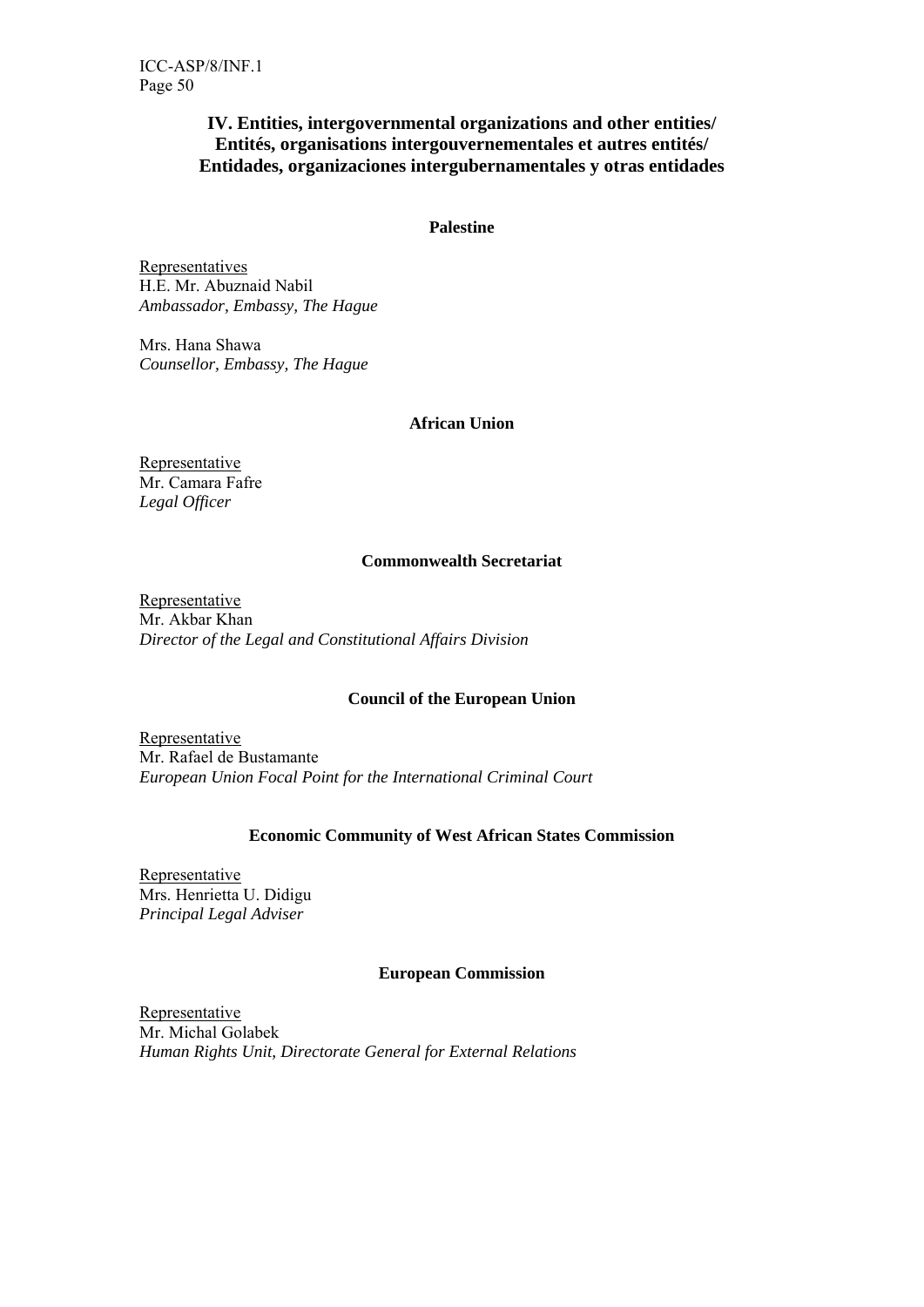## **Institute for International Criminal Investigations**

Representative Mr. John Hunter Ralston *Executive Director*

### **International Committee of the Red Cross**

Representatives Ms. Anne-Marie La Rosa *Legal Adviser, Advisory Service on International Humanitarian Law*

Mr. Robert Young *Deputy Head, New York delegation* 

Ms. Johanne Levasseur

### **International Criminal Police Organization**

Representative Mr. Yaron Gottlieb *Counsel, Office of Legal Affairs* 

## **International Criminal Tribunal for Rwanda**

Representative Mr. Rosette Muzigo-Morrison *Legal Officer* 

## **International Criminal Tribunal for the former Yugoslavia**

Representative Ms. Jayanti Singh *Assistant to the Special Assistant of the Registrar* 

## **International Humanitarian Fact-Finding Commission**

**Representative** Mr. Michael Bothe *President* 

## **League of Arab States**

Representative Mr. Mounir El Fassi *Second Secretary, Legal Department*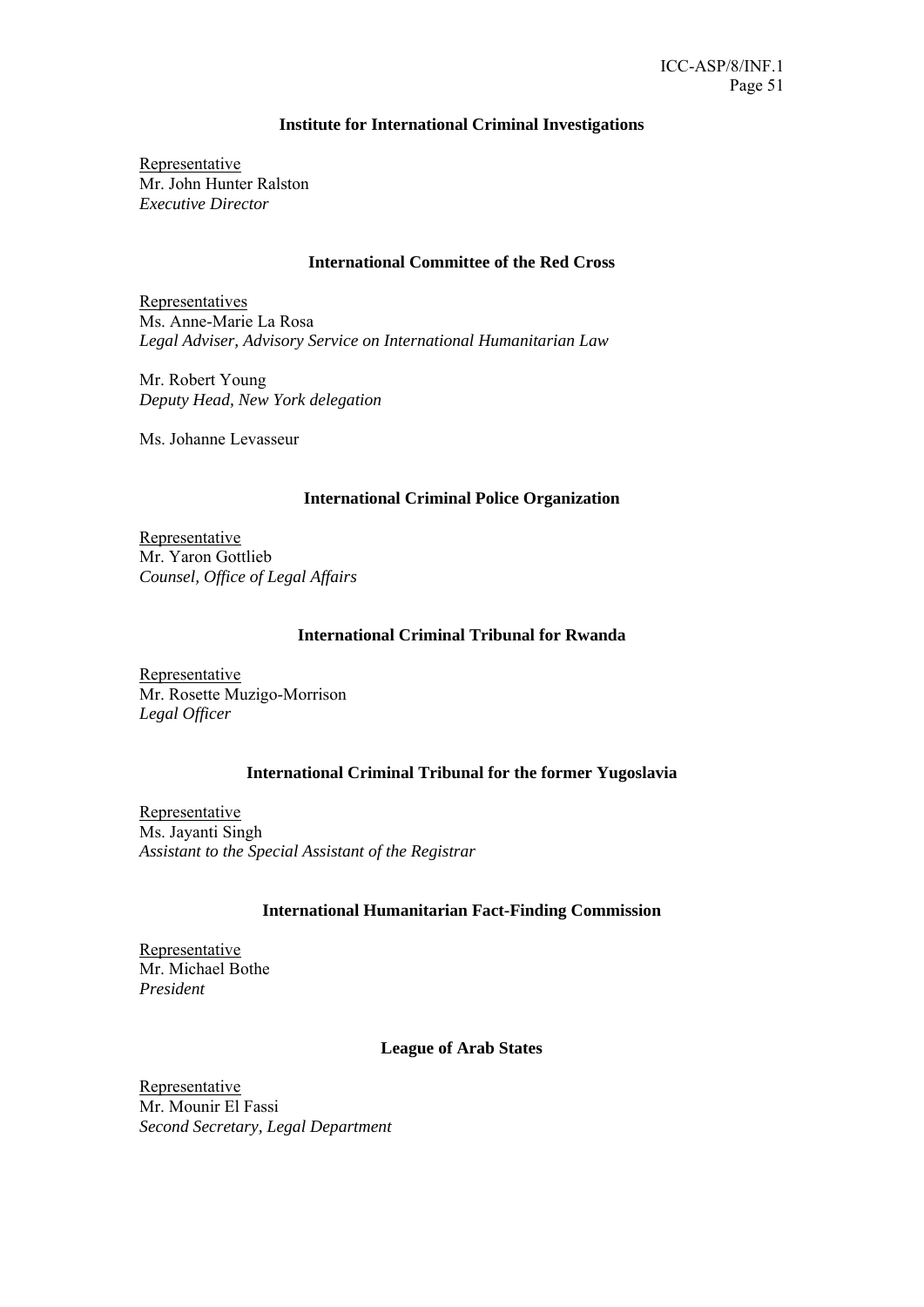## **Secretariat of the Community of Portuguese speaking countries**

Representative Mr. Mario Mendão *Legal Adviser* 

## **Special Court for Sierra Leone**

Representatives Mr. Joseph Kamara *Acting Prosecutor* 

Ms. Binta Mansaray *Acting Registrar* 

Mr. Gregory Townsend *Head, Special Court for Sierra Leone Sub-office, The Hague* 

Mr. Jeremy Waiser *Special Assistant to the Prosecutor* 

## **United Nations High Commissioner for Refugees**

Representative Mr. Rene Bruin *Head, UNHCR Office in The Hague* 

## **United Nations Interregional Crime and Justice Research Institute**

Representative Mr. Madhawa Tennakoon *Expert*

## **United Nations Office Drugs and Crime**

**Representative** Ms. Karen Kramer *Senior Expert Law Enforcement* 

## **United Nations World Food Programme**

**Representative** Mr. Bartolomeo Migone *General Counsel and Director, Legal Office*